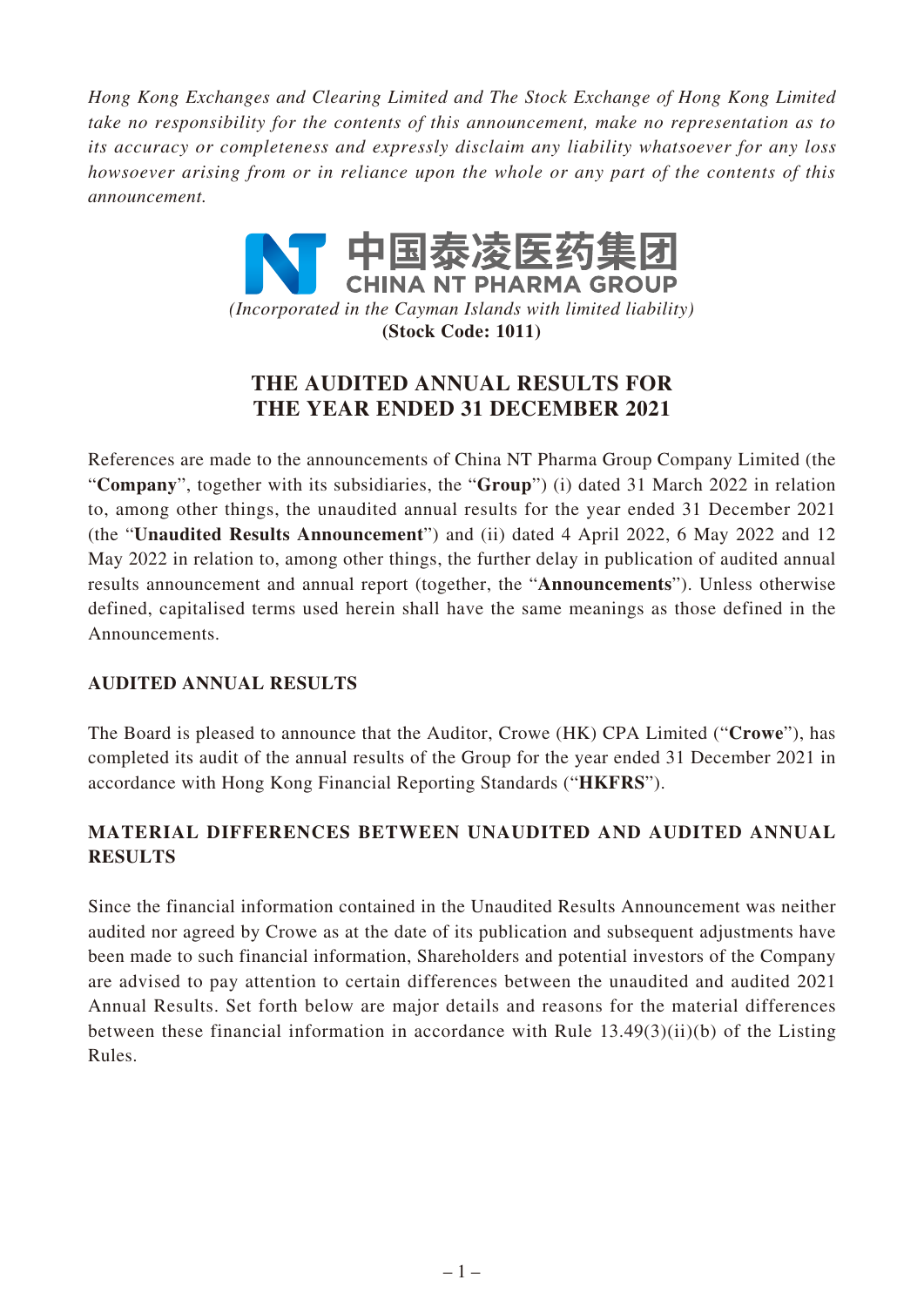# **CONSOLIDATED STATEMENT OF PROFIT OR LOSS**

*For the year ended 31 December 2021*

|                                                                              | Disclosure in<br>the Unaudited<br><b>Results</b><br>Announcement<br>(Unaudited) | <b>Disclosure</b><br>in this<br>announcement<br>(Audited) | <b>Difference</b> Notes |                                       |
|------------------------------------------------------------------------------|---------------------------------------------------------------------------------|-----------------------------------------------------------|-------------------------|---------------------------------------|
|                                                                              | RMB'000                                                                         | RMB'000                                                   | RMB'000                 |                                       |
| <b>Continuing operations</b>                                                 |                                                                                 |                                                           |                         |                                       |
| Revenue                                                                      | 226,699                                                                         | 226,699                                                   |                         |                                       |
| Cost of sales                                                                | (79,699)                                                                        | (81,240)                                                  |                         | $1,541$ ( <i>i</i> ), ( <i>xvii</i> ) |
| Gross profit                                                                 | 147,000                                                                         | 145,459                                                   | 1,541                   |                                       |
| Other revenue and other income                                               | 116,791                                                                         | 87,867                                                    | $28,924$ (ii)           |                                       |
| Other net loss                                                               | (2,668)                                                                         | (56,764)                                                  | 54,096 (iii)            |                                       |
| Share of results of associates                                               | 15,090                                                                          | 15,090                                                    |                         |                                       |
| Impairment loss of property, plant and equipment<br>Impairment loss of trade |                                                                                 | (14, 476)                                                 | $14,476$ (iv)           |                                       |
| receivables, net                                                             | (453)                                                                           | (9,739)                                                   | $9,286$ (v)             |                                       |
| Reversal of impairment loss of                                               |                                                                                 |                                                           |                         |                                       |
| other receivables, net                                                       | 7,374                                                                           | 2,667                                                     | $4,707$ (vi)            |                                       |
| Fair value change on financial liabilities at fair value                     |                                                                                 |                                                           |                         |                                       |
| through profit or loss                                                       | 465                                                                             | 465                                                       |                         |                                       |
| Selling and distribution expenses                                            | (149, 863)                                                                      | (149, 863)                                                |                         |                                       |
| Administrative expenses                                                      | (80, 277)                                                                       | (80, 659)                                                 |                         | 382 ( <i>i</i> ), ( <i>vii</i> ),     |
|                                                                              |                                                                                 |                                                           |                         | (ix)                                  |
| Finance costs                                                                | (53,702)                                                                        | (88, 799)                                                 | 35,097                  | (viii), (ix)                          |
| <b>Loss before taxation</b>                                                  | (243)                                                                           | (148, 752)                                                | 148,509                 |                                       |
| Income tax expense                                                           | (2,095)                                                                         | (2, 582)                                                  | 487                     | (xi)                                  |
| Loss for the year from continuing operations                                 | (2,338)                                                                         | (151, 334)                                                | 148,996                 |                                       |
| <b>Discontinued operation</b>                                                |                                                                                 |                                                           |                         |                                       |
| Loss for the year from discontinued operation                                |                                                                                 |                                                           |                         |                                       |
| Loss for the year                                                            | (2,338)                                                                         | (151, 334)                                                | 148,996                 |                                       |
| <b>Attributable to:</b>                                                      |                                                                                 |                                                           |                         |                                       |
| - Equity shareholders of the Company                                         | (542)                                                                           | (149, 538)                                                | 148,996                 |                                       |
| - Non-controlling interests                                                  | (1,796)                                                                         | (1,796)                                                   |                         |                                       |
| Loss for the year                                                            | (2,338)                                                                         | (151, 334)                                                | 148,996                 |                                       |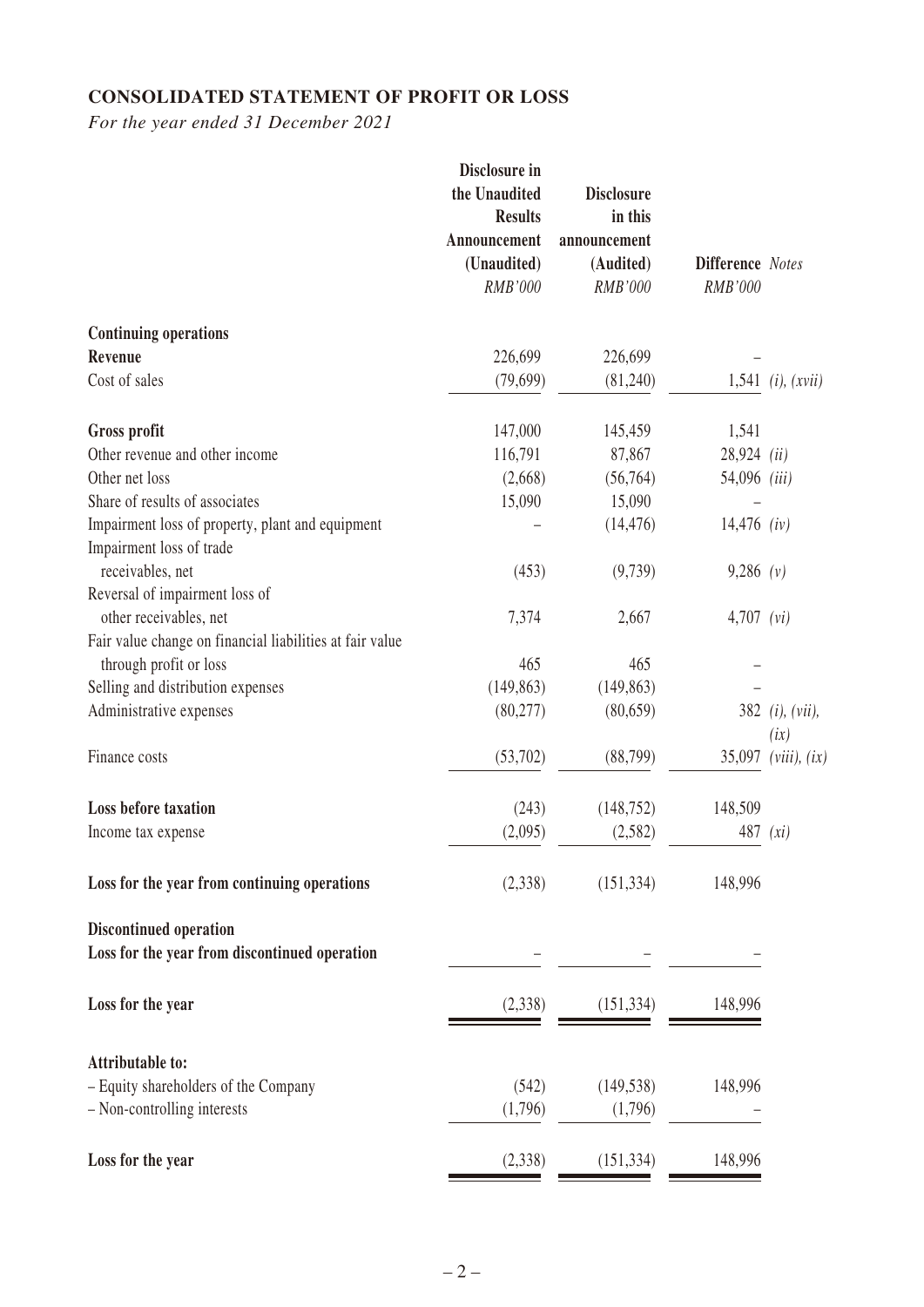# **CONSOLIDATED STATEMENT OF PROFIT OR LOSS AND OTHER COMPREHENSIVE INCOME**

*For the year ended 31 December 2021*

|                                                                                                                                                                                                                                                                                                                                                                                                                              | Disclosure in<br>the Unaudited<br><b>Results</b><br>Announcement<br>(Unaudited)<br><i>RMB'000</i> | <b>Disclosure</b><br>in this<br>announcement<br>(Audited)<br><b>RMB'000</b> | <b>Difference</b> Notes<br>RMB'000        |        |
|------------------------------------------------------------------------------------------------------------------------------------------------------------------------------------------------------------------------------------------------------------------------------------------------------------------------------------------------------------------------------------------------------------------------------|---------------------------------------------------------------------------------------------------|-----------------------------------------------------------------------------|-------------------------------------------|--------|
| Loss attributable to equity shareholders of the Company<br>arises from:<br>Continuing operations<br>Discontinued operation                                                                                                                                                                                                                                                                                                   | (542)                                                                                             | (149, 538)                                                                  | 148,996                                   |        |
|                                                                                                                                                                                                                                                                                                                                                                                                                              | (542)                                                                                             | (149, 538)                                                                  | 148,996                                   |        |
| Loss per share<br>From continuing and discontinued operations<br><b>Basic</b><br>Diluted                                                                                                                                                                                                                                                                                                                                     | $(0.03)$ cents<br>$(0.03)$ cents                                                                  | $(7.91)$ cents<br>$(7.91)$ cents                                            | 7.88 cents<br>7.88 cents                  |        |
| From continuing operations<br><b>Basic</b><br>Diluted                                                                                                                                                                                                                                                                                                                                                                        | $(0.03)$ cents<br>$(0.03)$ cents                                                                  | $(7.91)$ cents<br>$(7.91)$ cents                                            | 7.88 cents<br>7.88 cents                  |        |
| Loss for the year                                                                                                                                                                                                                                                                                                                                                                                                            | (2,338)                                                                                           | (151, 334)                                                                  | 148,996                                   |        |
| Items that may be reclassified subsequently to<br><i>profit or loss:</i><br>- Exchange differences on translation of<br>financial statements of entities outside<br>the People's Republic of China<br>- Exchange difference reclassified to profit or loss<br>upon disposal of a subsidiary<br>Item that will not be reclassified to profit or loss:<br>- Revaluation surplus on leasehold land and buildings,<br>net of tax | 29,089<br>35,766                                                                                  | 5,573<br>7,248                                                              | $23,516$ ( <i>xii</i> )<br>$28,518$ (xiv) |        |
| - Reserve released on leasehold land and buildings<br>classified as held for sale, net of tax                                                                                                                                                                                                                                                                                                                                |                                                                                                   | (45,368)                                                                    | 45,368                                    | (xiii) |
| Other comprehensive income/(loss) for the year, net of<br>tax                                                                                                                                                                                                                                                                                                                                                                | 64,855                                                                                            | (32, 547)                                                                   | 97,402                                    |        |
| Total comprehensive income/(loss) for the year                                                                                                                                                                                                                                                                                                                                                                               | 62,517                                                                                            | (183, 881)                                                                  | 246,398                                   |        |
| <b>Attributable to:</b><br>- Equity shareholders of the Company<br>- Non-controlling interests                                                                                                                                                                                                                                                                                                                               | 64,313<br>(1,796)                                                                                 | (182,085)<br>(1,796)                                                        | 246,398                                   |        |
|                                                                                                                                                                                                                                                                                                                                                                                                                              | 62,517                                                                                            | (183, 881)                                                                  | 246,398                                   |        |
| Total comprehensive income/(loss) for the year<br>attributable to equity shareholders of the Company<br>arises from:<br>Continuing operations                                                                                                                                                                                                                                                                                | 64,313                                                                                            | (182,085)                                                                   | 246,398                                   |        |
| Discontinued operation                                                                                                                                                                                                                                                                                                                                                                                                       | 64,313                                                                                            | (182,085)                                                                   | 246,398                                   |        |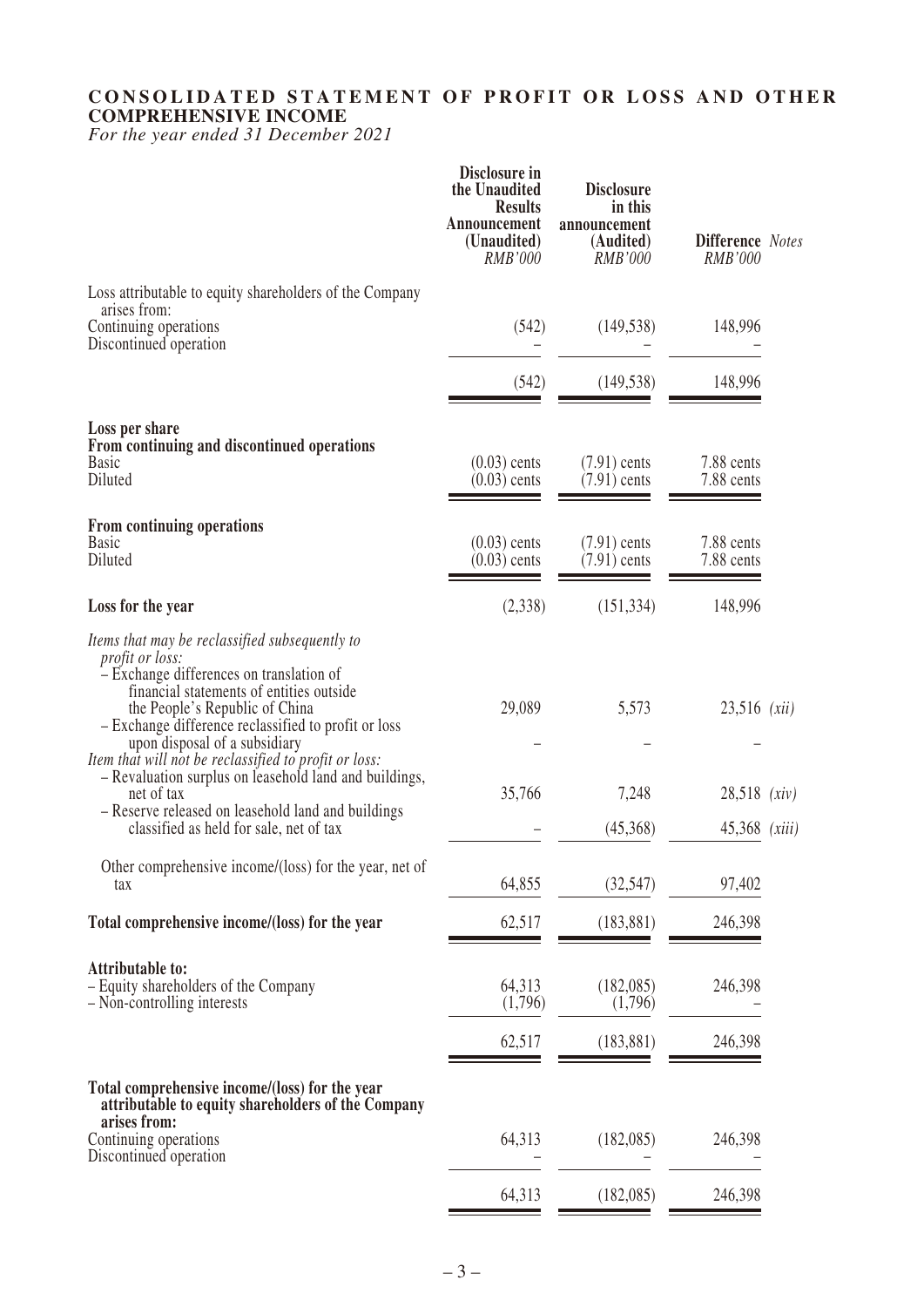# **CONSOLIDATED STATEMENT OF FINANCIAL POSITION**

*As at 31 December 2021*

|                                                                                              | Disclosure in<br>the Unaudited<br><b>Results</b><br>Announcement<br>(Unaudited)<br>RMB'000 | <b>Disclosure</b><br>in this<br>announcement<br>(Audited)<br>RMB'000 | <b>Difference</b> Notes<br>RMB'000 |                                                |
|----------------------------------------------------------------------------------------------|--------------------------------------------------------------------------------------------|----------------------------------------------------------------------|------------------------------------|------------------------------------------------|
| Non-current assets                                                                           |                                                                                            |                                                                      |                                    |                                                |
| Fixed assets                                                                                 |                                                                                            |                                                                      |                                    |                                                |
| - Property, plant and equipment                                                              | 534,073                                                                                    | 222,367                                                              |                                    | $311,706$ (iv), (vii),<br>(ix), (xiv),<br>(xy) |
| - Interests in leasehold land held for own use                                               |                                                                                            | 25,998                                                               |                                    | $(25,998)$ (xiv), (xv)                         |
|                                                                                              | 534,073                                                                                    | 248,365                                                              | 285,708                            |                                                |
| Intangible assets<br>Goodwill                                                                | 160,835                                                                                    | 160,835                                                              |                                    |                                                |
| Interests in associates                                                                      | 265,180                                                                                    | 277,936                                                              | $(12,756)$ ( <i>xxiii</i> )        |                                                |
| Financial asset at fair value through profit or loss                                         | 521                                                                                        | 521                                                                  |                                    |                                                |
|                                                                                              | 960,609                                                                                    | 687,657                                                              | 272,952                            |                                                |
| <b>Current assets</b>                                                                        |                                                                                            |                                                                      |                                    |                                                |
| Inventories                                                                                  | 32,136                                                                                     | 32,005                                                               |                                    | $131$ ( <i>xvii</i> )                          |
| Trade and other receivables                                                                  | 114,419                                                                                    | 46,255                                                               |                                    | 68,164 (iii), (v),<br>$(vi)$ , $(xviii)$       |
| Pledged bank deposits                                                                        |                                                                                            |                                                                      |                                    |                                                |
| Cash and cash equivalents                                                                    | 9,443                                                                                      | 9,443                                                                |                                    |                                                |
|                                                                                              | 155,998                                                                                    | 87,703                                                               | 68,295                             |                                                |
| Assets classified as held for sale/assets of a disposal group<br>classified as held for sale |                                                                                            | 180,000                                                              |                                    | $(180,000)$ (xiii), (xv)                       |
|                                                                                              | 155,998                                                                                    | 267,703                                                              | (111,705)                          |                                                |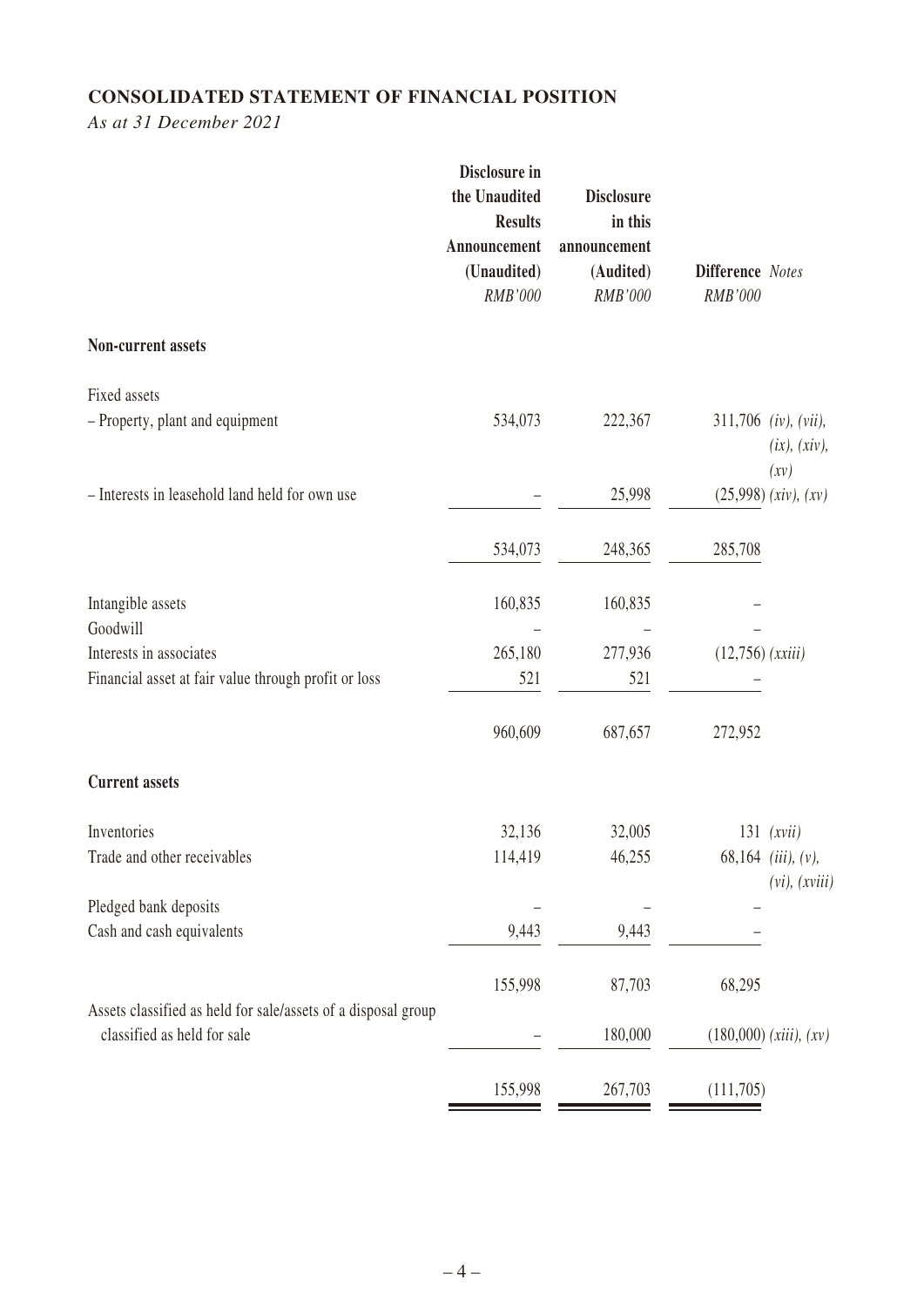|                                                                                        | Disclosure in<br>the Unaudited<br><b>Results</b><br>Announcement<br>(Unaudited)<br>RMB'000 | <b>Disclosure</b><br>in this<br>announcement<br>(Audited)<br><b>RMB'000</b> | <b>Difference</b> Notes<br><b>RMB'000</b>         |
|----------------------------------------------------------------------------------------|--------------------------------------------------------------------------------------------|-----------------------------------------------------------------------------|---------------------------------------------------|
| <b>Current liabilities</b>                                                             |                                                                                            |                                                                             |                                                   |
| Contract liabilities                                                                   | 7,437                                                                                      | 6,097                                                                       | $1,340$ (xix)                                     |
| Trade and other payables                                                               | 219,205                                                                                    | 249,665                                                                     | $(30, 460)$ (iii), (viii),<br>(x), (xix),<br>(xx) |
| Contingent consideration payable                                                       |                                                                                            | 7,800                                                                       | (7,800)(xvi)                                      |
| Bank and other borrowings                                                              | 728,664                                                                                    | 616,825                                                                     | $111,839$ (viii), $(xxi)$                         |
| Lease liabilities                                                                      | 1,041                                                                                      | 1,605                                                                       | $(564)$ (ix)                                      |
| Financial liabilities at fair value through profit or loss                             | 19,286                                                                                     |                                                                             | 19,286(x)                                         |
| Current taxation payable                                                               | 13,494                                                                                     | 13,981                                                                      | (487) (xi)                                        |
|                                                                                        | 989,127                                                                                    | 895,973                                                                     | 93,154                                            |
| Liabilities of a disposal group classified as held for sale                            |                                                                                            |                                                                             |                                                   |
|                                                                                        | 989,127                                                                                    | 895,973                                                                     | 93,154                                            |
| Net current liabilities                                                                | (833, 129)                                                                                 | (628,270)                                                                   | (204, 859)                                        |
| <b>Total assets</b>                                                                    | 1,116,607                                                                                  | 955,360                                                                     | 161,247                                           |
| <b>Total assets less current liabilities</b>                                           | 127,480                                                                                    | 59,387                                                                      | 68,093                                            |
| <b>Non-current liabilities</b>                                                         |                                                                                            |                                                                             |                                                   |
| Bank and other borrowings                                                              | 21,462                                                                                     | 213,290                                                                     | $(191, 828)$ $(xxi)$                              |
| Lease liabilities                                                                      |                                                                                            | 390                                                                         | $(390)$ (ix)                                      |
| Financial liabilities at fair value through profit or loss<br>Deferred tax liabilities | 70,995                                                                                     | 57,082                                                                      | $13,913$ $(xxii)$                                 |
|                                                                                        | 92,457                                                                                     | 270,762                                                                     | (178, 305)                                        |
|                                                                                        |                                                                                            |                                                                             |                                                   |
| NET ASSETS/(LIABILITIES)                                                               | 35,023                                                                                     | (211,375)                                                                   | 246,398                                           |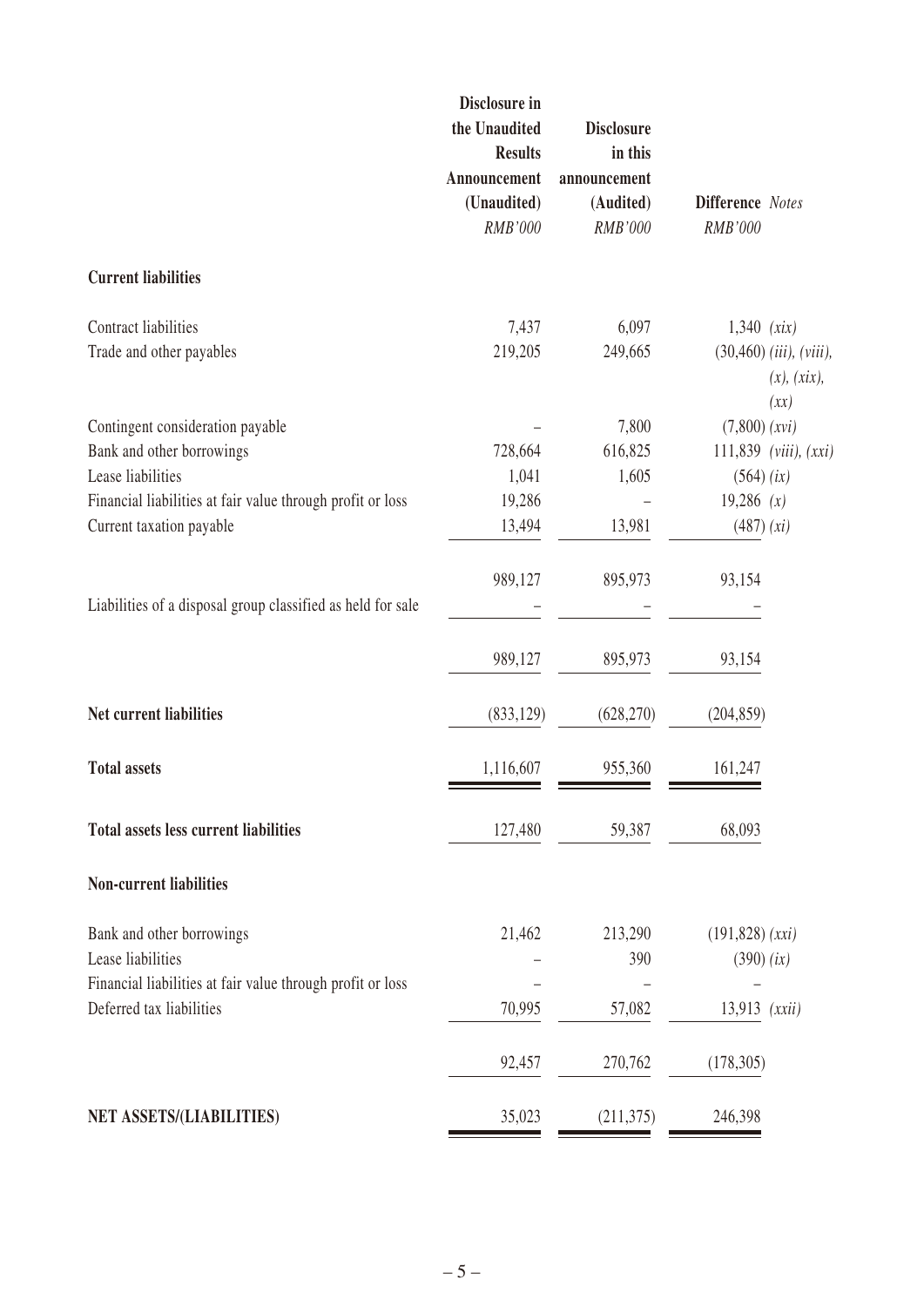|                                                                    | Disclosure in<br>the Unaudited<br><b>Results</b><br>Announcement<br>(Unaudited)<br><b>RMB'000</b> | <b>Disclosure</b><br>in this<br>announcement<br>(Audited)<br>RMB'000 | <b>Difference</b> Notes<br>RMB'000 |
|--------------------------------------------------------------------|---------------------------------------------------------------------------------------------------|----------------------------------------------------------------------|------------------------------------|
| <b>CAPITAL AND RESERVES</b>                                        |                                                                                                   |                                                                      |                                    |
| Share capital                                                      |                                                                                                   |                                                                      |                                    |
| Reserves                                                           | 35,022                                                                                            | (211,376)                                                            | 246,398                            |
| Total equity attributable to equity shareholders<br>of the Company | 35,023                                                                                            | (211,375)                                                            | 246,398                            |
| Non-controlling interests                                          |                                                                                                   |                                                                      |                                    |
| TOTAL EQUITY/(EQUITY DEFICIENCY)                                   | 35,023                                                                                            | (211,375)                                                            | 246,398                            |

*Notes:*

- (i) The difference represents the reclassification of written-off of obsolete inventories from administrative expense to cost of sales.
- (ii) The difference mainly represents the recognition of gain on bargain purchase on acquisition of an associate, the reversal of gain on disposal of intangible assets, adjustment to gain on disposal of property, plant and equipment and the reclassification of adjusted gain/loss on partial disposal of equity interest in an associate from other revenue and other income to other net loss.
- (iii) The difference mainly represents the recognition of the fair value loss on the contingent consideration payable relating to the profit guarantee, additional provision of litigation claim, the reclassification of adjusted gain/loss on partial disposal of equity interest in an associate from other revenue and other income to other net loss and the reclassification of the provision for litigation claim from administrative expense to other net loss.
- (iv) The difference represents the recognition of impairment loss of property, plant and equipment.
- (v) The difference represents an adjustment to impairment loss of trade receivables.
- (vi) The difference represents an adjustment to reversal of impairment loss of other receivables.
- (vii) The difference mainly represents (i) an adjustment to depreciation charged for property, plant and equipment and the PRC other taxes charged, (ii) reclassification of construction in progress recognised as administrative expense to property, plant and equipment and (iii) the reclassification of the provision for litigation claim from administrative expense to other net loss.
- (viii) The difference represents an adjustment for underprovision of finance costs and interest payables and reclassification between bank and other borrowings.
- (ix) The difference represents adjustments for recognisation of right-of-use assets, lease liabilities, interest expense on lease liabilities, rental expense and depreciation charged for right-of-use assets.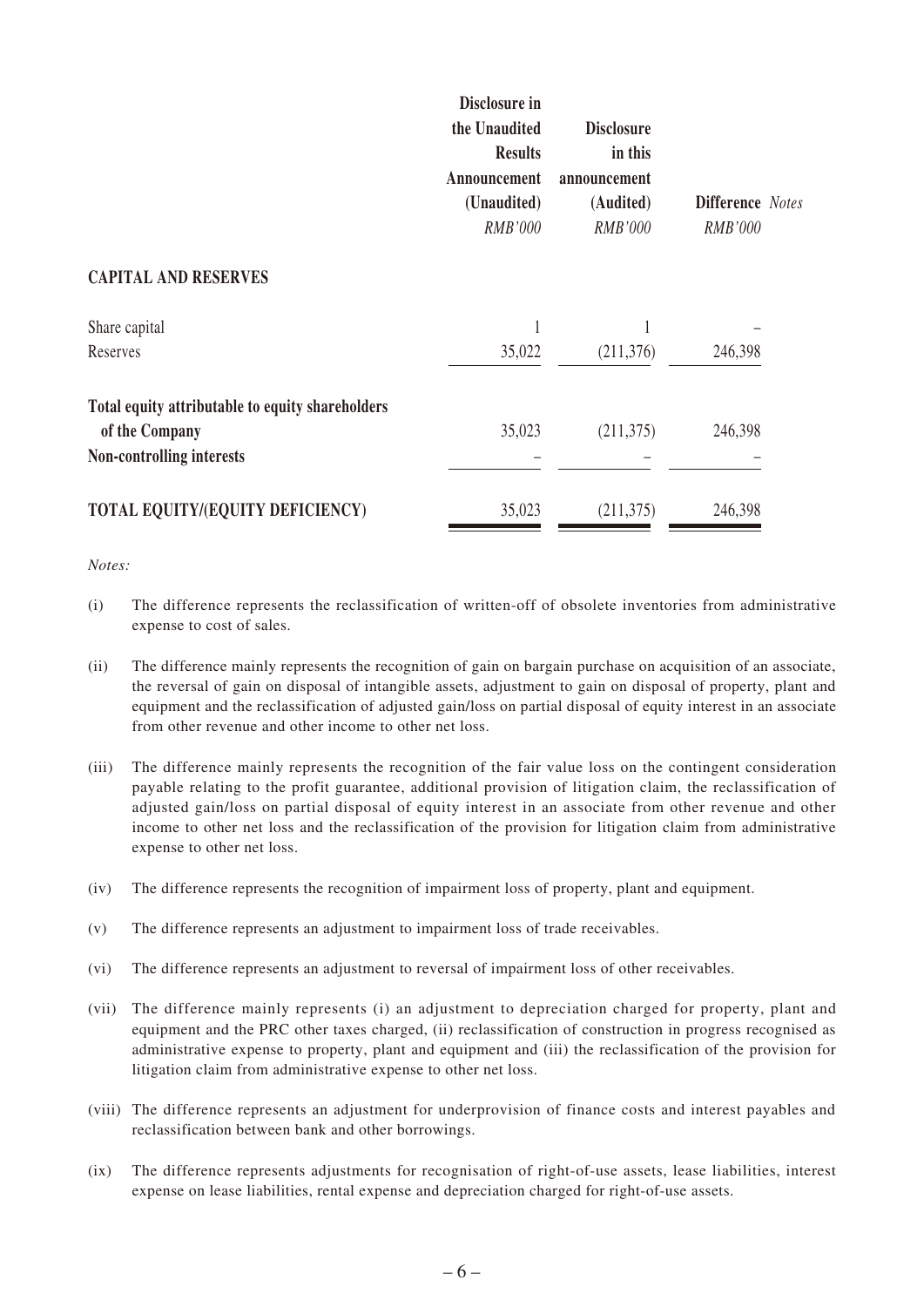- (x) The difference represents the reclassification of interest payable from financial liabilities at fair value through profit or loss to trade and other payables.
- (xi) The difference represents an adjustment for the underprovision of Enterprises Income Tax of the PRC subsidiary of the Company in prior year.
- (xii) The difference represents an adjustment to the exchange differences arising from elimination of intergroup balance.
- (xiii) The difference represents the recognition of impairment loss on leasehold land and buildings classified as assets held for sale, released out of revaluation reserves of the leasehold land and buildings, less impairment with reference to the subsequent minimum consideration.
- (xiv) The difference represents an adjustment to revaluation surplus on leasehold land and buildings, determined with reference to the independent professional valuation reports subsequently finalised on the fair value of the relevant assets at 31 December 2021.
- (xv) The difference represents the reclassification of assets classified as held for sale from property, plant and equipment and interest in leasehold land held for own use less impairment with reference to the subsequent minimum consideration.
- (xvi) The difference represents an adjustment to the fair value of the contingent consideration payable relating to the profit guarantee given by the Group, which is omitted in the Unaudited Results Announcement, determined with reference to the independent professional valuation report finalised after 31 March 2022.
- (xvii) The difference represents an adjustment to written-off of obsolete inventories.
- (xviii) The difference represents the derecognition of the receivables arising from disposal of intangible assets which is wrongly recognised in the Unaudited Results Announcement.
- (xix) The difference represents the reclassification of payables from contract liabilities to other payables.
- (xx) The difference represents the reclassification of balances from trade and other payables and elimination of intercompany balances as at 31 December 2021.
- (xxi) The difference represents the reclassification of bank and other borrowings from current liabilities to noncurrent liabilities.
- (xxii) The difference represents an adjustment to deferred tax liabilities in respect of change in revaluation surplus on leasehold land and buildings.
- (xxiii) The difference represents an adjustment to the acquisition of equity interest in an associate and the disposal of partial equity interest in an associate.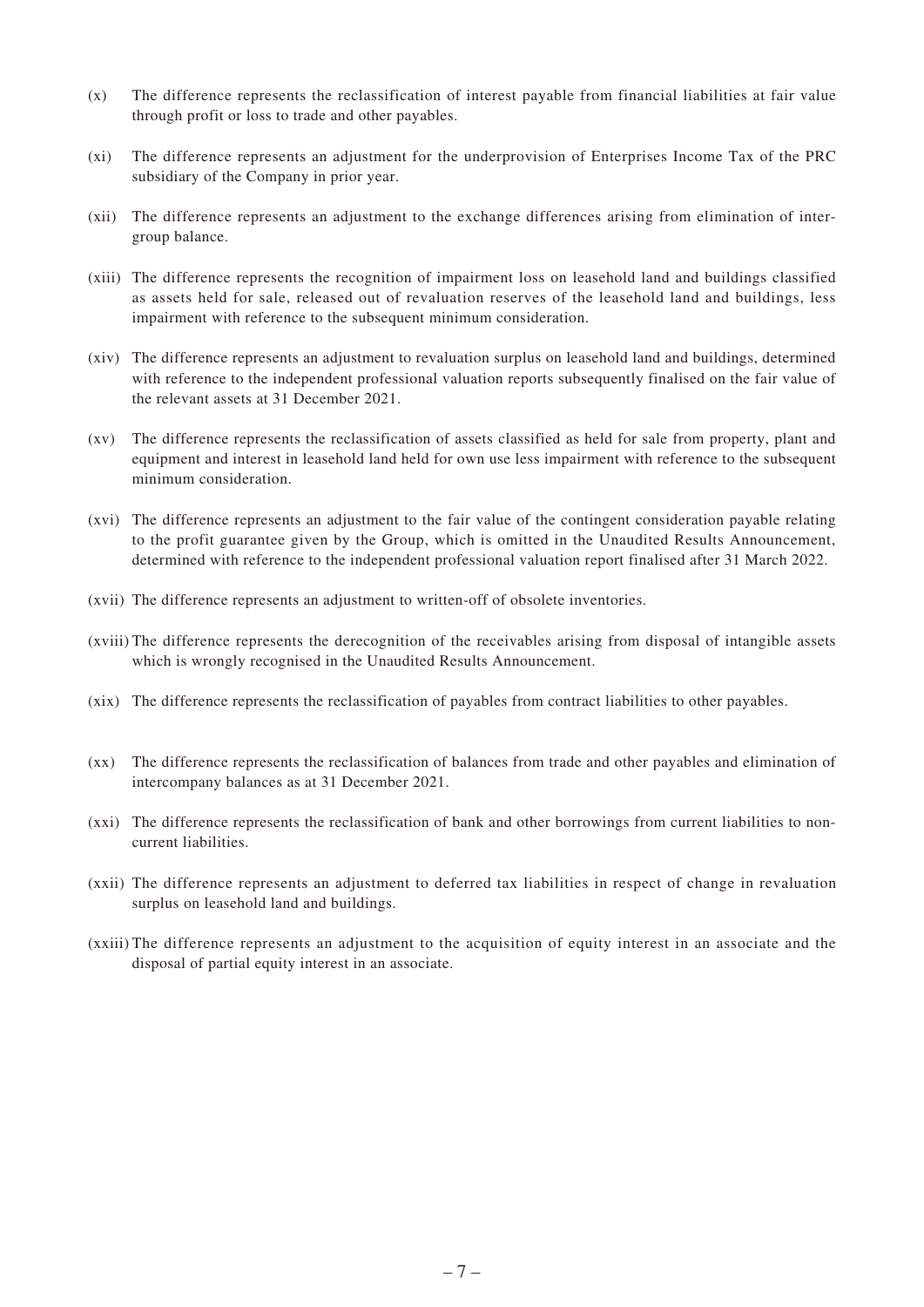# **CONSOLIDATED STATEMENT OF PROFIT OR LOSS**

*For the year ended 31 December 2021 (Expressed in Renminbi)*

|                                                  |                | 2021           | 2020           |
|--------------------------------------------------|----------------|----------------|----------------|
|                                                  | <b>Note</b>    | <b>RMB'000</b> | <b>RMB'000</b> |
| <b>Continuing operations</b>                     |                |                |                |
| <b>Revenue</b>                                   | 3              | 226,699        | 221,731        |
| Cost of sales                                    |                | (81, 240)      | (86, 827)      |
| <b>Gross profit</b>                              |                | 145,459        | 134,904        |
| Other revenue and other income                   | $\overline{4}$ | 87,867         | 29,431         |
| Other net loss                                   | 5              | (56, 764)      | (2, 432)       |
| Share of results of associates                   |                | 15,090         | 8              |
| (Impairment loss)/reversal of impairment loss of |                |                |                |
| property, plant and equipment                    |                | (14, 476)      | 10,980         |
| (Impairment loss)/reversal of impairment loss of |                |                |                |
| trade receivables, net                           |                | (9,739)        | 1,390          |
| Reversal of impairment loss/(impairment loss)    |                |                |                |
| of other receivables, net                        |                | 2,667          | (57, 441)      |
| Fair value change on financial liabilities at    |                |                |                |
| fair value through profit or loss                |                | 465            | (11,265)       |
| Selling and distribution expenses                |                | (149, 863)     | (123, 074)     |
| Administrative expenses                          |                | (80, 659)      | (96, 253)      |
| Finance costs                                    | 6(a)           | (88,799)       | (86, 537)      |
|                                                  |                |                |                |
| <b>Loss before taxation</b>                      | 6              | (148, 752)     | (200, 289)     |
| Income tax (expense)/credit                      | $\overline{7}$ | (2, 582)       | 9,020          |
|                                                  |                |                |                |
| Loss for the year from continuing operations     |                | (151, 334)     | (191,269)      |
| <b>Discontinued operation</b>                    |                |                |                |
| Loss for the year from discontinued operation    |                |                | (168, 644)     |
| Loss for the year                                |                | (151, 334)     | (359, 913)     |
|                                                  |                |                |                |
| <b>Attributable to:</b>                          |                |                |                |
| Equity shareholders of the Company               |                | (149, 538)     | (357, 599)     |
| Non-controlling interests                        |                | (1,796)        | (2,314)        |
| Loss for the year                                |                | (151, 334)     | (359, 913)     |
|                                                  |                |                |                |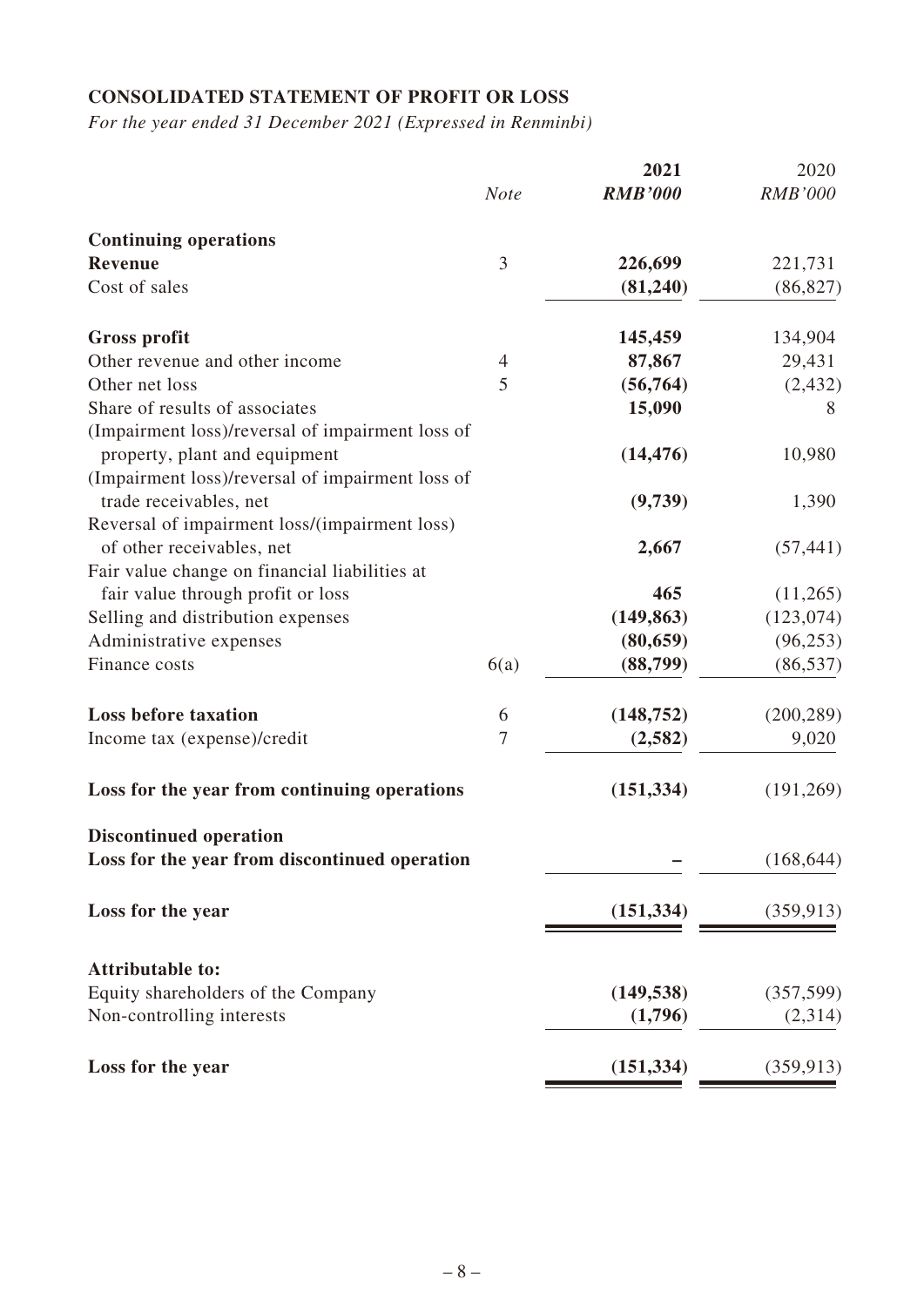|                                                             | <b>Note</b> | 2021<br><b>RMB'000</b> | 2020<br><b>RMB'000</b> |
|-------------------------------------------------------------|-------------|------------------------|------------------------|
| Loss attributable to equity shareholders of                 |             |                        |                        |
| the Company arises from:<br>Continuing operations           |             | (149, 538)             | (188, 955)             |
| Discontinued operation                                      |             |                        | (168, 644)             |
|                                                             |             |                        |                        |
|                                                             |             | (149, 538)             | (357, 599)             |
| Loss per share                                              | 8           |                        |                        |
| From continuing and discontinued operations<br><b>Basic</b> |             | $(7.91)$ cents         | $(18.95)$ cents        |
| Diluted                                                     |             | $(7.91)$ cents         | $(18.95)$ cents        |
| From continuing operations                                  |             |                        |                        |
| <b>Basic</b>                                                |             | $(7.91)$ cents         | $(10.01)$ cents        |
| Diluted                                                     |             | $(7.91)$ cents         | $(10.01)$ cents        |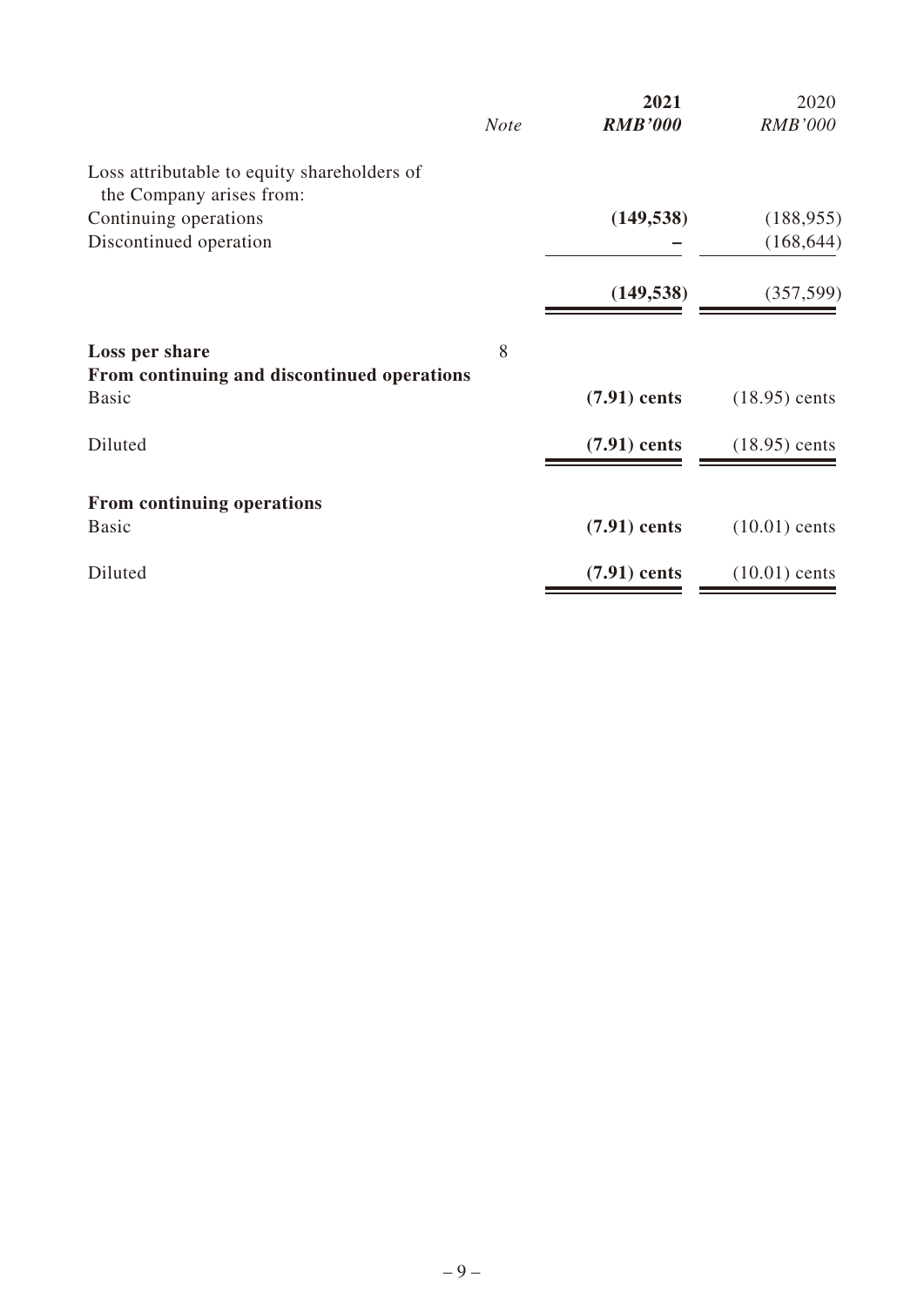# **CONSOLIDATED STATEMENT OF PROFIT OR LOSS AND OTHER COMPREHENSIVE INCOME**

*For the year ended 31 December 2021 (Expressed in Renminbi)*

|                                                                                                                      | 2021<br><b>RMB'000</b> | 2020<br><b>RMB'000</b> |
|----------------------------------------------------------------------------------------------------------------------|------------------------|------------------------|
| Loss for the year                                                                                                    | (151, 334)             | (359, 913)             |
| Items that may be reclassified subsequently to<br>profit or loss:                                                    |                        |                        |
| Exchange differences on translation of financial<br>statements of entities outside the People's                      |                        |                        |
| Republic of China                                                                                                    | 5,573                  | (1,476)                |
| Exchange difference reclassified to profit or loss upon<br>disposal of a subsidiary                                  |                        | 16,170                 |
| Item that will not be reclassified to profit or loss:                                                                |                        |                        |
| Revaluation surplus on leasehold land and buildings,<br>net of tax                                                   | 7,248                  | 265,617                |
| Reserve released on leasehold land and buildings                                                                     |                        |                        |
| classified as held for sale, net of tax                                                                              | (45,368)               |                        |
| Other comprehensive (loss)/income for the year                                                                       | (32, 547)              | 280,311                |
| Total comprehensive loss for the year                                                                                | (183, 881)             | (79,602)               |
| <b>Attributable to:</b>                                                                                              |                        |                        |
| Equity shareholders of the Company                                                                                   | (182, 085)             | (89,080)               |
| Non-controlling interests                                                                                            | (1,796)                | 9,478                  |
|                                                                                                                      | (183, 881)             | (79,602)               |
| Total comprehensive (loss)/income for the year<br>attributable to equity shareholders of the Company<br>arises from: |                        |                        |
| Continuing operations                                                                                                | (182, 085)             | 62,194                 |
| Discontinued operation                                                                                               |                        | (151, 274)             |
|                                                                                                                      | (182, 085)             | (89,080)               |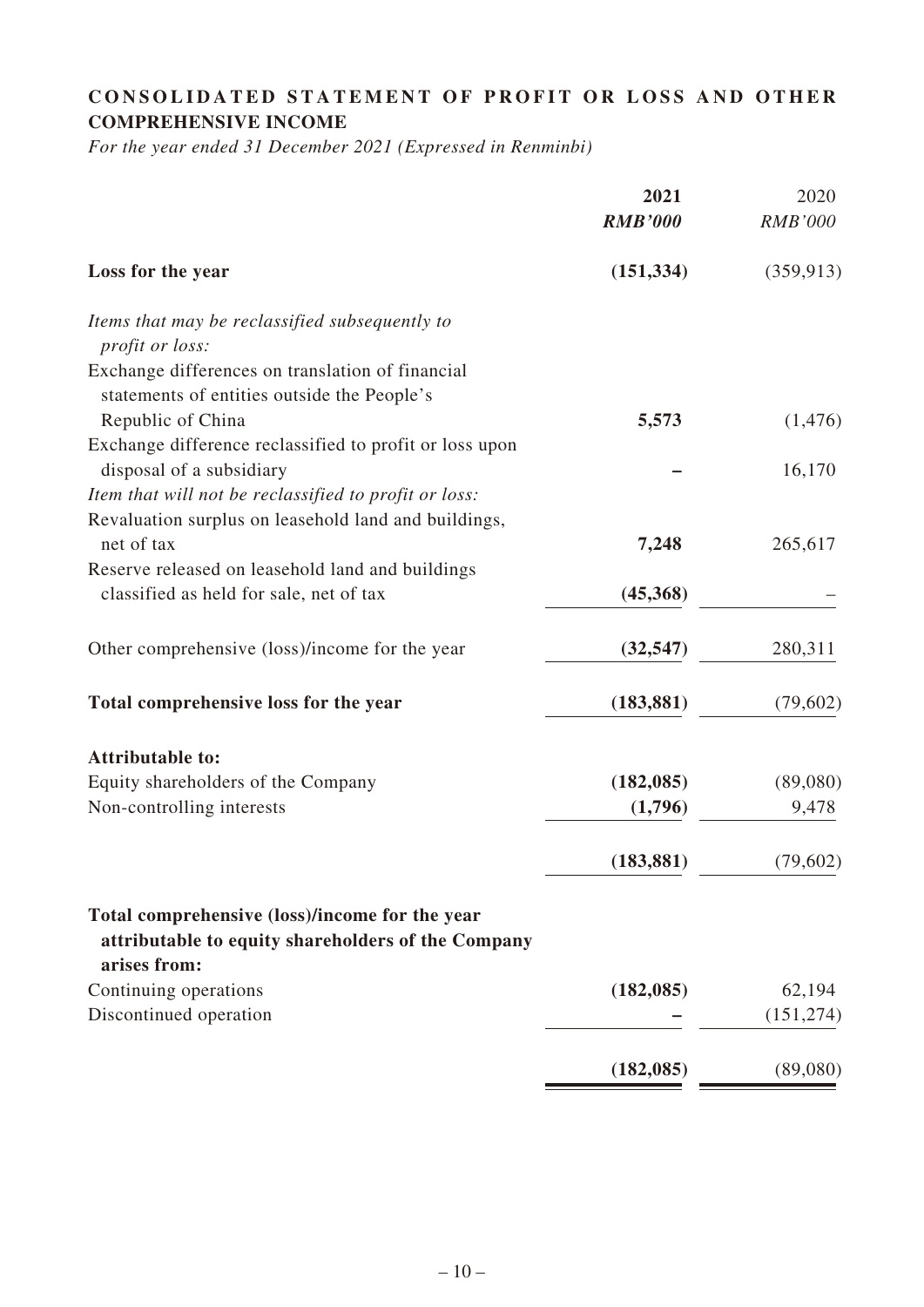# **CONSOLIDATED STATEMENT OF FINANCIAL POSITION**

*At 31 December 2021 (Expressed in Renminbi)*

|                                                |             | 2021           | 2020           |
|------------------------------------------------|-------------|----------------|----------------|
|                                                | <b>Note</b> | <b>RMB'000</b> | <b>RMB'000</b> |
| <b>Non-current assets</b>                      |             |                |                |
| <b>Fixed assets</b>                            |             |                |                |
| - Property, plant and equipment                |             | 222,367        | 419,830        |
| - Interests in leasehold land held for own use |             | 25,998         | 117,998        |
|                                                |             |                |                |
|                                                |             | 248,365        | 537,828        |
| Intangible assets                              |             | 160,835        | 162,846        |
| Goodwill                                       |             |                |                |
| Interests in associates                        |             | 277,936        | 16,899         |
| Financial asset at fair value through          |             |                |                |
| profit or loss                                 |             | 521            | 537            |
|                                                |             | 687,657        |                |
|                                                |             |                | 718,110        |
| <b>Current assets</b>                          |             |                |                |
| Inventories                                    |             | 32,005         | 27,287         |
| Trade and other receivables                    | 10          | 46,255         | 420,359        |
| Pledged bank deposits                          |             |                | 25,520         |
| Cash and cash equivalents                      |             | 9,443          | 7,694          |
|                                                |             | 87,703         | 480,860        |
| Assets classified as held for sale/assets of a |             |                |                |
| disposal group classified as held for sale     |             | 180,000        | 96,099         |
|                                                |             | 267,703        | 576,959        |
| <b>Current liabilities</b>                     |             |                |                |
| <b>Contract liabilities</b>                    |             | 6,097          | 5,808          |
| Trade and other payables                       | 11          | 249,665        | 268,164        |
| Contingent consideration payable               |             | 7,800          |                |
| Bank and other borrowings                      | 12          | 616,825        | 796,248        |
| Lease liabilities                              |             | 1,605          | 3,156          |
| Financial liabilities at fair value through    |             |                |                |
| profit or loss                                 |             |                | 16,199         |
| Current taxation payable                       |             | 13,981         | 12,195         |
|                                                |             | 895,973        | 1,101,770      |
|                                                |             |                |                |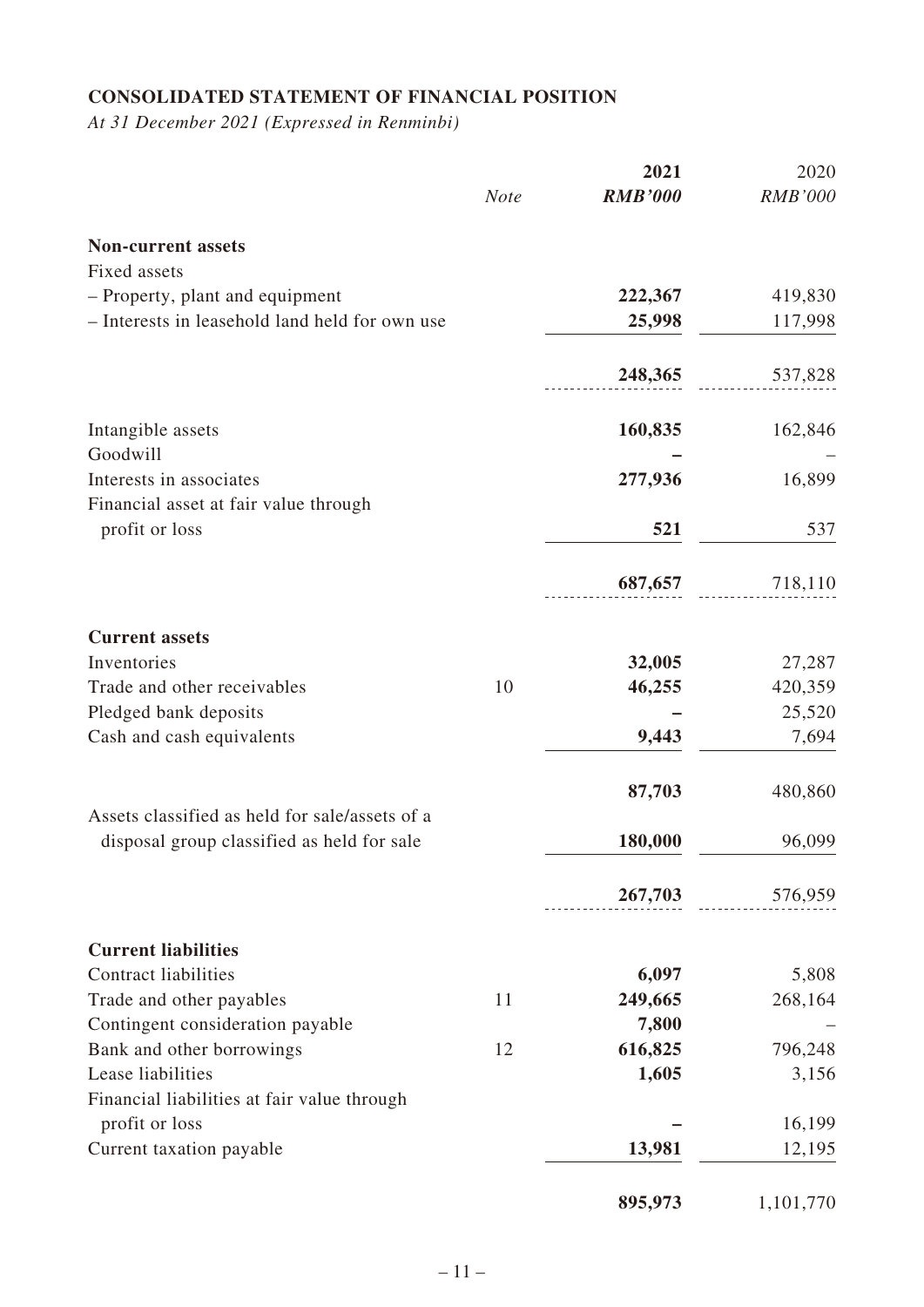|             | 2021                             | 2020           |
|-------------|----------------------------------|----------------|
| <b>Note</b> | <b>RMB'000</b>                   | <b>RMB'000</b> |
|             |                                  |                |
|             |                                  | 54,666         |
|             |                                  |                |
|             | 895,973                          | 1,156,436      |
|             | (628, 270)                       | (579, 477)     |
|             | 955,360                          | 1,295,069      |
|             | 59,387                           | 138,633        |
|             |                                  |                |
| 12          | 213,290                          | 45,635         |
|             | 390                              | 6,416          |
|             |                                  | 472            |
|             |                                  | 63,688         |
|             |                                  |                |
|             | 270,762                          | 116,211        |
|             | (211, 375)                       | 22,422         |
|             |                                  |                |
|             | 1                                | $\mathbf{1}$   |
|             | (211, 376)                       | 16,278         |
|             |                                  |                |
|             | (211, 375)                       | 16,279         |
|             |                                  | 6,143          |
|             | (211,375)                        | 22,422         |
|             | (EQUITY DEFICIENCY)/TOTAL EQUITY | 57,082         |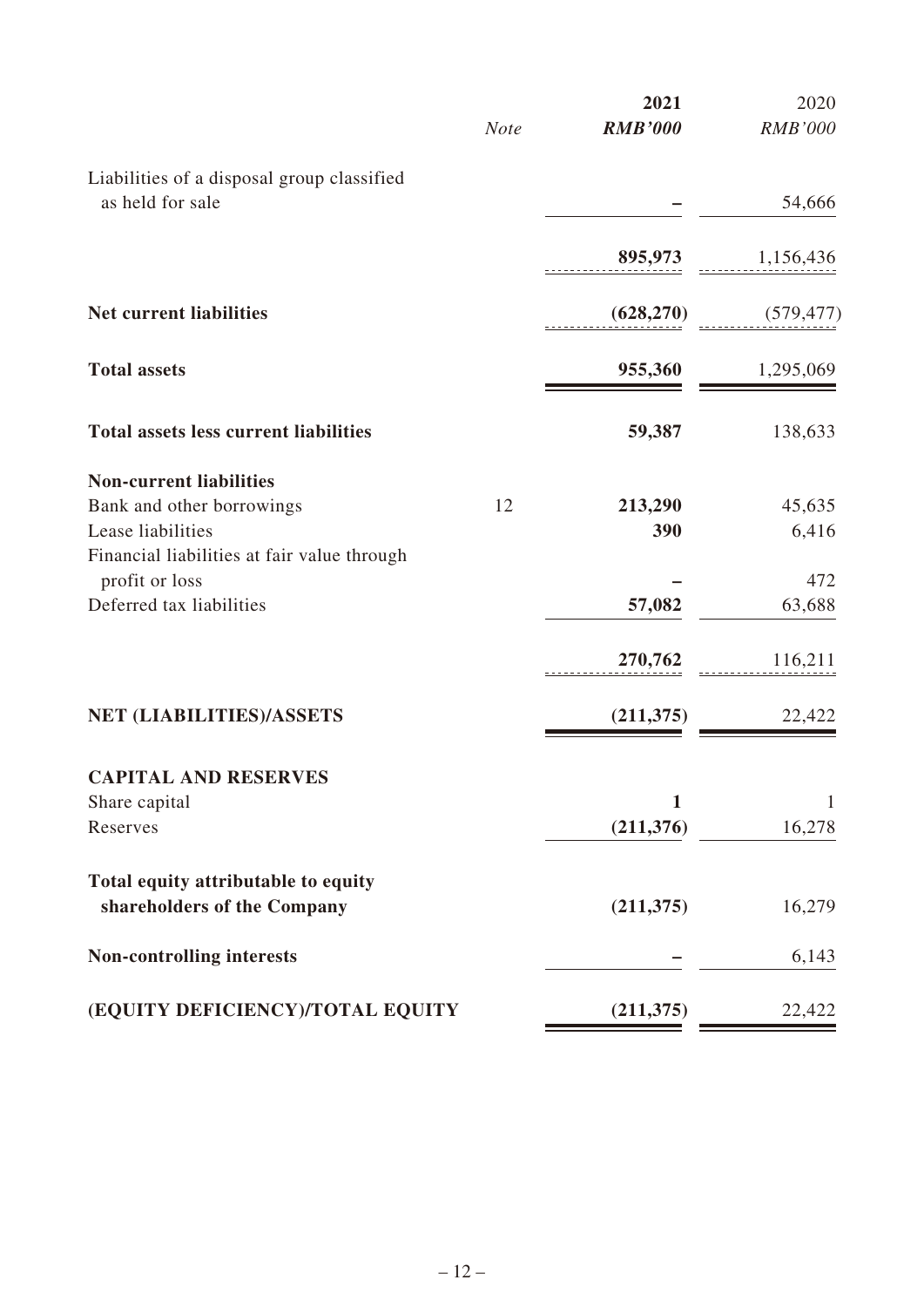### **NOTES TO THE UNAUDITED CONSOLIDATED FINANCIAL STATEMENTS**

*(Expressed in Renminbi unless otherwise indicated)*

### **1. PRINCIPAL ACTIVITIES OF REPORTING ENTITY**

The Company was incorporated in the Cayman Islands on 1 March 2010 as an exempted company with limited liability under the Companies Law, Cap 22 (Law 23 of 1961, as consolidated and revised) of the Cayman Islands. The Group is principally engaged in research and development, manufacturing, sales and distribution of pharmaceutical products and the provision of marketing and promotion services to suppliers in the People's Republic of China (the "**PRC**").

The consolidated financial statements are presented in Renminbi ("**RMB**"), rounded to the nearest thousand, which is the presentation currency of the Group and the functional currency of the primary economic environment in the PRC where the majority of the entities within the Group operate.

### **2. SIGNIFICANT ACCOUNTING POLICIES**

#### **(a) Statement of compliance**

These financial statements have been prepared in accordance with all applicable Hong Kong Financial Reporting Standards ("**HKFRSs**"), which collective term includes all applicable individual Hong Kong Financial Reporting Standards, Hong Kong Accounting Standards ("**HKASs**") and Interpretations issued by the Hong Kong Institute of Certified Public Accountants ("**HKICPA**"), accounting principles generally accepted in Hong Kong and the disclosure requirements of the Hong Kong Companies Ordinance. These financial statements also comply with the applicable disclosure provisions of the Rules Governing the Listing of Securities on The Stock Exchange of Hong Kong Limited. Significant accounting policies adopted by the Group are disclosed below.

The HKICPA has issued certain amendments to HKFRSs which are first effective or available for early adoption for the current accounting period of the Group. Note 2(d) provides information on any changes in accounting policies resulting from initial application of these developments to the extent that they are relevant to the Group for the current accounting period reflected in these financial statements.

#### **(b) Going concern basis**

The Group reported a net loss and total comprehensive loss attributable to equity shareholders of the Company of approximately RMB149,538,000 and RMB182,085,000, respectively, for the year ended 31 December 2021. As at 31 December 2021, the Group had net current liabilities and net liabilities of approximately RMB628,270,000 and RMB211,375,000, respectively. The Group's total borrowings amounted to approximately RMB830,115,000, of which approximately RMB616,825,000 will be due for repayment within next twelve months from 31 December 2021; while its unrestricted cash and cash equivalents amounted to approximately RMB9,443,000 only as at 31 December 2021. As at 31 December 2021, the bank and other borrowings of the Group in aggregate of approximately RMB224,412,000 were overdue, which further increased to approximately RMB268,620,000 as of the date of this report, of which the Group has subsequently obtained extension of repayment of balance of approximately RMB24,519,000 prior to the date of this report. The overdue bank and other borrowings without extension have become immediately repayable.

All of the above conditions indicate the existence of multiple material uncertainties which may cast significant doubt on the Group's ability to continue as a going concern.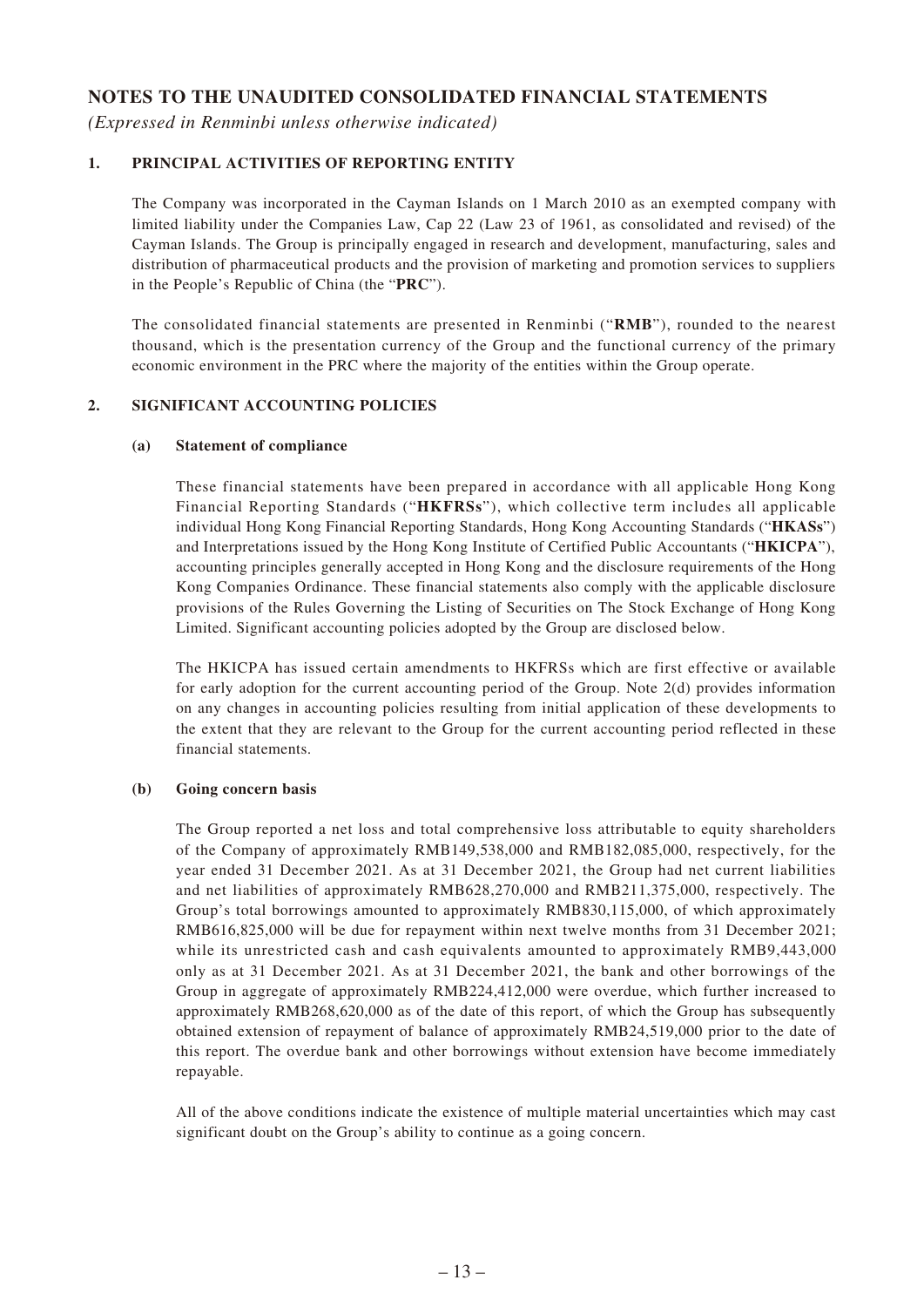In view of these circumstances, the directors of the Company have given careful consideration to the future liquidity and performance of the Group and its available sources of financing in assessing whether the Group will have sufficient financial resources to continue as a going concern. Certain measures have been taken to mitigate the liquidity pressure and to improve the Group's financial position which include, but not limited to, the following:

- (i) The Group has been actively negotiating with a number of banks and other financial institutions for renewal and extension of bank and other borrowings. Specially, the Group is currently in active negotiations with the lenders to extend the repayment dates of the overdue borrowings, and to obtain waivers from complying with certain restrictive covenants contained in the loan agreements of certain borrowings;
- (ii) The Group has accelerated its disposal plan of its properties, plant and equipment and leasehold land to reduce its debts. Subsequent to 31 December 2021 and up to the date of this announcement, the Group is also in advanced stage of discussion with an independent third party in relation to entering into of a disposal agreement, pursuant to which the Group shall conditionally agree to dispose of certain of the Group's property, plant and equipment and leasehold land. The Group and the independent third party are currently finalising the term of disposal agreement;
- (iii) On 29 April 2022, the Group has entered into a framework agreement with the municipal government in the PRC, as a strategic investor, to set up a joint venture company specialised in pharmaceutical research and development. Pursuant to the framework agreement, the municipal government intends to provide funds of approximately RMB200 million for the establishment of plants and facilities to be used by the joint venture company and RMB300 million to subscribe not more than 15% equity interest in the joint venture company with exist period of three years;
- (iv) The Group will continue to take active measures to control administrative costs through various channels including human resources optimization and containment of capital expenditures; and
- (v) The Group is actively negotiating with external parties to obtain new sources of financing or strategic capital investments to finance the Group's working capital and improve the liquidity position.

The directors of the Company have reviewed the Group's cash flow forecast prepared by the management for a period covered not less than twelve months from date of approval for the consolidated financial statements. The directors of the Company are of the opinion that, taking into account the abovementioned plans and measures, the Group will have sufficient working capital to finance its operations and meet its financial obligations as and when they fall due in the next twelve months from the date of approval for the consolidated financial statements. Accordingly, the consolidated financial statements have been prepared on a going concern basis for the year ended 31 December 2021.

Notwithstanding the above, significant uncertainties exist as to whether management of the Company will be able to implement the abovementioned plans and measures. Whether the Group will be able to continue as a going concern would depend on the Group's ability to generate financial and operating cash flows through the following:

- (i) Successful negotiations with the Group's existing lenders such that no action will be taken by relevant lenders to demand immediate repayment of the borrowings with principals and interests in default;
- (ii) Successful negotiations with financial institutes and other lenders for the renewal of or extension for repayment of outstanding borrowings, including those that are overdue as at the date of approval of these financial statements and those that will fall due before 31 December 2022;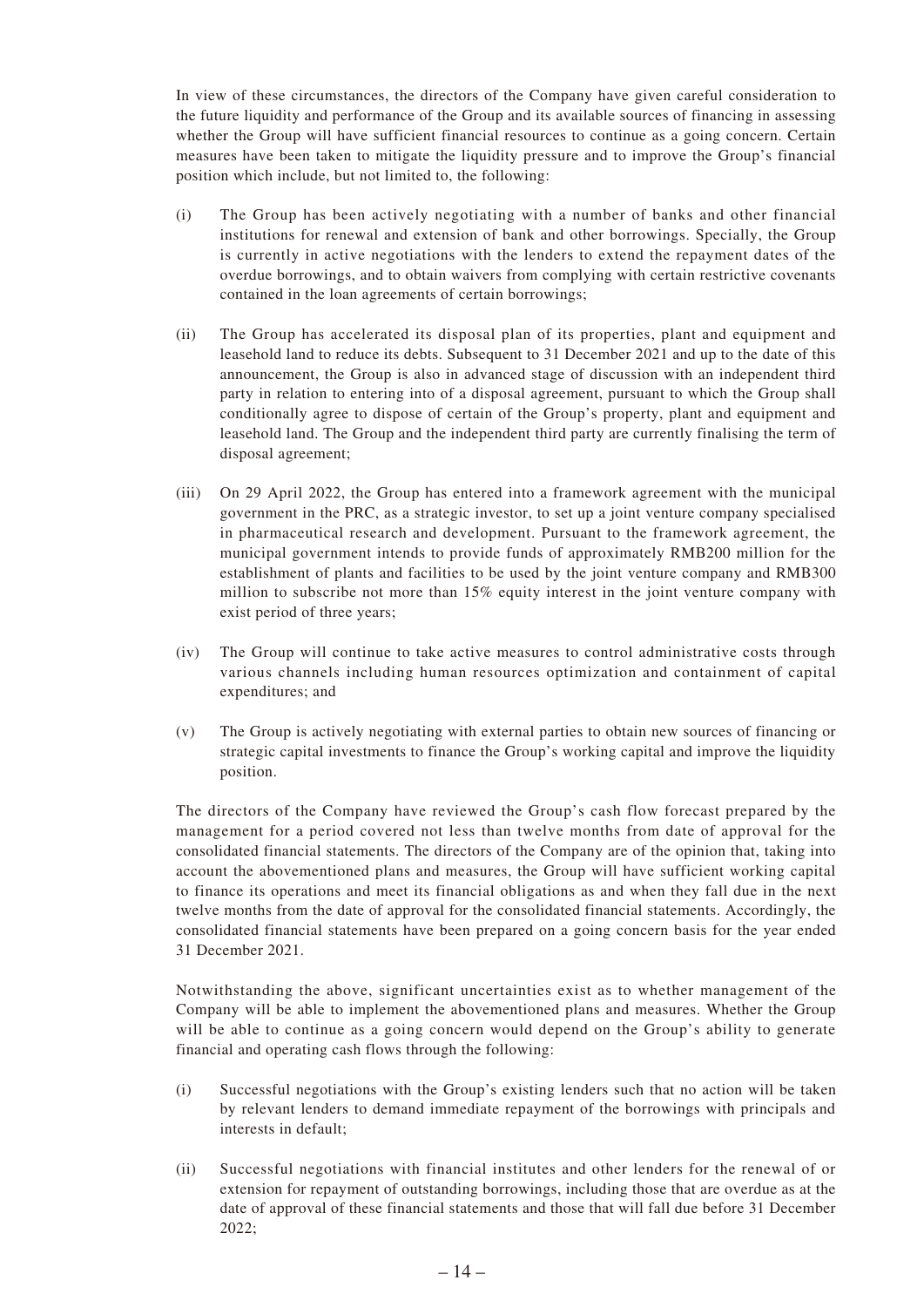- (iii) Successful implementation and acceleration of its disposal plan of the Group's assets, including timely execution of definitive sales agreements and timely collection of the disposal proceeds;
- (iv) Successful establishment of the joint venture company with the municipal government to generate cash flows and obtain new sources of financing to repay such borrowings upon the due date; and
- (v) Successful obtaining new sources of financing or strategic capital investments within the next twelve months as and when needed.

Should the Group fail to achieve the above-mentioned plans and measures, it might not be able to continue to operate as a going concern, adjustments would have to be made to write down the carrying values of the Group's assets to their recoverable amounts, to provide for any further liabilities which might arise, and to reclassify non-current assets and non-current liabilities as current assets and current liabilities, respectively. The effects of these adjustments have not been reflected in these consolidated financial statements.

#### **(c) Basis of preparation of the financial statements**

The consolidated financial statements for the year ended 31 December 2021 comprise the Company and its subsidiaries (together referred to as the "**Group**") and the Group's interest in an associate.

The measurement basis used in the preparation of the financial statements is the historical cost basis, except for the following assets and liabilities are stated at their fair value:

- Leasehold land and buildings;
- Financial assets at fair value through profit or loss;
- Financial liabilities at fair value through profit or loss; and
- Financial liabilities at fair value through other comprehensive income (non-recycling).

Non-current assets and disposal group held for sale are stated at the lower of carrying amount and fair value less costs to sell.

The preparation of financial statements in conformity with HKFRSs requires management to make judgements, estimates and assumptions that affect the application of policies and reported amounts of assets, liabilities, income and expenses. The estimates and associated assumptions are based on historical experience and various other factors that are believed to be reasonable under the circumstances, the results of which form the basis of making the judgements about carrying values of assets and liabilities that are not readily apparent from other sources. Actual results may differ from these estimates.

The estimates and underlying assumptions are reviewed on an ongoing basis. Revisions to accounting estimates are recognised in the period in which the estimate is revised if the revision affects only that period, or in the period of the revision and future periods if the revision affects both current and future periods.

Judgements made by management in the application of HKFRSs that have significant effect on the financial statements and major sources of estimation uncertainty.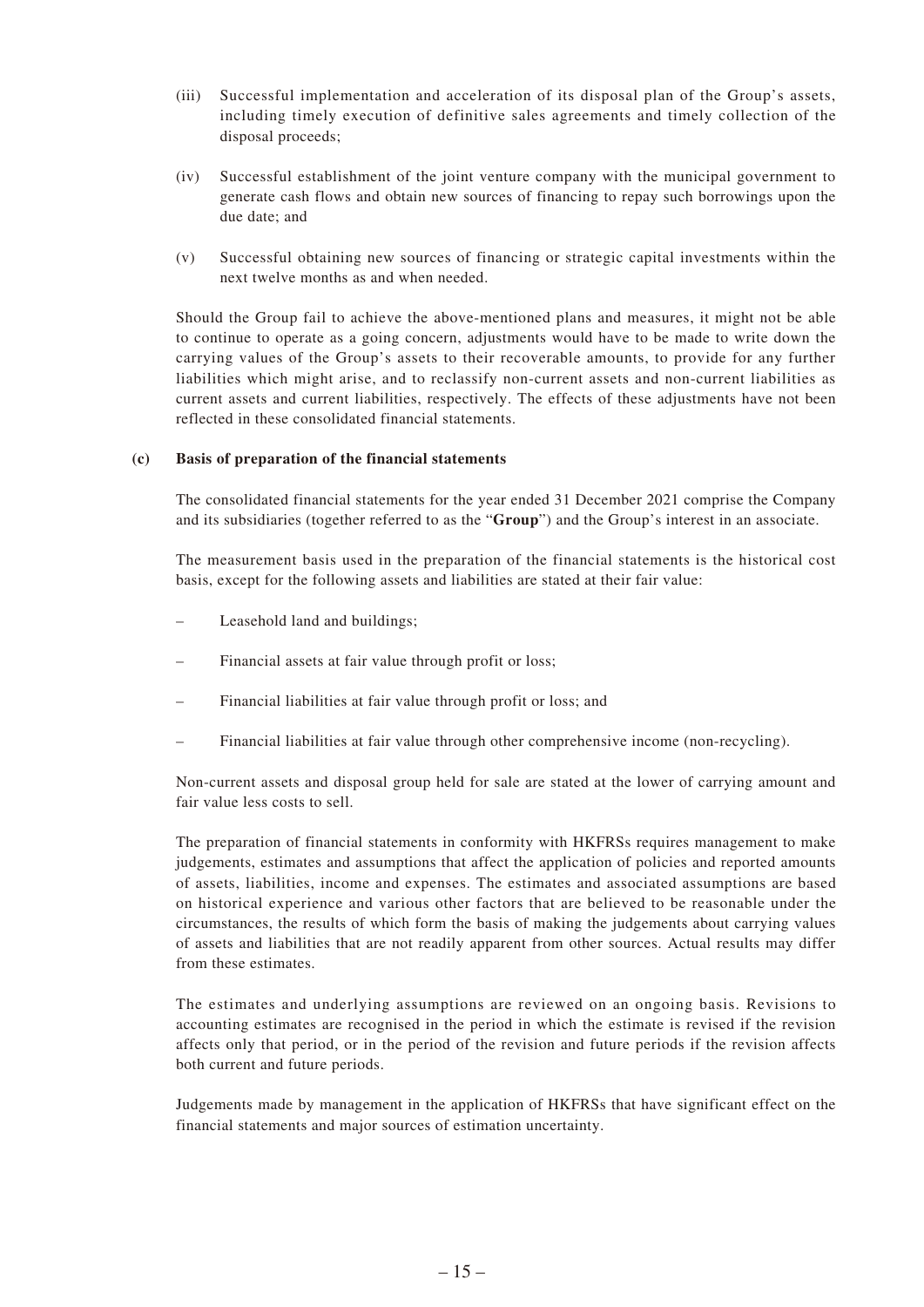#### **(d) Changes in accounting policies**

The Group has applied the following amendments to HKFRSs issued by the HKICPA to these financial statements for the current accounting period:

| Amendments to HKFRS 9, HKAS 39, | Interest rate benchmark reform – phase 2 |
|---------------------------------|------------------------------------------|
| HKFRS 7, HKFRS 4 and HKFRS 16   |                                          |
| Amendment to HKFRS 16           | Covid-19-related rent concessions beyond |
|                                 | 30 June 2021                             |

The application of the amendments to HKFRSs in the current year has had no material impact on the Group's financial positions and performance for the current and prior years and/or on the disclosures set out in these consolidated financial statements.

#### **3. REVENUE**

The principal activities of the Group are research and development, manufacturing, sales and distribution of pharmaceutical products.

|                                                           | <b>Continuing operations</b> |                |
|-----------------------------------------------------------|------------------------------|----------------|
|                                                           | 2021                         | 2020           |
|                                                           | <b>RMB'000</b>               | <b>RMB'000</b> |
| Revenue from contracts with customers within the scope of |                              |                |
| <b>HKFRS 15</b>                                           |                              |                |
| Sales of proprietary pharmaceutical products              | 226,699                      | 221.731        |

The timing of revenue recognition of all revenue from contracts with customers is at a point in time when a customer obtains control of goods transferred by the Group. All of the Group's remaining performance obligations for contracts with customers are for period of one year or less. As permitted under HKFRS 15, the transaction price allocated to these unsatisfied contracts is not disclosed.

#### **4. OTHER REVENUE AND OTHER INCOME**

|                                                           | <b>Continuing operations</b> |                |  |
|-----------------------------------------------------------|------------------------------|----------------|--|
|                                                           | 2021                         | 2020           |  |
|                                                           | <b>RMB'000</b>               | <i>RMB'000</i> |  |
| Bank interest income                                      | 239                          | 2,835          |  |
| Government grants and subsidies                           | 2,130                        | 1,503          |  |
| Net exchange gain                                         | 6,656                        | 16,131         |  |
| Reversal of over-accrued expenses in previous years       | 122                          | 8,215          |  |
| Gain on deregistration of a subsidiary                    |                              | 459            |  |
| Gain on bargain purchase from acquisition of an associate | 19,400                       |                |  |
| Gain on disposal of land and buildings                    | 12,734                       |                |  |
| Gain on disposal of a subsidiary                          | 45,073                       |                |  |
| Gain on early termination of lease                        | 357                          |                |  |
| Sundry income                                             | 1,156                        | 288            |  |
|                                                           | 87,867                       | 29,431         |  |

Government grants and subsidies represented unconditional cash awards granted by government authorities.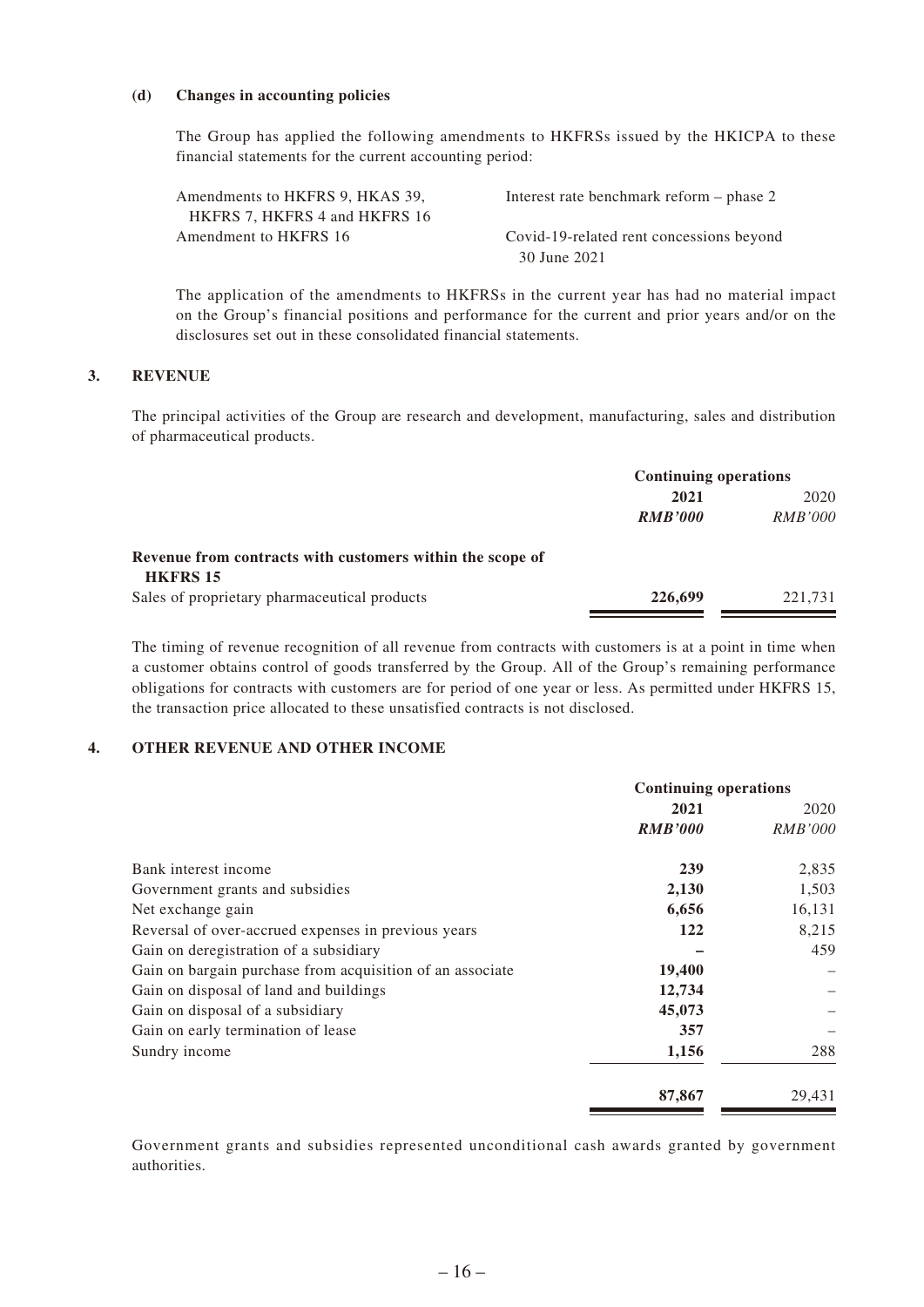#### **5. OTHER NET LOSS**

|                                                                      | <b>Continuing operations</b> |                |
|----------------------------------------------------------------------|------------------------------|----------------|
|                                                                      | 2021                         | 2020           |
|                                                                      | <b>RMB'000</b>               | <b>RMB'000</b> |
| Net loss on disposal of property, plant and equipment                | 2,296                        | 160            |
| Cost on litigation settlement                                        | 9,484                        | 2.272          |
| Provision for legal claims                                           | 8,984                        |                |
| Provision for legal claims from an associate                         | 22,157                       |                |
| Fair value loss on contingent consideration payable                  | 7,800                        |                |
| Loss on partial disposal of equity interest in an associate<br>6,043 |                              |                |
|                                                                      | 56,764                       | 2.432          |

#### **6. LOSS BEFORE TAXATION**

Loss before taxation is arrived at after charging:

|              |                                                             | <b>Continuing operations</b> |                |  |
|--------------|-------------------------------------------------------------|------------------------------|----------------|--|
|              |                                                             | 2021                         | 2020           |  |
|              |                                                             | <b>RMB'000</b>               | <b>RMB'000</b> |  |
| (a)          | <b>Finance costs:</b>                                       |                              |                |  |
|              | Interest on bank and other borrowings                       | 78,272                       | 78,797         |  |
|              | Interest on convertible bonds                               | 2,239                        | 2,029          |  |
|              | Imputed interest payable to non-controlling shareholders of |                              |                |  |
|              | a subsidiary                                                | 7,658                        | 3,087          |  |
|              | Interest on lease liabilities                               | 558                          | 1,198          |  |
|              | Bank charges                                                | 72                           | 1,426          |  |
|              |                                                             | 88,799                       | 86,537         |  |
| ( <b>b</b> ) | <b>Staff costs</b>                                          |                              |                |  |
|              | Contributions to defined contribution retirement plans      | 4,015                        | 9,082          |  |
|              | Salaries, wages and other benefits                          | 28,121                       | 46,388         |  |
|              | Equity-settled share-based payment expenses                 | 84                           | 101            |  |
|              |                                                             | 32,220                       | 55,571         |  |

Pursuant to the relevant labour rules and regulations in the PRC, the Group's subsidiaries in the PRC participate in defined contribution retirement schemes (the "**Schemes**") organised by the relevant local authorities whereby the PRC subsidiaries are required to make contributions to the Schemes at rates which range from 15% to 20% (2020: 15% to 20%) of the eligible employees' salaries during the year. The relevant local government authorities are responsible for the entire pension obligations payable to retired employees.

The Group also operates a Mandatory Provident Fund Scheme (the "**MPF scheme**") under the Hong Kong Mandatory Provident Fund Schemes Ordinance for employees employed under the jurisdiction of the Hong Kong Employment Ordinance. The MPF scheme is a defined contribution retirement plan administered by independent trustees. Under the MPF scheme, the employer and its employees are each required to make contributions to the plan at 5% (2020: 5%) of the employees' relevant income, subject to a cap of monthly relevant income of HK\$30,000 (2020: HK\$30,000). Contributions to the MPF scheme vest immediately.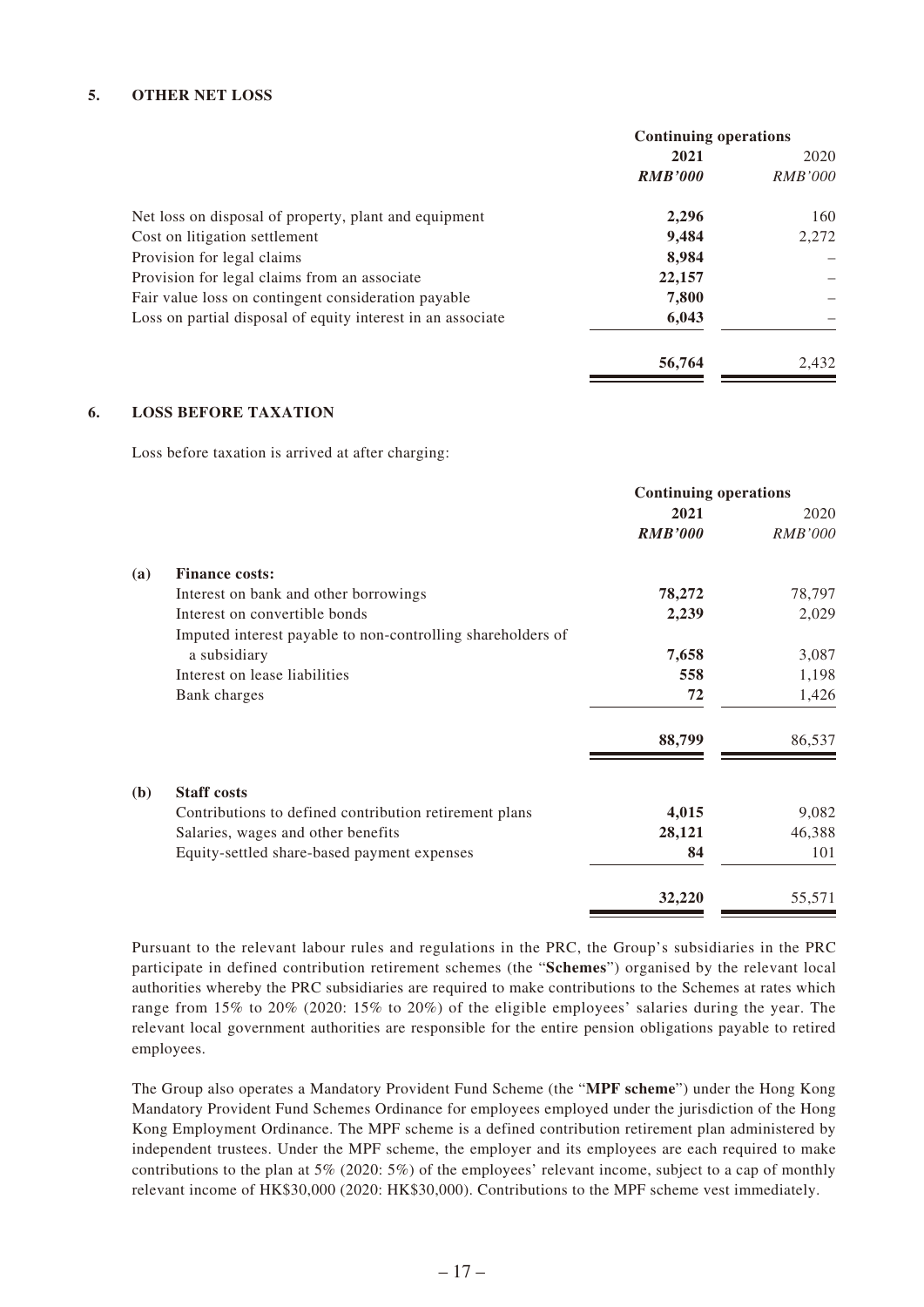The Group has no other material obligation for payment of pension benefits beyond the annual contributions described above.

| <b>Continuing operations</b>                                                                                                                                                                                                                                                                                                        |                |  |
|-------------------------------------------------------------------------------------------------------------------------------------------------------------------------------------------------------------------------------------------------------------------------------------------------------------------------------------|----------------|--|
| 2021                                                                                                                                                                                                                                                                                                                                | 2020           |  |
| <b>RMB'000</b>                                                                                                                                                                                                                                                                                                                      | <i>RMB'000</i> |  |
|                                                                                                                                                                                                                                                                                                                                     |                |  |
| 81,240                                                                                                                                                                                                                                                                                                                              | 86,827         |  |
| 34,658                                                                                                                                                                                                                                                                                                                              | 18,721         |  |
| 5,619                                                                                                                                                                                                                                                                                                                               | 3,631          |  |
| 1,972                                                                                                                                                                                                                                                                                                                               | 2,045          |  |
|                                                                                                                                                                                                                                                                                                                                     |                |  |
| 1,409                                                                                                                                                                                                                                                                                                                               | 1,511          |  |
|                                                                                                                                                                                                                                                                                                                                     | 711            |  |
| 483                                                                                                                                                                                                                                                                                                                                 | 3,008          |  |
| 5,959                                                                                                                                                                                                                                                                                                                               | 8,996          |  |
| <b>Other items</b><br>Cost of inventories<br>Depreciation of property, plant and equipment<br>Depreciation of right-of-use assets<br>Amortisation of intangible assets<br>Auditors' remuneration:<br>- audit services<br>- non-audit services<br>Operating lease charges in respect of properties<br>Research and development costs |                |  |

### **7. INCOME TAX IN THE CONSOLIDATED STATEMENT OF PROFIT OR LOSS**

|                                                   | <b>Continuing operations</b> |                |
|---------------------------------------------------|------------------------------|----------------|
|                                                   | 2021                         | 2020           |
|                                                   | <b>RMB'000</b>               | <i>RMB'000</i> |
| <b>Current tax</b>                                |                              |                |
| PRC Corporate Income Tax                          |                              |                |
| Provision for the year                            | 2,095                        | 155            |
| Under/(over) provision in respect of prior years  | 487                          | (9,175)        |
|                                                   | 2,582                        | (9,020)        |
| Deferred tax                                      |                              |                |
| Origination and reversal of temporary differences |                              |                |
| Income tax expense/(credit)                       | 2,582                        | (9,020)        |
|                                                   |                              |                |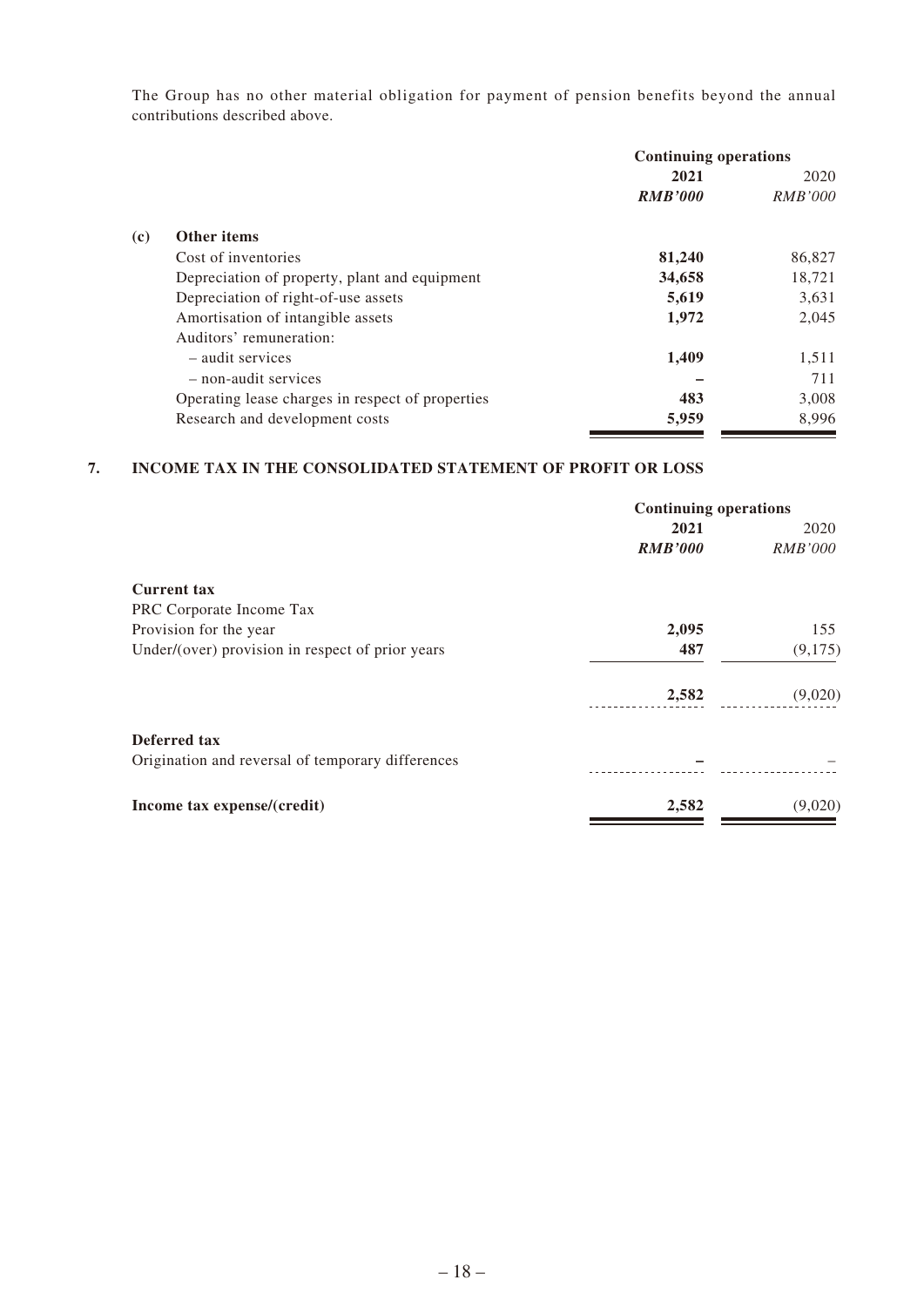#### **8. LOSS PER SHARE**

#### **(a) Basic loss per share**

The calculation of basic loss per share is based on the following loss attributable to equity shareholders of the Company and the weighted average number of ordinary shares outstanding.

|                                                                                             | 2021<br><b>RMB'000</b> | 2020<br><i>RMB'000</i> |
|---------------------------------------------------------------------------------------------|------------------------|------------------------|
| Loss from continuing operations attributable to                                             |                        |                        |
| equity shareholders of the Company                                                          | (149, 538)             | (188, 955)             |
| Loss from a discontinued operation attributable to<br>equity shareholders of the Company    |                        | (168, 644)             |
|                                                                                             | (149, 538)             | (357, 599)             |
| Weighted average number of ordinary shares (basic)                                          |                        |                        |
|                                                                                             | 2021                   | 2020                   |
|                                                                                             | <b>Number</b>          | Number                 |
|                                                                                             | of shares              | of shares              |
|                                                                                             | $\bm{v}$               | '000'                  |
| Issued ordinary shares at 1 January<br>Effect of shares repurchased, granted and held under | 1,904,636              | 1,904,636              |
| <b>Share Award Scheme</b>                                                                   | (15, 023)              | (17,589)               |
| At 31 December                                                                              | 1,889,613              | 1,887,047              |

#### **(b) Diluted loss per share**

The calculation of diluted loss per share does not assume the exercise of the Company's outstanding share options or conversion of outstanding redeemable convertible preference shares and convertible bonds of the Company which had an anti-dilutive effect. Accordingly, diluted loss per share was the same as the basic loss per share for the years ended 31 December 2021 and 2020.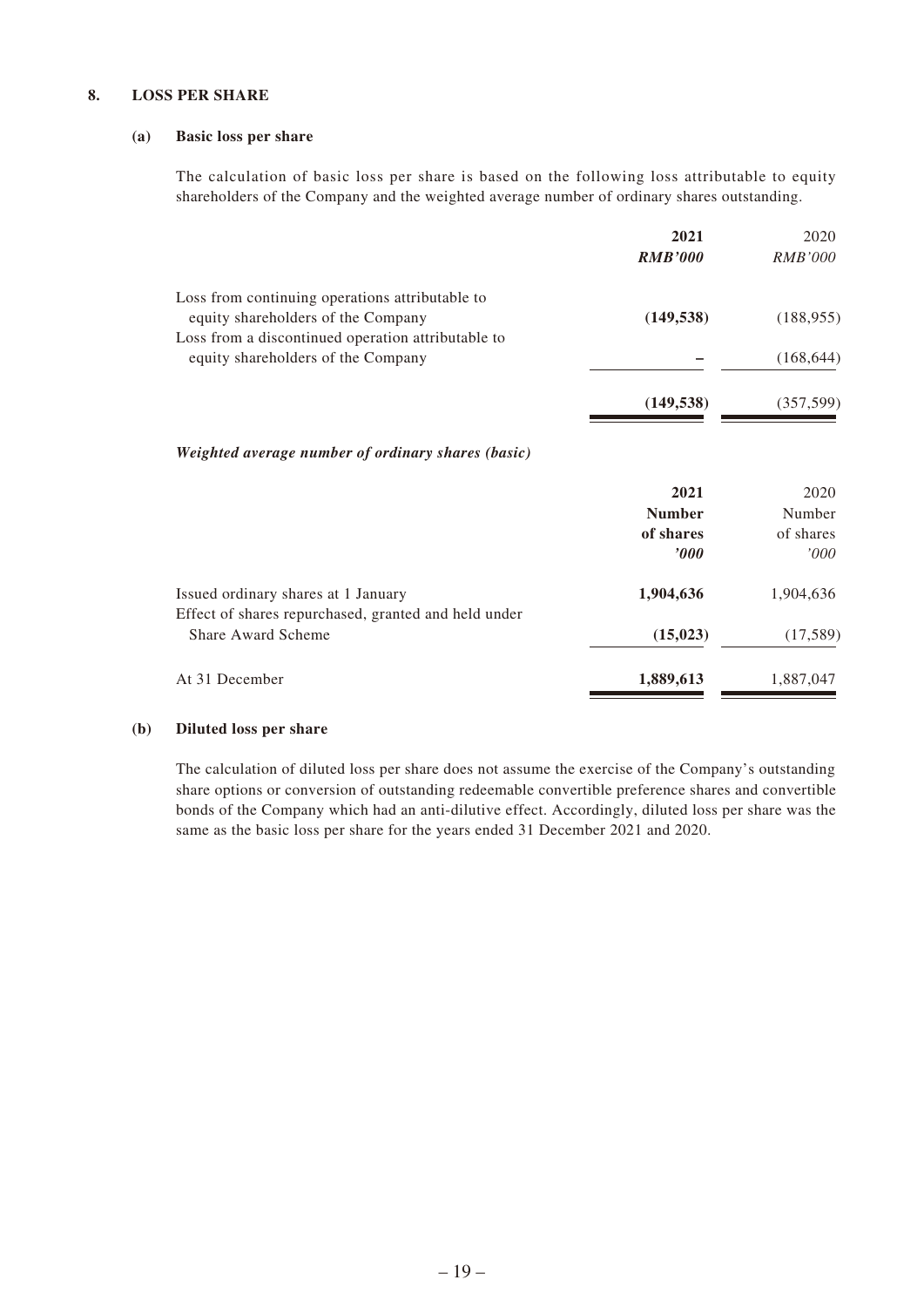#### **9. SEGMENT REPORTING**

The Group manages its businesses by business lines. In a manner consistent with the way in which information is reported internally to the Group's most senior executive management for the purposes of resource allocation and performance assessment, the Group has presented the following reportable segment:

– Proprietary products production and sales: revenue from production and sales of NT branded products and generic drugs through the Company's subsidiaries, Suzhou First Pharmaceutical Co., Ltd ("**Suzhou First Pharma**") and NT Biopharmaceuticals Jiangsu Co., Ltd..

An operation of selling and marketing Miacalcic branded products and sub-licensing of intellectual property rights and distribution rights of Miacalcic Injection and Miacalcic Nasal Spray was discontinued in 2020. The following segment information does not include any amounts for the discontinued operation.

#### **(a) Segment results, assets and liabilities**

For the purpose of assessing segment performance and allocation resources between segments, the Group's most senior executive management, who are also the executive directors of the Company, monitors the results, assets and liabilities attributable to each reportable segment on the following bases:

- Segment assets include all tangible and intangible assets and other current and non-current assets with exception of unallocated corporate assets. Segment liabilities include trade and other payables and bank and other borrowings attributable to each reporting segment, with the exception of unallocated corporate liabilities.
- Revenue and expense are allocated to the reportable segments with reference to sales generated by those segments and the expenses incurred by those segments or which otherwise arise from the depreciation or amortisation of assets attributable to those segments.

Segments results represent profit or loss attributable to the segment without allocation of finance costs, certain administrative costs and directors' remuneration. Taxation is not allocated to reportable segments. This is measure reported to the Group's most senior executive management for the purpose of resources allocation and performance assessment.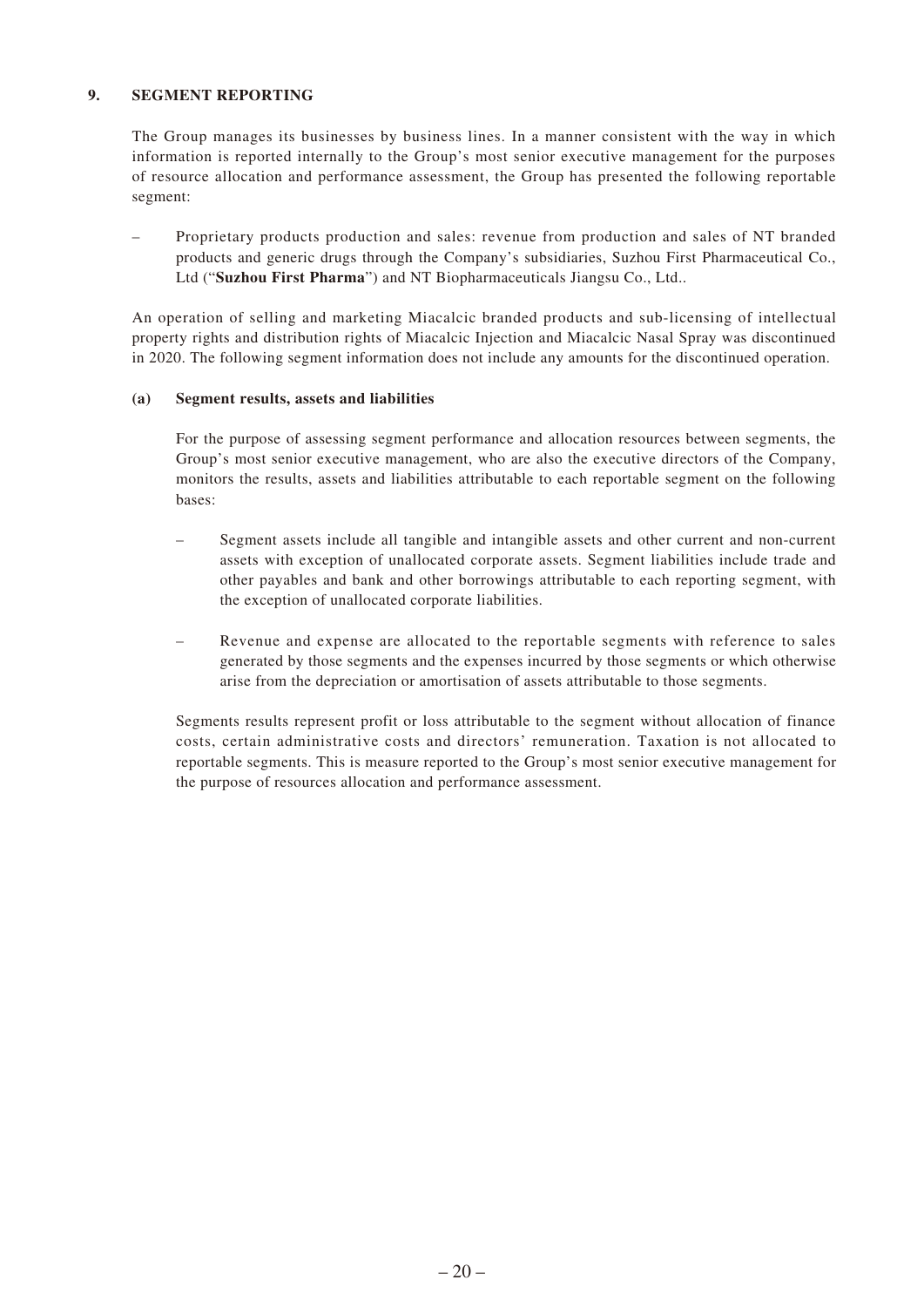Information regarding the Group's reportable segments as provided to the Group's most senior executive management for the purposes of resource allocation and assessment of segment performance for the years ended 31 December 2021 and 2020 are set out below.

|                                                                               | <b>Continuing operations</b><br><b>Proprietary products</b><br>production and sales |           |  |
|-------------------------------------------------------------------------------|-------------------------------------------------------------------------------------|-----------|--|
|                                                                               | 2021                                                                                | 2020      |  |
|                                                                               | <b>RMB'000</b>                                                                      | RMB'000   |  |
| Reportable segment revenue from external customers                            | 226,699                                                                             | 221,731   |  |
| Timing of revenue recognition                                                 |                                                                                     |           |  |
| - at point in time                                                            | 226,699                                                                             | 221,731   |  |
| Reportable segment gross profit                                               | 145,459                                                                             | 134,904   |  |
| Reportable segment results                                                    | (119, 802)                                                                          | (25,351)  |  |
| Other Revenue:                                                                |                                                                                     |           |  |
| - Government grants and subsidies                                             | 2,130                                                                               | 1,239     |  |
| - Sundry income                                                               | 1,152                                                                               | 157       |  |
| - Bank interest income                                                        | 239                                                                                 | 1,477     |  |
| - Gain on deregistration of a subsidiary                                      |                                                                                     | 459       |  |
| - Reversal of over-accrued expenses in previous years                         | 122                                                                                 | 8,215     |  |
| - Gain on disposal of land and buildings                                      | 12,734                                                                              |           |  |
| Other net loss:                                                               |                                                                                     |           |  |
| - Net loss on disposal of property, plant and equipment                       | (1,560)                                                                             | (160)     |  |
| - Costs on litigation settlement                                              | (8,291)                                                                             | (2,272)   |  |
| - Provision for legal claims                                                  | (8,984)                                                                             |           |  |
| - Provision for legal claims from an associate                                | (22, 157)                                                                           |           |  |
| Share of result of an associate                                               | (12)                                                                                | 8         |  |
| Depreciation and amortisation                                                 | (41, 374)                                                                           | (21, 106) |  |
| (Impairment loss)/reversal of impairment loss of                              |                                                                                     |           |  |
| trade receivables, net                                                        | (9,739)                                                                             | 1,390     |  |
| (Impairment loss)/reversal of impairment loss of property,                    |                                                                                     | 10,980    |  |
| plant and equipment<br>Reversal of impairment loss/(impairment loss) of other | (14, 476)                                                                           |           |  |
| receivables, net                                                              | 3,602                                                                               | (57, 441) |  |
|                                                                               |                                                                                     |           |  |
| Reportable segment assets                                                     | 494,113                                                                             | 803,609   |  |
| Additions to non-current segment assets during the year                       | 1,784                                                                               | 2,800     |  |
| Reportable segment liabilities                                                | 711,935                                                                             | 760,745   |  |
| Reportable segment capital commitments                                        | 20,000                                                                              | 20,000    |  |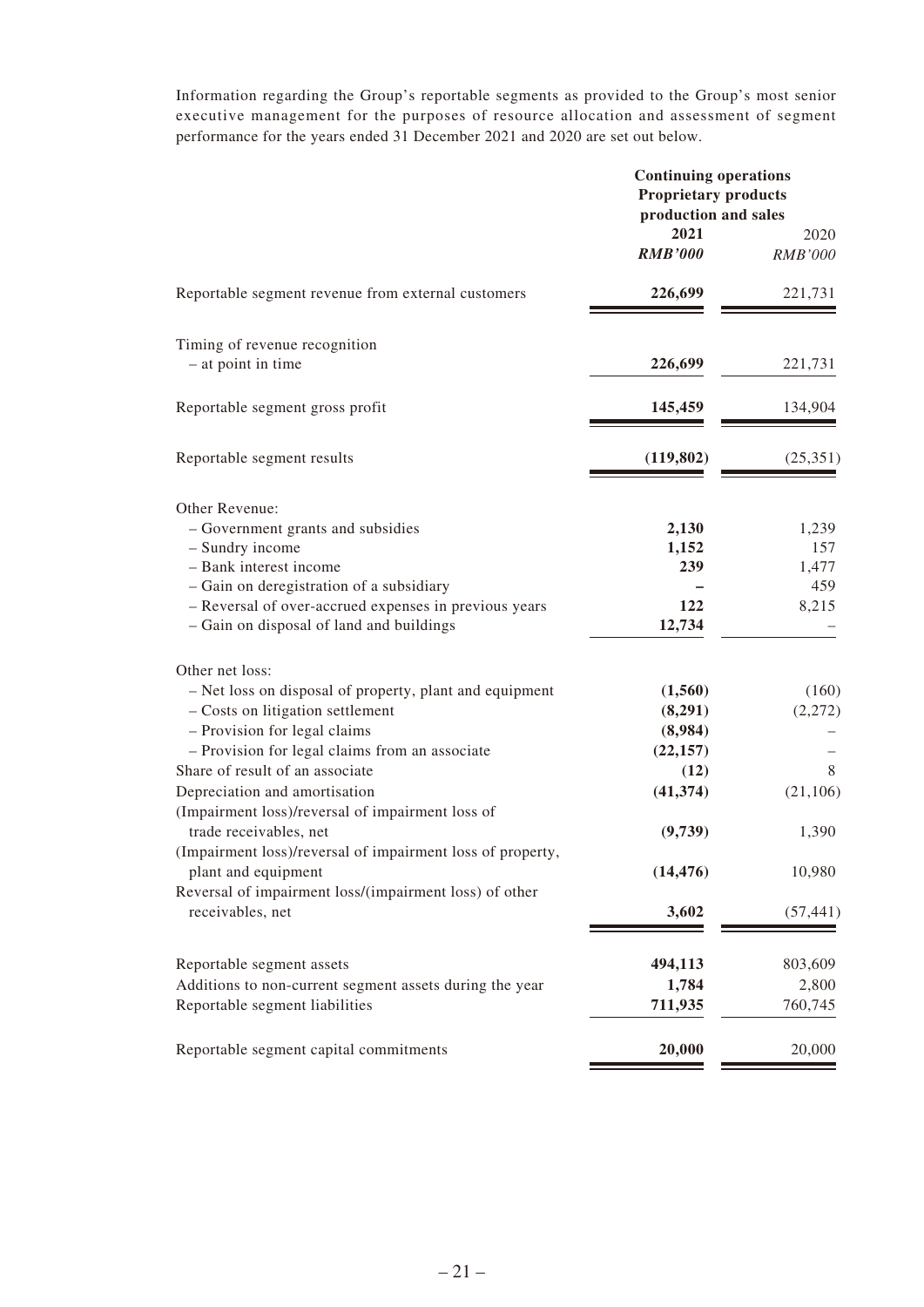# **(b) Reconciliations of reportable segment revenue, profit or loss, assets and liabilities**

|                                                           | <b>Continuing operations</b> |            |
|-----------------------------------------------------------|------------------------------|------------|
|                                                           | 2021                         | 2020       |
|                                                           | <b>RMB'000</b>               | RMB'000    |
| Revenue                                                   |                              |            |
| Reportable segment revenue                                | 226,699                      | 221,731    |
| Loss                                                      |                              |            |
| Reportable segment operating loss                         | (119, 802)                   | (25,351)   |
| Unallocated head office and corporate expenses            | (11, 436)                    | (95,020)   |
| Other revenue and other income – unallocated              | 71,490                       | 17,884     |
| Other net loss - unallocated                              | (15,772)                     |            |
| Fair value change on financial liabilities at fair value  |                              |            |
| through profit or loss                                    | 465                          | (11,265)   |
| Share of result of an associate                           | 15,102                       |            |
| Finance costs                                             | (88,799)                     | (86, 537)  |
| Consolidated loss before taxation (continuing operations) | (148, 752)                   | (200, 289) |
| <b>Assets</b>                                             |                              |            |
| Reportable segment assets                                 | 494,113                      | 803,609    |
| Assets associated with disposal group classified as       |                              |            |
| held for sale                                             |                              | 79,833     |
| Assets classified as held for sale                        | 180,000                      | 16,266     |
| Assets relating to discontinued operation                 |                              | 370,422    |
| Unallocated head office and corporate assets              | 281,247                      | 24,939     |
| Consolidated total assets                                 | 955,360                      | 1,295,069  |
| <b>Liabilities</b>                                        |                              |            |
| Reportable segment liabilities                            | 711,935                      | 760,745    |
| Deferred tax liabilities                                  | 57,082                       | 63,688     |
| Liabilities associated with disposal group classified as  |                              |            |
| held for sales                                            |                              | 54,666     |
| Liabilities relating to discontinued operation            |                              | 91,289     |
| Unallocated head office and corporate liabilities         | 397,718                      | 302,259    |
|                                                           |                              | 1,272,647  |
| Consolidated total liabilities                            | 1,166,735                    |            |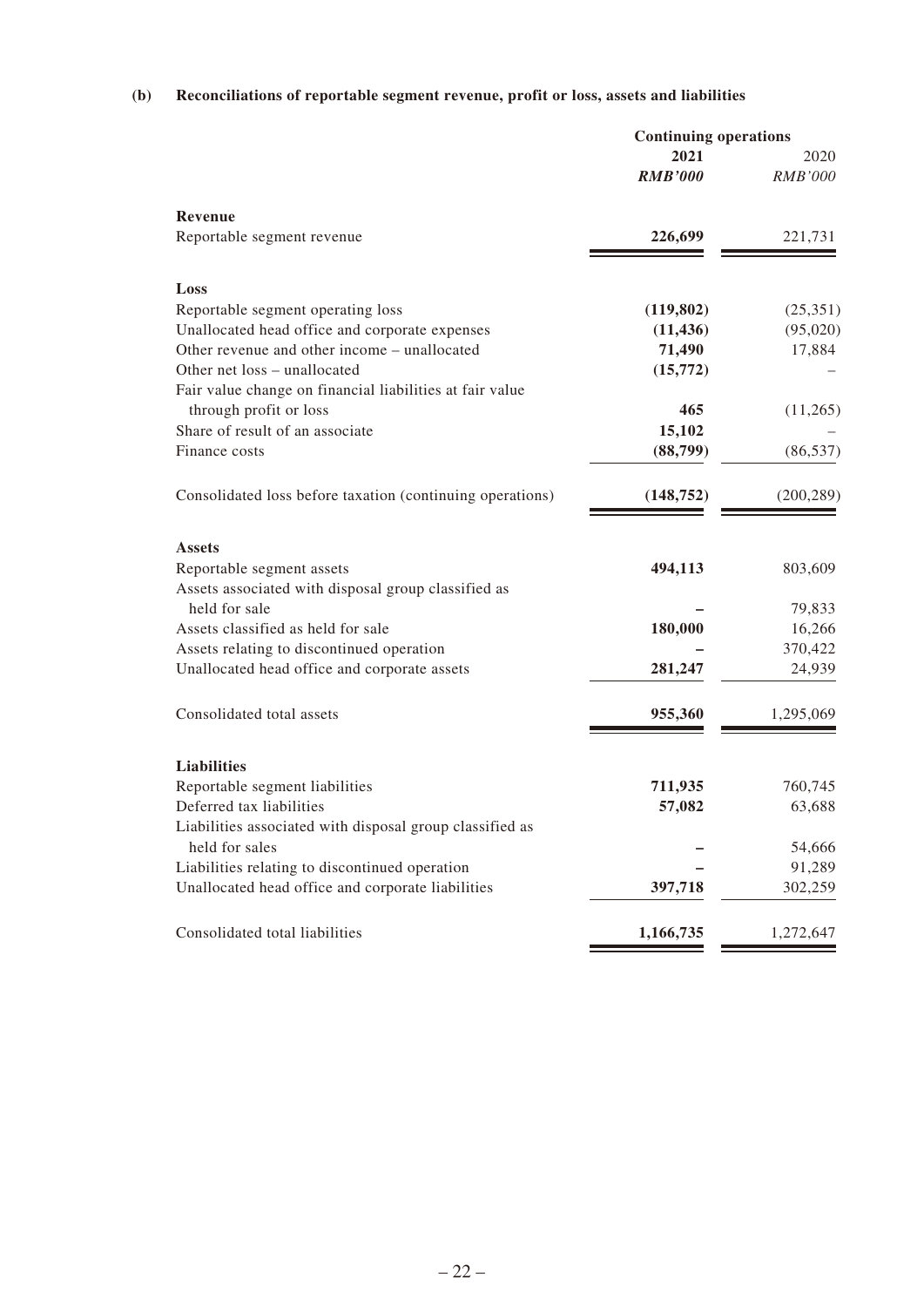#### **(c) Geographic information**

The following table sets out information about the geographical location of the Group's revenue from external customers and the Group's non-current assets. The geographical location of the Group's non-current assets is based on the physical location of the non-current assets and in the case of intangible assets, the location of the use of relevant intellectual property rights and distribution rights to which they are allocated.

|                 |                                            | Revenue from external customers                    |                                            |                                      |                                            | Non-current assets*                                |                                     |                                      |
|-----------------|--------------------------------------------|----------------------------------------------------|--------------------------------------------|--------------------------------------|--------------------------------------------|----------------------------------------------------|-------------------------------------|--------------------------------------|
|                 |                                            | 2021                                               |                                            | 2020                                 |                                            | 2021                                               |                                     | 2020                                 |
|                 | Continuing<br>operations<br><b>RMB'000</b> | <b>Discontinued</b><br>operation<br><b>RMB'000</b> | Continuing<br>operations<br><b>RMB'000</b> | Discontinued<br>operation<br>RMB'000 | Continuing<br>operations<br><b>RMB'000</b> | <b>Discontinued</b><br>operation<br><b>RMB'000</b> | Continuing<br>operations<br>RMB'000 | Discontinued<br>operation<br>RMB'000 |
| PRC             | 226,699                                    |                                                    | 221,731                                    | 53,836                               | 423,831                                    |                                                    | 712,792                             |                                      |
| Hong Kong       |                                            |                                                    |                                            | 19,529                               | 263,305                                    |                                                    | 4,781                               |                                      |
| Other countries |                                            |                                                    |                                            | 6,377                                |                                            |                                                    |                                     |                                      |
|                 | 226,699                                    | $\overline{\phantom{0}}$                           | 221,731                                    | 79,742                               | 687,136                                    |                                                    | 717,573                             |                                      |

\* Excluding financial asset at FVTPL of RMB521,000 (2020: RMB537,000) which was related to operation in Hong Kong.

#### **(d) Information from major customers**

Revenue from major customers, which individually amounted to 10% or more of the total revenue, is set out below:

#### **For the year ended 31 December 2021**

|                   | <b>Continuing</b><br>operations<br><b>RMB'000</b> | <b>Discontinued</b><br>operation<br><b>RMB'000</b> | <b>Total</b><br><b>RMB'000</b> |
|-------------------|---------------------------------------------------|----------------------------------------------------|--------------------------------|
| Customer A        | 93,109                                            |                                                    | 93,109                         |
| Customer B (note) | N/A                                               | N/A                                                | N/A                            |

For the year ended 31 December 2020

|            | Continuing     | Discontinued   |                |
|------------|----------------|----------------|----------------|
|            | operations     | operation      | Total          |
|            | <i>RMB'000</i> | <i>RMB'000</i> | <i>RMB'000</i> |
| Customer A | 69,506         |                | 69,506         |
| Customer B | 9.111          | 43,718         | 52,829         |

*Note:* Revenue from customer B did not contribute 10% or more of the total revenue of the Group during the year ended 31 December 2021.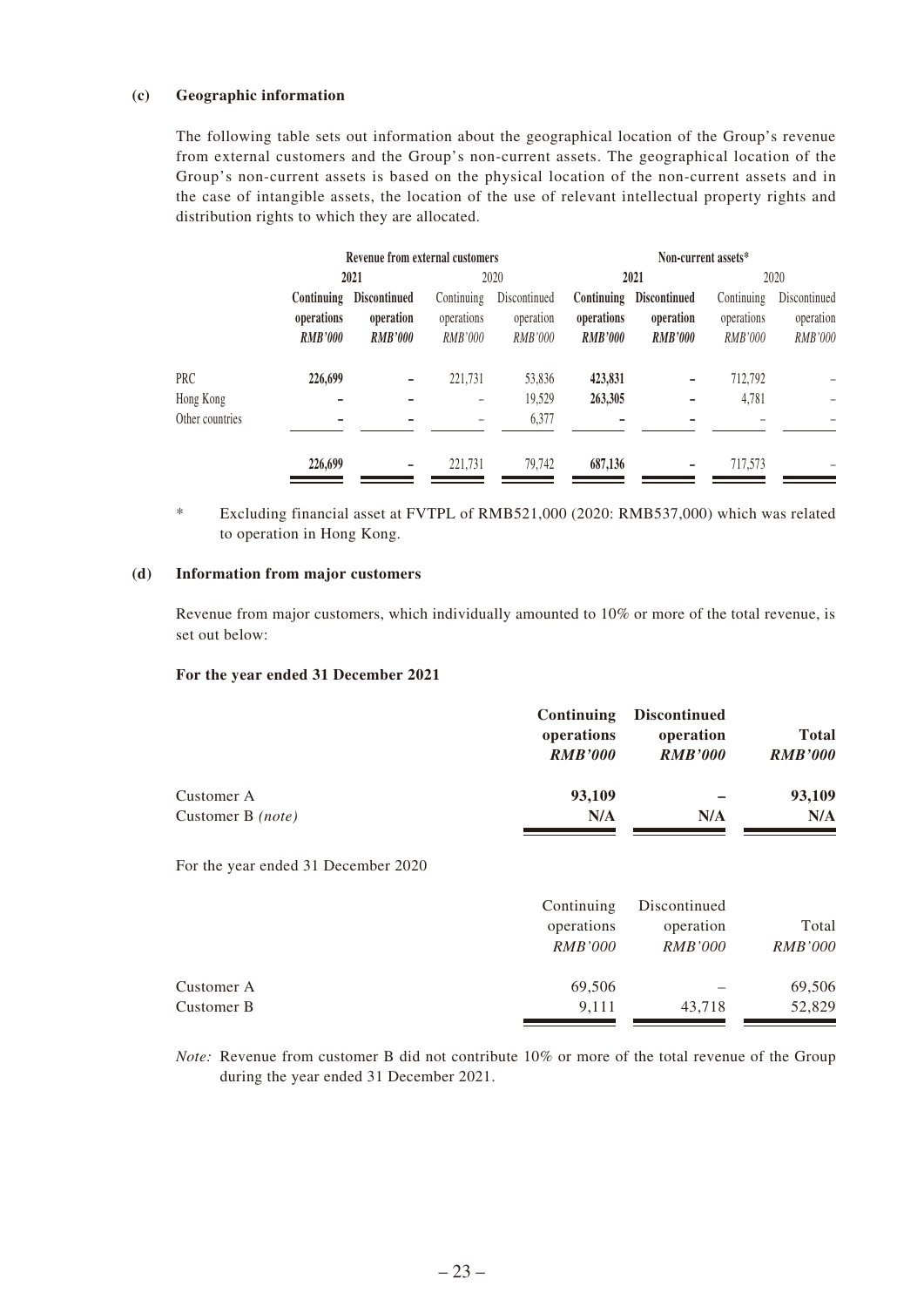#### **10. TRADE AND OTHER RECEIVABLES**

|                                                           | 2021           | 2020           |
|-----------------------------------------------------------|----------------|----------------|
|                                                           | <b>RMB'000</b> | <i>RMB'000</i> |
| Trade debtors and bills receivables                       | 648,525        | 652,102        |
| Less: Loss allowance                                      | (636, 073)     | (626, 138)     |
|                                                           | 12,452         | 25,964         |
| Deposits, prepayments and other receivables (note $(c)$ ) | 33,803         | 394,395        |
|                                                           | 46,255         | 420,359        |

All of the trade and other receivables are expected to be recovered or recognised as expenses within one year.

#### **(a) Ageing analysis**

Ageing analysis of trade debtors and bills receivables, based on the invoice date and net of loss allowance, is as follows:

|                                        | 2021           | 2020           |
|----------------------------------------|----------------|----------------|
|                                        | <b>RMB'000</b> | <i>RMB'000</i> |
| Within 3 months                        | 12,109         | 17,973         |
| More than 3 months but within 6 months | 166            | 7,159          |
| More than 6 months but within 1 year   | 177            | 832            |
|                                        | 12,452         | 25,964         |
|                                        |                |                |

Trade debtors are normally due within 60 to 180 days from the date of billing.

As at 31 December 2021, bank acceptance bills received amounting to RMB467,000 (2020: RMB6,496,000) are held by the Group for future settlement of trade receivables. The Group continues to recognise their full carrying amounts at the end of the reporting period. All bank acceptance bills received by the Group are with a maturity period of less than six months.

#### **(b) Impairment of trade debtors**

The movement in the loss allowance account during the year, including both specific and collective loss components, is as follows:

|                                            | 2021           | 2020           |
|--------------------------------------------|----------------|----------------|
|                                            | <b>RMB'000</b> | <i>RMB'000</i> |
| At 1 January                               | 626,138        | 620,373        |
| Impairment loss recognised during the year | 9,739          | 6,323          |
| Exchange differences                       | 196            | (558)          |
| At 31 December                             | 636,073        | 626,138        |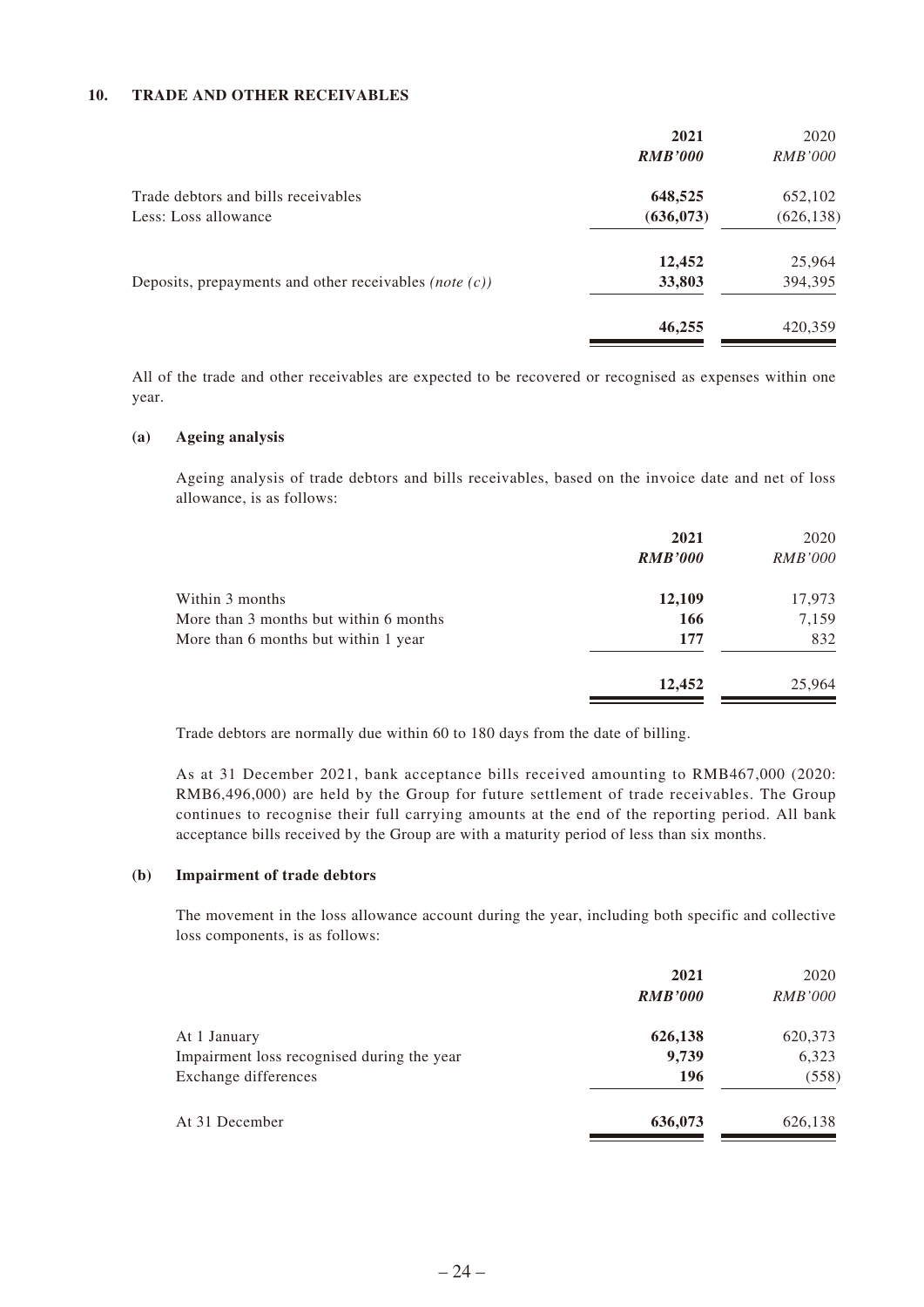Impairment losses on trade debtors were recorded using an allowance account unless the Group is satisfied that recovery of the amount is remote, in which case the impairment loss is written off against the trade debtors directly.

Due to the slow down of the economy, deleveraging and the government regulations on the medicine industry in the PRC, the Group experience defaults in payments by its customers. The Group has recognised a provision for impairment loss of trade receivables of RMB9,739,000 (2020: RMB6,323,000), of which, impairment loss of RMB9,739,000 (2020: reversal of impairment loss of RMB1,390,000) and impairment loss of RMB Nil (2020: RMB7,713,000) were related to continuing operations and discontinued operation, respectively, during the year ended 31 December 2021. The Group uses a provision matrix to calculate ECLs for trade receivables. The provision rates are based on days past due for groupings of the customers. The provision matrix is initially based on the Group's historical observed default rates. The Group will calibrate the matrix to adjust the historical credit loss experience with forward-looking information. For instance, if forecast economic conditions (i.e., gross domestic product) are expected to deteriorate over the next year which can lead to an increased number of defaults, the historical default rates are adjusted. At each reporting date, the historical observed default rates are updated and changes in the forward-looking estimates are analysed. The assessment of the correlation among historical observed default rates, forecast economic conditions and ECLs is a significant estimate. The amount of ECLs is sensitive to changes in circumstances and forecast economic conditions. The Group's historical credit loss experience and forecast of economic conditions may also not be representative of a customer's actual default in the future.

At 31 December 2021, trade receivables of RMB232,000 (2020: RMB4,139,000) were pledged to secure for the Group's borrowings.

#### **(c) Deposits, prepayments and other receivables**

|                                                         | 2021           | 2020           |
|---------------------------------------------------------|----------------|----------------|
|                                                         | <b>RMB'000</b> | <i>RMB'000</i> |
| Consideration receivable                                | 7,000          | 360,000        |
| VAT recoverable, net of write-off                       | 5,539          | 5,703          |
| Other receivables, net of allowance for impairment loss | 8,984          | 6,841          |
| Prepayments                                             | 11,066         | 20,016         |
| Advances paid to suppliers                              | 148            | 306            |
| Rental and other deposits                               | 1,066          | 1,529          |
|                                                         | 33,803         | 394.395        |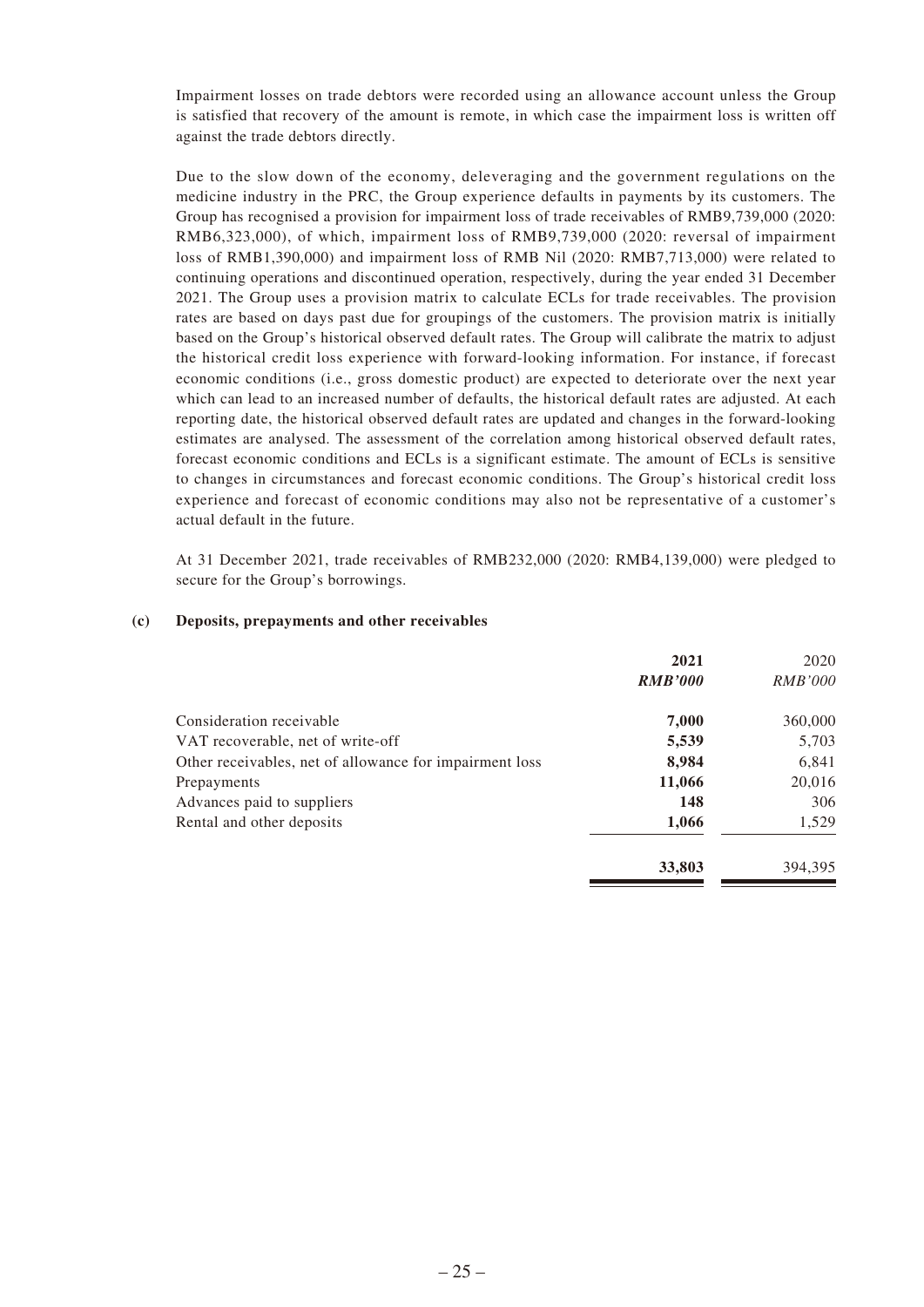### **11. TRADE AND OTHER PAYABLES**

|                                                               | 2021           | 2020           |
|---------------------------------------------------------------|----------------|----------------|
|                                                               | <b>RMB'000</b> | <i>RMB'000</i> |
| Trade creditors                                               | 44,630         | 41,177         |
| Bills payable $(note(a))$                                     |                | 5,520          |
|                                                               |                |                |
| Total trade creditors and bills payable ( <i>note</i> $(b)$ ) | 44,630         | 46,697         |
| Accrued staff costs                                           | 2,691          | 2,475          |
| Accrued promotional expenses                                  | 22,434         | 70,085         |
| Other tax payable                                             | 6,785          | 2,905          |
| Interest payable                                              | 63,824         | 26,818         |
| Considerations payable                                        |                | 4,971          |
| Provision for legal claims                                    | 33,451         | 24,467         |
| Provision for legal claims from an associate                  | 68,231         | 46,074         |
| Refundable deposit                                            |                | 1,000          |
| Other payables and accruals                                   | 7,619          | 42,672         |
|                                                               | 249,665        | 268,164        |

All of the trade and other payables are expected to be settled within one year or are repayable on demand.

- (a) As at 31 December 2021, bills payable of the Group RMB Nil (2020: RMB5,520,000) were secured by the pledged bank deposits.
- (b) Ageing analysis of trade creditors and bills payable based on the billing date of invoices is as follows:

|                                        | 2021<br><b>RMB'000</b> | 2020<br><i>RMB'000</i> |
|----------------------------------------|------------------------|------------------------|
| Within 3 months                        | 9,932                  | 18,243                 |
| More than 3 months but within 6 months | 1,279                  | 23,298                 |
| More than 6 months but within 1 year   | 138                    | 1,018                  |
| More than 1 year                       | 33,281                 | 4,138                  |
|                                        | 44,630                 | 46,697                 |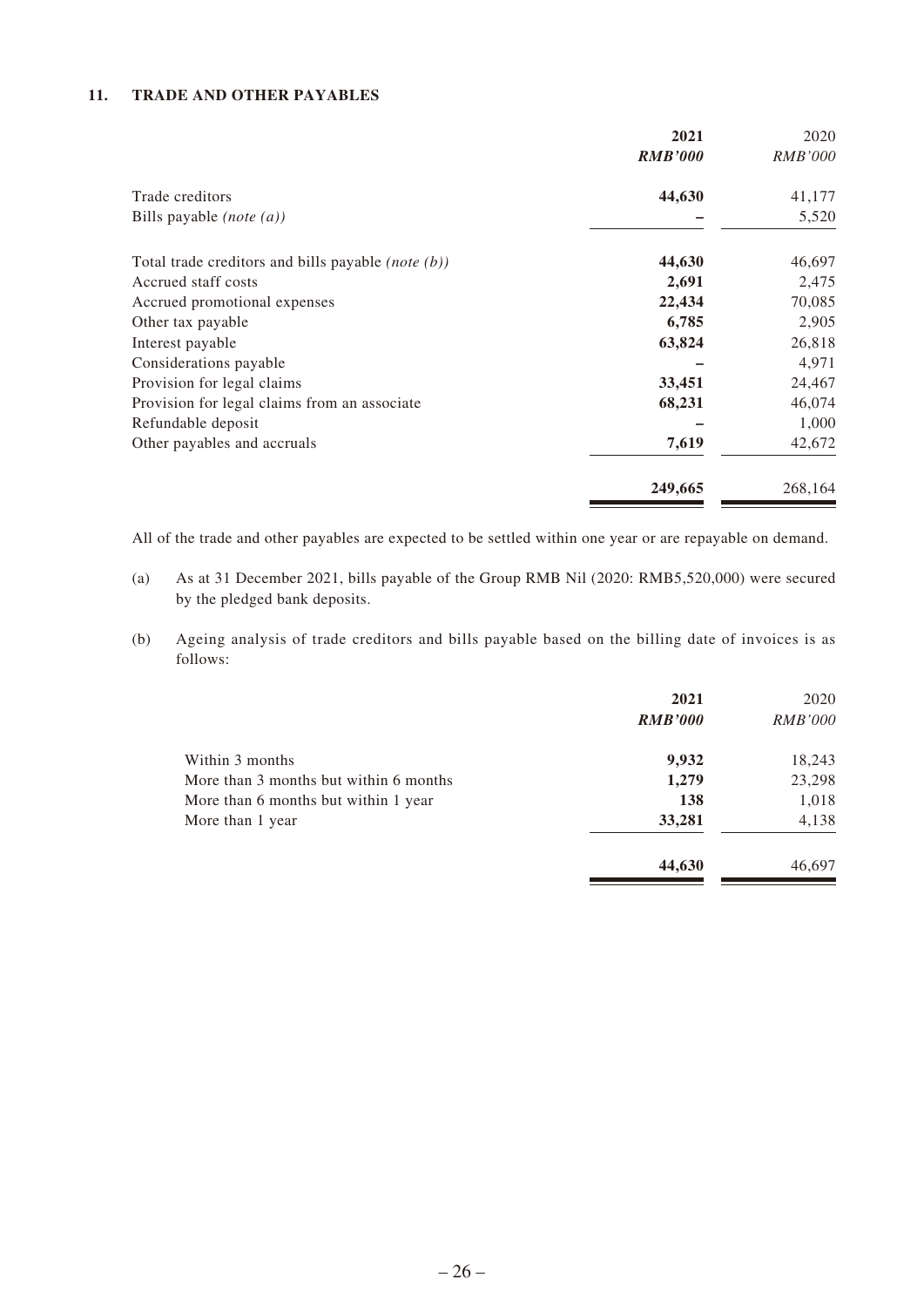### **12. BANK AND OTHER BORROWINGS**

Details of bank and other borrowings are as follows:

|                                                                               | 2021           | 2020       |
|-------------------------------------------------------------------------------|----------------|------------|
|                                                                               | <b>RMB'000</b> | RMB'000    |
| <b>Current</b>                                                                |                |            |
| Secured bank borrowings                                                       | 369,448        | 395,000    |
| Unsecured bank borrowings                                                     |                | 69,861     |
| Secured other borrowings                                                      | 157,578        | 57,400     |
| Unsecured other borrowings                                                    |                |            |
| - Redeemed CPSs                                                               |                | 192,984    |
| - Other borrowings                                                            | 69,120         | 68,957     |
| - Corporate bonds                                                             | 10,362         | 12,046     |
| - Convertible bonds                                                           | 10,317         |            |
|                                                                               | 616,825        | 796,248    |
| Non-current                                                                   |                |            |
| Secured other borrowings                                                      | 7,500          | 21,771     |
| Unsecured other borrowings                                                    |                |            |
| - Redeemed CPSs                                                               | 187,412        |            |
| - Other borrowings                                                            | 3,600          |            |
| - Corporate bonds                                                             | 14,778         | 14,951     |
| - Convertible bonds                                                           |                | 8,913      |
|                                                                               | 213,290        | 45,635     |
| Carrying amount payable:                                                      |                |            |
| - Within one year                                                             | 616,825        | 796,248    |
| - After one but within two years                                              | 213,290        | 16,024     |
| - After two but within five years                                             |                | 29,611     |
| Total borrowings                                                              | 830,115        | 841,883    |
| Less: Current portion of borrowings due for repayment                         |                |            |
| within one year                                                               | (476, 377)     | (796, 248) |
| Current portion of borrowings subject to immediate<br>demand repayment clause | (140, 448)     |            |
| Non-current borrowings                                                        | 213,290        | 45,635     |

### **13. DIVIDEND**

The Board does not recommend the payment of a final dividend for the year (2020: Nil) to the shareholders.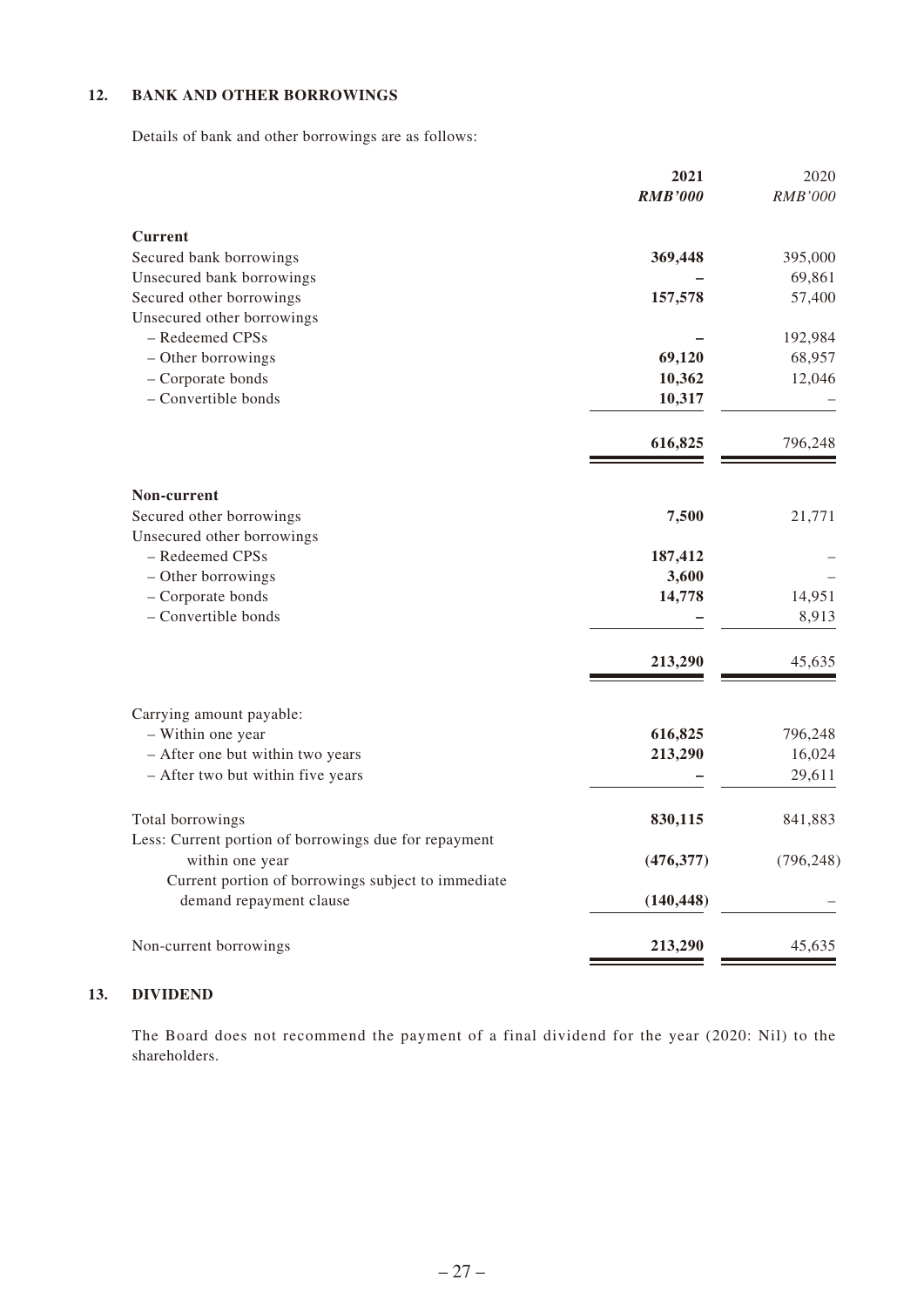#### **14. DISPOSAL OF A SUBSIDIARY**

#### **For the year ended 31 December 2021**

On 2 June 2021, the Group completed the disposal of its entire interest in a subsidiary, NT Pharma (China) Co., Ltd. which assets and liabilities were classified as a disposal group held for sale as at 31 December 2020 for a consideration of RMB85,891,000.

|                                             | 2021<br><b>RMB'000</b> |
|---------------------------------------------|------------------------|
|                                             |                        |
| Property, plant and equipment               | 72,166                 |
| Land use rights                             | 8,466                  |
| Cash and cash equivalents                   | 186                    |
| Bank borrowings                             | (40,000)               |
| Net assets disposal of                      | 40,818                 |
| Gain on disposal of a subsidiary:           |                        |
| Total consideration                         | 85,891                 |
| Net assets disposed of                      | (40, 818)              |
| Gain on disposal of a subsidiary            | 45,073                 |
| Consideration was satisfied by:             |                        |
| Cash consideration received                 | 78,891                 |
| Cash consideration receivable               | 7,000                  |
| Total consideration                         | 85,891                 |
| Net cash inflow arising on disposal:        |                        |
| Cash consideration received                 | 78,891                 |
| Cash and cash equivalents disposed of       | (186)                  |
| Net cash inflow on disposal of a subsidiary | 78,705                 |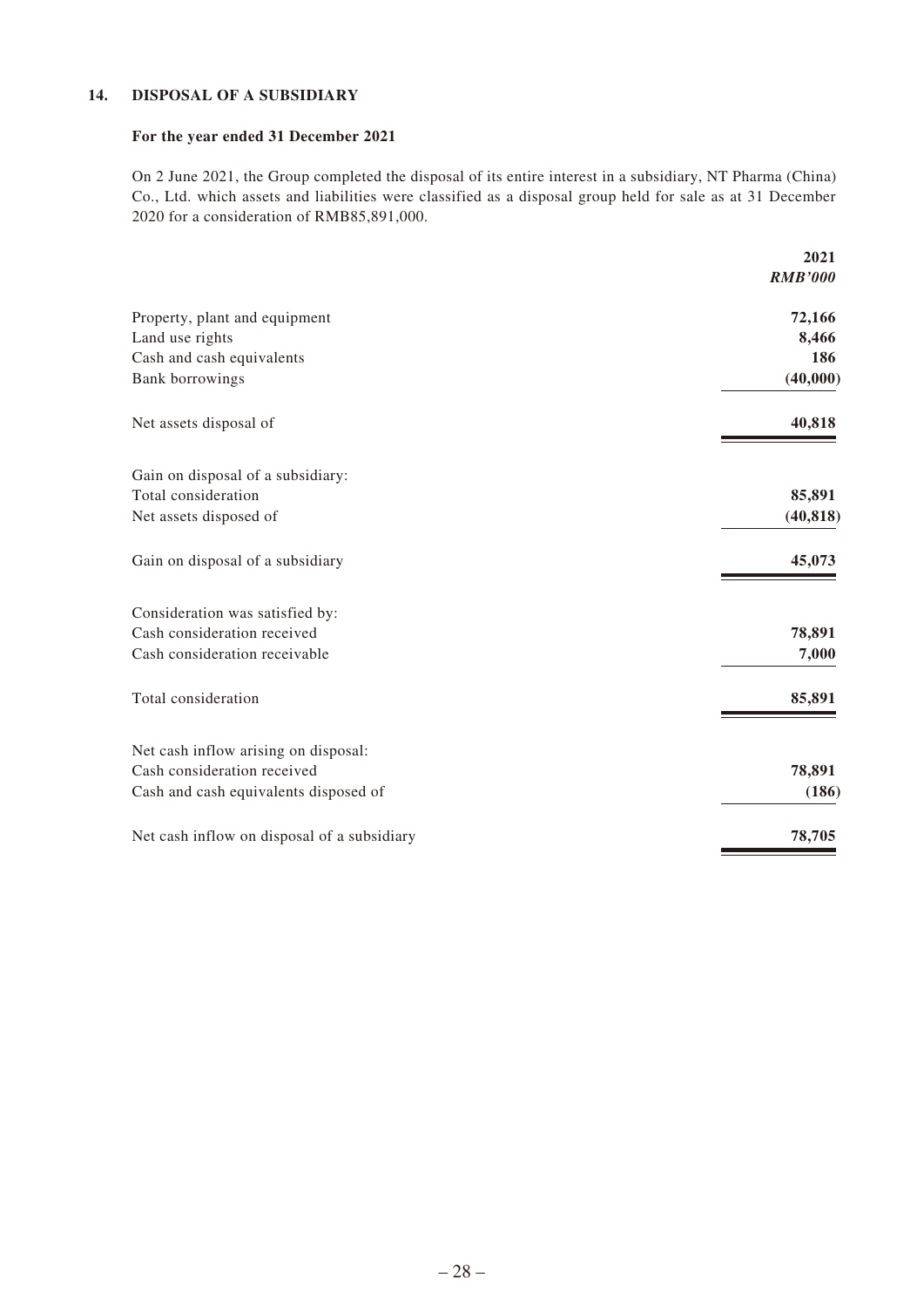# **MANAGEMENT DISCUSSION AND ANALYSIS**

# **OVERVIEW**

NT Pharma is a technology-based pharmaceutical company integrated with research and development ("**R&D**"), manufacturing and sales of its own products. With its products covering therapeutic areas including central nervous system ("**CNS**"), oncology and hematology. NT Pharma owns two new National Class 1 drugs, one well-known international innovative brand-name drug and a number of generic drugs. The Group conducts its drug manufacturing through its subsidiaries. The Group owns several sales and distribution and R&D specialists. It also has an extensive sales network in the People's Republic of China ("**China**" or "**PRC**").

In the year of 2021, the Group devoted much effort to the adjustment and restructuring of its sales model, tightening of cost control and improvement of its financial condition. The overall revenue of the Group from continuing operations for the year ended 31 December 2021 (the "Year under Review") increased by RMB5 million to RMB226.7 million, as compared with RMB221.7 million for the corresponding period in 2020. Operating loss of RMB60.0 million from continuing operations was generated for the year ended 31 December 2021, as compared with an operating loss of RMB113.8 million for the corresponding period in 2020. The Group recorded a loss of RMB151.3 million for the year ended 31 December 2021, as compared with a loss of RMB359.9 million for the corresponding period in 2020, representing a decrease of 58.0% year on year.

### **BUSINESS REVIEW**

Challenging economic conditions and the accelerated implementation of regulatory changes have further intensified competition in all aspects of the pharmaceutical industry, putting tremendous pressure on the Group's results. The Group's business is currently composed of one major operating segment, i.e. manufacturing and sales of proprietary products.

The Group's proprietary products include Shusi, Zhuo'ao and other drugs. For the year ended 31 December 2021, the total revenue from manufacturing and sales of proprietary products increased by RMB5 million or 2.3% to RMB226.7 million, as compared with RMB221.7 million for the corresponding period in 2020. Revenue of Shusi increased by RMB8.6 million or 4.7% to RMB190.4 million for the Year under Review, as compared with RMB181.8 million for the corresponding period in 2020. The increase in sales of Shusi was attributable to increase in the sale volume of Shusi during the Year under Review. Revenue of Zhuo'ao decreased by RMB6.0 million or 26.8% to RMB16.4 million for the Year under Review, as compared with RMB22.4 million for the corresponding period in 2020. The decrease in sales of Zhuo'ao was mainly due to the price adjustment and the decrease in sale volume of Zhuo'ao during the Year under Review.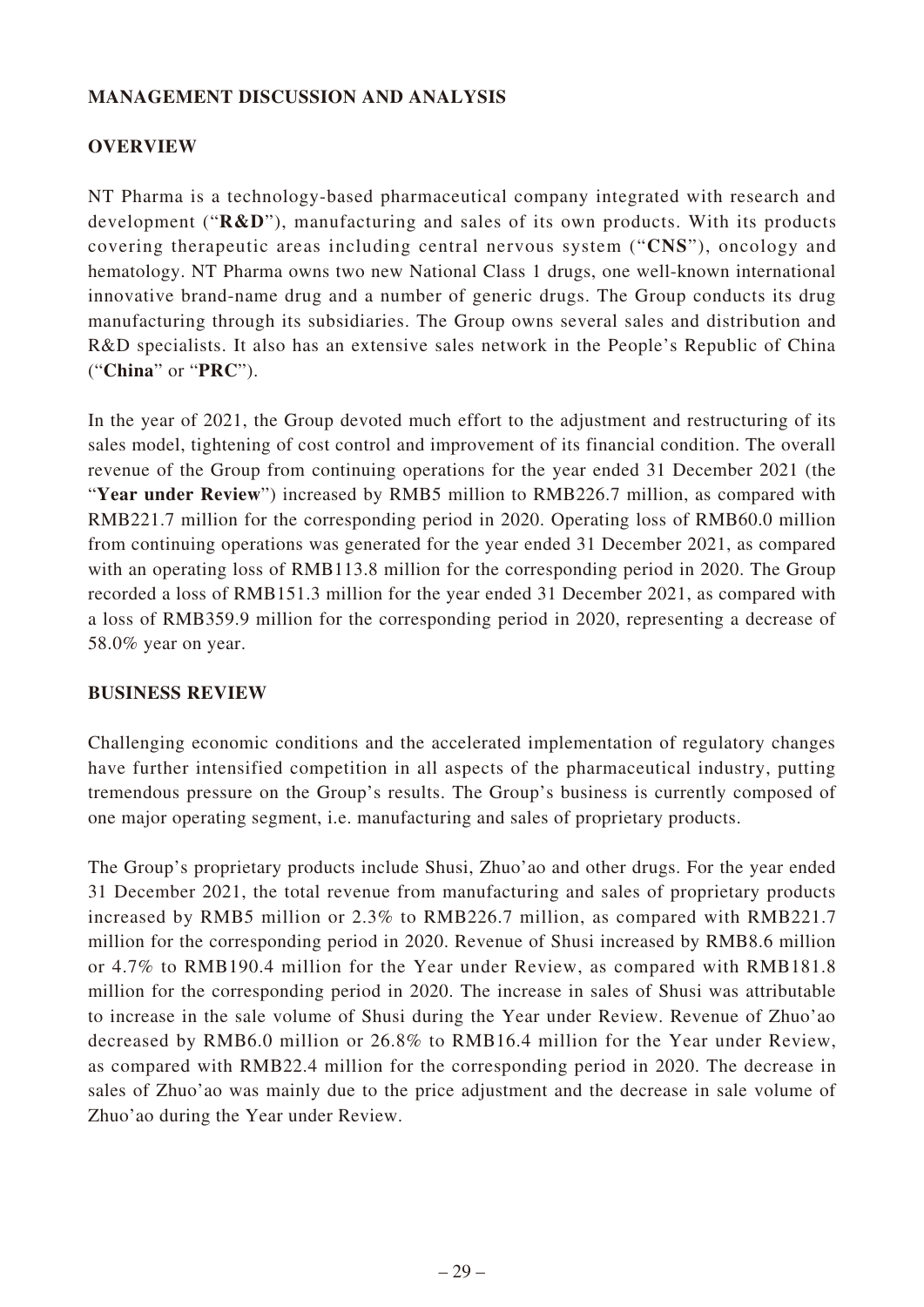# **OUTLOOK**

Despite signs of a gradual recovery following the easing of lockdown restrictions imposed to contain the outbreak of COVID-19 epidemic, widespread uncertainty about the second wave of infection and diplomatic disagreements between China and the United States have clouded the outlook on global economy. In the face of the global economic slowdown and domestic headwinds, the Chinese government has introduced strong fiscal and monetary policies to support businesses, stimulate domestic demand and maintain employment in order to tide over the difficult times.

The management will continue to strive to adopt flexible strategies to respond to market changes and remain vigilant in controlling operating costs in order to enhance operational efficiency and improve the Group's financial flexibility. Specifically, the Group will strengthen the operational efficiency in proprietary products and target at developing the new scope of products and services in the future.

**For the year ended 31 December**

### **FINANCIAL REVIEW – CONTINUING OPERATIONS**

### **Revenue**

|                                                    |              |         |                | 1 of the year ended of December |              |            |         |            |
|----------------------------------------------------|--------------|---------|----------------|---------------------------------|--------------|------------|---------|------------|
|                                                    |              |         | 2021           |                                 |              | 2020       |         |            |
|                                                    |              | Average |                |                                 |              | Average    |         |            |
|                                                    | <b>Sales</b> | unit    | <b>Sales</b>   |                                 | <b>Sales</b> | unit       | Sales   |            |
|                                                    | volume       | price   |                | amount Proportion               | volume       | price      | amount  | Proportion |
|                                                    | '000         | RMB     | <b>RMB'000</b> | $(\%)$                          | '000         | <b>RMB</b> | RMB'000 | $(\%)$     |
| Proprietary<br>products<br>production<br>and sales |              |         |                |                                 |              |            |         |            |
| Shusi                                              | 7,507        | 25.4    | 190,431        | 84.0%                           | 6,393        | 28.4       | 181,832 | 82.0%      |
| Zhuo'ao                                            | 8,517        | 1.9     | 16,388         | $7.2\%$                         | 10,266       | 2.2        | 22,373  | 10.1%      |
| Others                                             | 9,645        | 2.1     | 19,880         | $8.8\%$                         | 11,528       | 1.5        | 17,526  | 7.9%       |
| <b>Total</b>                                       |              |         | 226,699        | 100%                            |              |            | 221,731 | 100%       |

Revenue from manufacturing and sales of proprietary products increased by RMB5.0 million to RMB226.7 million, accounting for 100% of the total revenue in the Year under Review, as compared with RMB221.7 million or 100% of the Group's revenue in the corresponding period in 2020. The increase in revenue from manufacturing and sales of proprietary products was due to increase in sale volume of Shusi during the Year under Review.

### $-30-$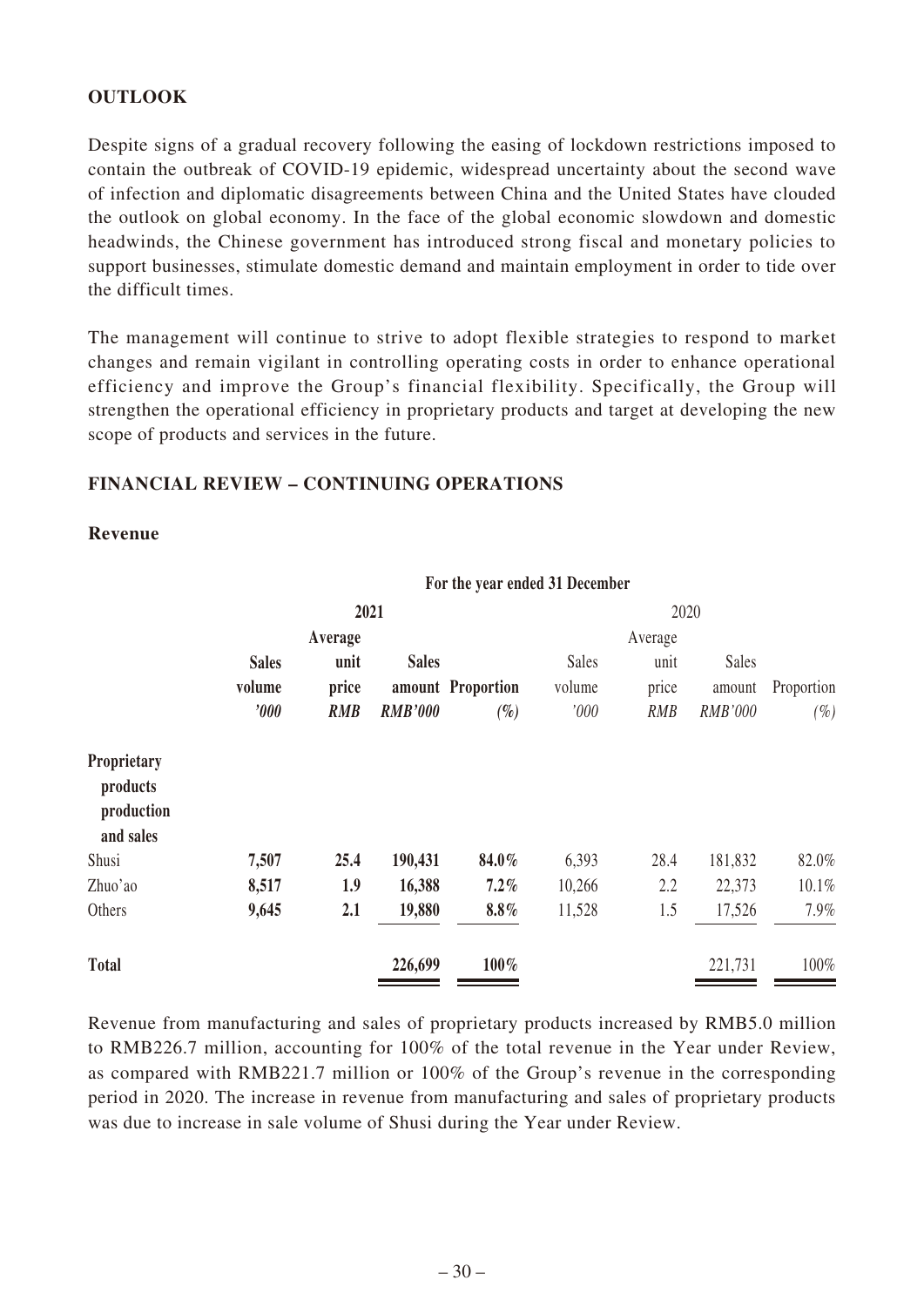# **Cost of Sales**

For the year ended 31 December 2021, cost of sales decreased by RMB5.6 million to RMB81.2 million, as compared with RMB86.8 million for the corresponding period in 2020.

### **Gross Profit**

|                                                     | For the year ended 31 December |                     |                |                     |
|-----------------------------------------------------|--------------------------------|---------------------|----------------|---------------------|
|                                                     | 2021                           |                     | 2020           |                     |
|                                                     | Gross                          | <b>Gross Profit</b> | Gross          | <b>Gross Profit</b> |
| <b>Products</b>                                     | <b>Profit</b>                  | <b>Margin</b>       | Profit         | Margin              |
|                                                     | <b>RMB'000</b>                 | $(\%)$              | <b>RMB'000</b> | $(\%)$              |
| <b>Proprietary products</b><br>production and sales |                                |                     |                |                     |
| Shusi                                               | 135,686                        | $71.3\%$            | 125,957        | 69.3%               |
| Zhuo'ao                                             | 8,105                          | 49.5%               | 13,509         | 60.4%               |
| Others                                              | 1,668                          | $8.4\%$             | (4,562)        | $(26.0)\%$          |
| <b>Total</b>                                        | 145,459                        | 64.2                | 134,904        | 60.8%               |

Gross profit increased by RMB10.6 million to RMB145.5 million for the year ended 31 December 2021, as compared with RMB134.9 million in the corresponding period in 2020. Gross profit margin increased by 3.4 percentage points to 64.2% for the year ended 31 December 2021, as compared with 60.8% for the corresponding period in 2020. The increase in gross profit margin was mainly due to the increase in sales contribution of products with higher gross profit margin such as Shusi as a result of the change in sales model and business partner which resulted in an increase of revenue of the relevant products with higher gross profit.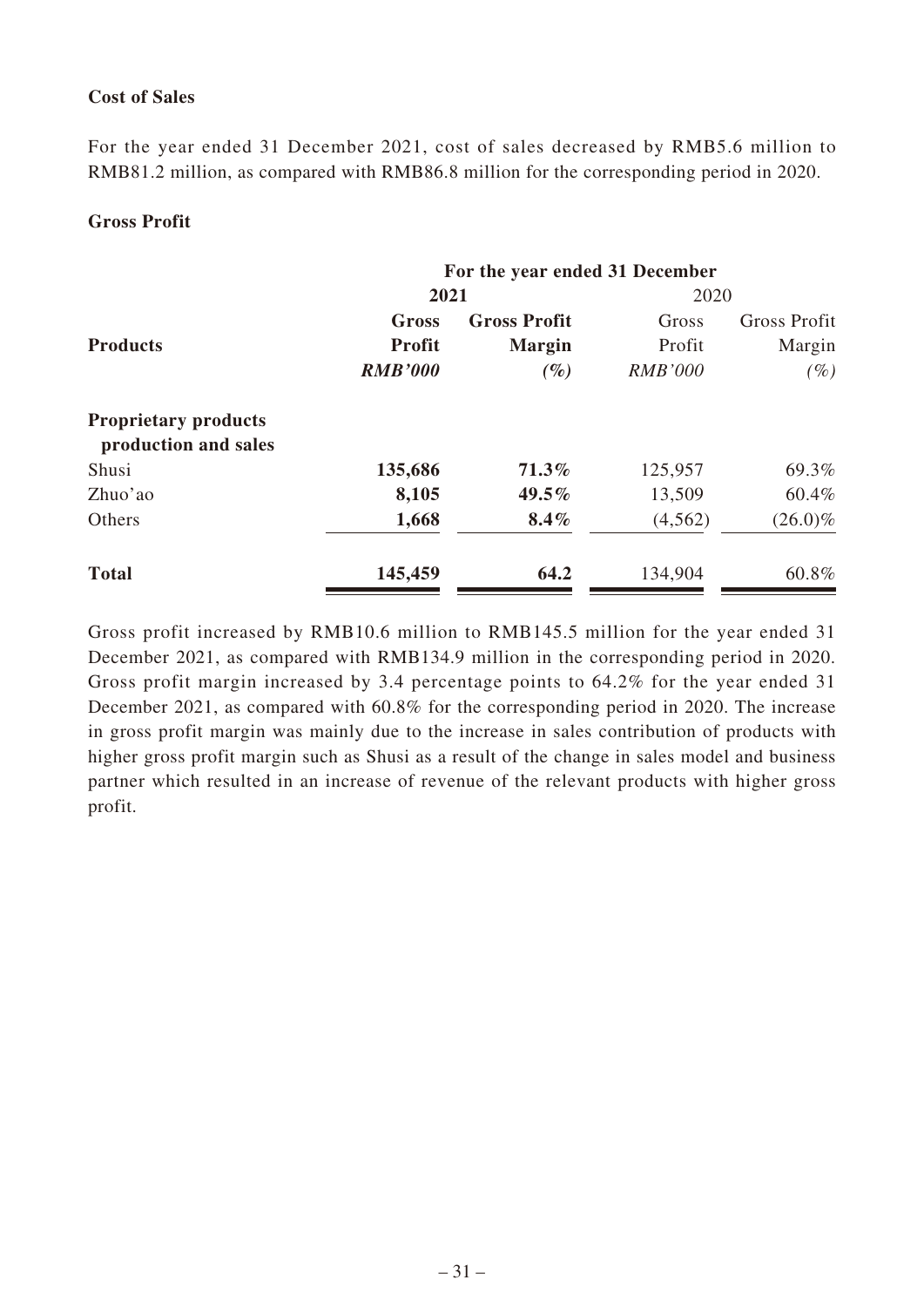## **Reportable Segments Operating Loss**

The operating expenses of the Group increased by RMB105.0 million or 65.5% to RMB265.3 million for the year ended 31 December 2021, as compared with RMB160.3 million for the corresponding period in 2020. The Group reported an operating loss of RMB119.8 million for the year ended 31 December 2021, as compared with an operating loss of RMB25.4 million for the corresponding period in 2020. The following table sets forth a breakdown of the Group's adjusted EBITDA by reportable segments for the year ended 31 December 2021:

|                                              | For the year ended 31 December |        |                |        |
|----------------------------------------------|--------------------------------|--------|----------------|--------|
|                                              | 2021                           |        | 2020           |        |
|                                              | <b>RMB'000</b>                 | $(\%)$ | <b>RMB'000</b> | $(\%)$ |
| Proprietary products<br>production and sales | (57, 815)                      | (25.5) | 45,113         | 20.3   |
|                                              |                                |        |                |        |
| <b>Total</b>                                 | (57, 815)                      | (25.5) | 45,113         | 20.3   |

# **Finance Costs**

The Group's finance costs consist of interest on bank and other borrowings and bank charges. Finance costs increase by RMB2.3 million or 2.7% to RMB88.8 million for the year ended 31 December 2021, as compared with RMB86.5 million for the corresponding period in 2020. The increase in finance costs was mainly due to increase in the outstanding of interest-bearing borrowing for the Year under Review as compared with the corresponding period in 2020.

### **Taxation**

Income tax expense was RMB2.6 million for the year ended 31 December 2021 as compared with the income tax credit of RMB9.0 million for the corresponding period in 2020.

### **Loss Attributable to Equity Holders of the Company**

Loss attributable to equity holders of the Company for the year ended 31 December 2021 was RMB149.5 million as compared with the loss attributable to equity holders of the Company of RMB357.6 million for the corresponding period in 2020. Both the basic and diluted loss per share from continuing and discontinued operations for the year ended 31 December 2021 were RMB7.91 cents as compared with RMB18.95 cents for the year ended 31 December 2020.

Loss attributable to equity holders of the Company from continuing operations for the year ended 31 December 2021 was RMB149.5 million as compared with the loss attributable to equity holders of the Company from continuing operations of RMB189.0 million for the corresponding period in 2020. Both the basic and diluted loss per share from continuing operation for the year ended 31 December 2021 were RMB7.91 cents as compared with RMB10.01 cents for the year ended 31 December 2020.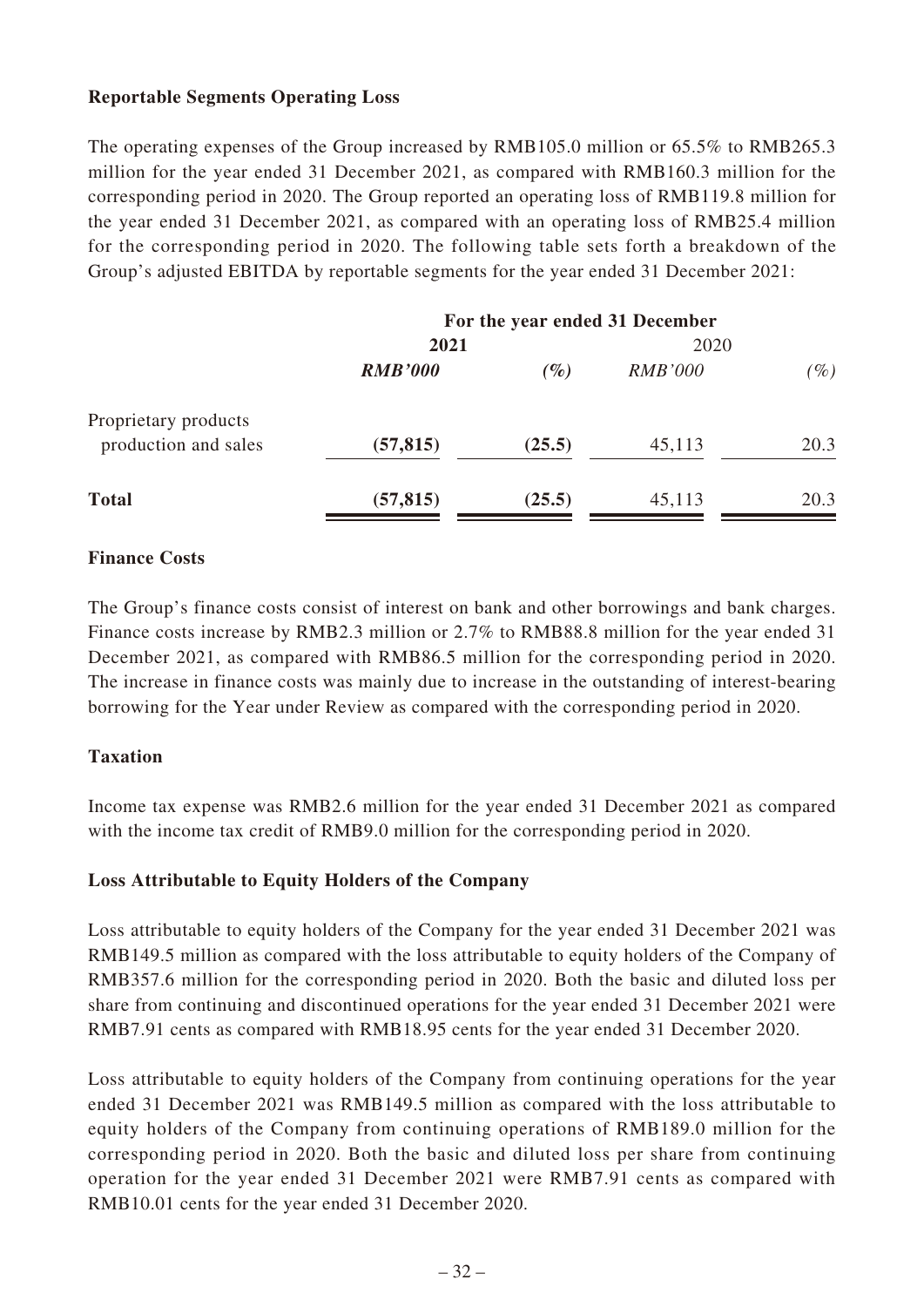# **Capital Expenditure**

Total capital expenditure spent for the year ended 31 December 2021 decreased by RMB3.1 million or 83.8% to RMB0.6 million, as compared with RMB3.7 million for the corresponding period in 2020, which was mainly used for acquiring property, plant and equipment in Suzhou.

# **LIQUIDITY AND FINANCIAL RESOURCES**

## **Treasury Policies**

The primary objective of the Group's capital management is to maintain its ability to continue as a going concern so that the Group can constantly provide returns for shareholders of the Company and benefits for other stakeholders by implementing proper product pricing and securing access to financing at reasonable costs. The Group actively and regularly reviews and manages its capital structure and makes adjustments by taking into consideration the changes in economic conditions, its future capital requirements, prevailing and projected profitability and operating cash flows, projected capital expenditures and projected strategic investment opportunities. The Group closely monitors its debt/assets ratio, which is defined as total borrowings divided by total assets.

### **Foreign Currency Exposure**

The Group is exposed to currency risks primarily through sales made by the Group's Hong Kong and PRC subsidiaries, certain bank deposits and bank loans which are denominated in Hong Kong dollars. The Group recorded a net exchange gain of RMB6.7 million for the year ended 31 December 2021, while the net exchange gain of the Group for the corresponding period in 2020 was RMB16.1 million. Currently, the Group does not employ any financial instruments to hedge against foreign exchange risk.

### **Interest Rate Exposure**

The Group's interest rate risk arises primarily from bank loans, other borrowings and bank balances. Borrowings at variable rates expose the Group to cash flow interest rate risk. Currently, the Group does not employ any financial instruments to hedge against interest rate risk.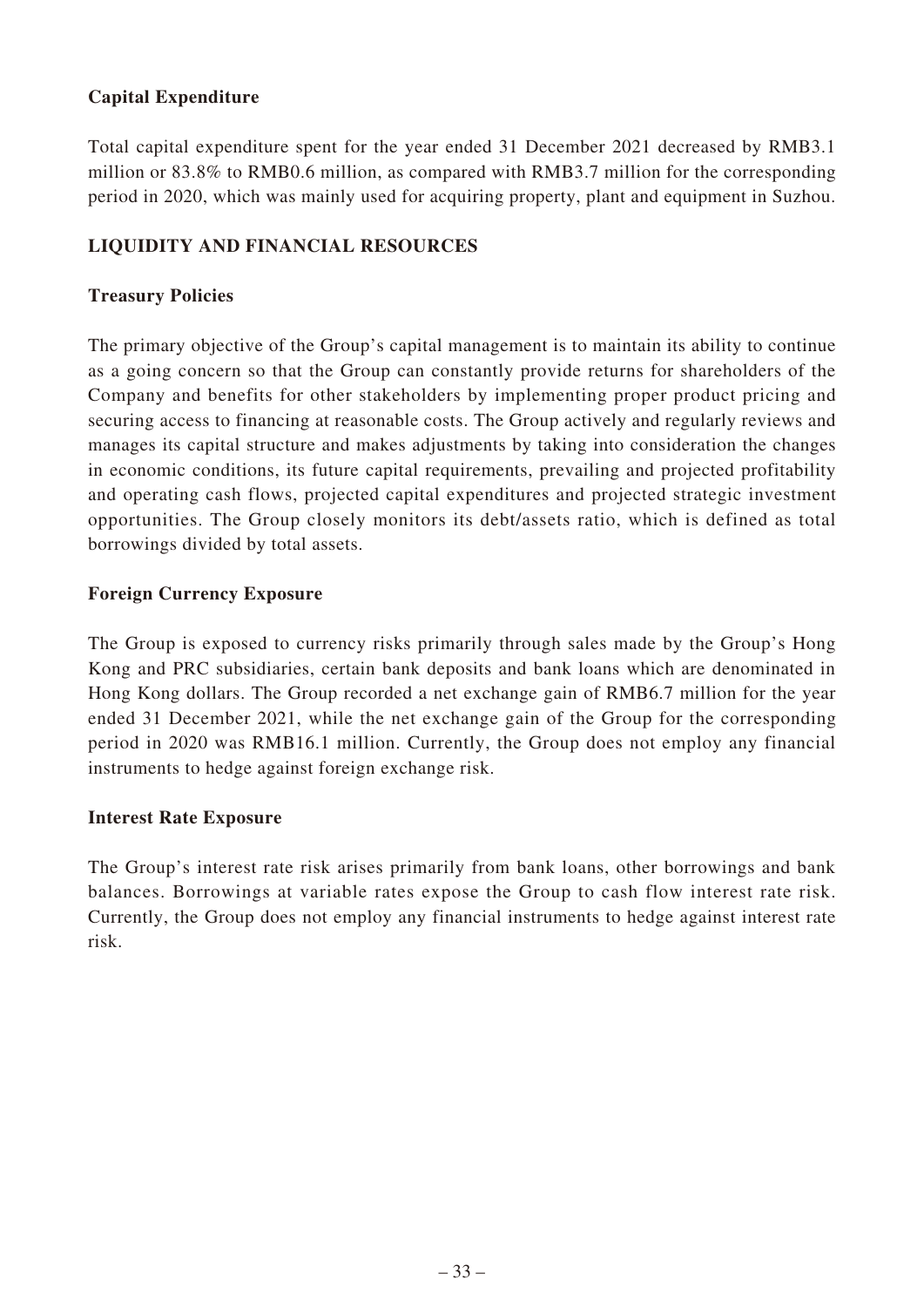# **Group Debt and Liquidity**

|                                                                    | As at 31 December |                |  |
|--------------------------------------------------------------------|-------------------|----------------|--|
|                                                                    | 2021              | 2020           |  |
|                                                                    | <b>RMB'000</b>    | <i>RMB'000</i> |  |
| Total debt                                                         | (832, 110)        | (910, 626)     |  |
| Time deposits, pledged bank deposits, cash and<br>cash equivalents | 9,443             | 33,214         |  |
| Net debt                                                           | (822, 667)        | (877, 412)     |  |

The maturity profile of the Group's borrowings is set out as follows:

|                                   | As at 31 December |                |  |
|-----------------------------------|-------------------|----------------|--|
|                                   | 2021              |                |  |
|                                   | <b>RMB'000</b>    | <b>RMB'000</b> |  |
| Repayable:                        |                   |                |  |
| - Within one year                 | 616,825           | 796,248        |  |
| - After one but within two years  | 213,290           | 16,024         |  |
| - After two but within five years |                   | 29,611         |  |
|                                   | 830,115           | 841,883        |  |

The Group's bank borrowings as at 31 December 2021 were approximately RMB369.4 million (31 December 2020: RMB464.9 million), out of which RMB369.4 million (31 December 2020: RMB464.9 million) were bank borrowings from banks in the PRC with fixed interest rates ranged from 4.35% to 6.52% (2020: 4.3% to 6.75%) per annum.

Save as disclosed above, as at 31 December 2021, the Group had other borrowings of RMB460.7 million (2020: RMB377.0 million).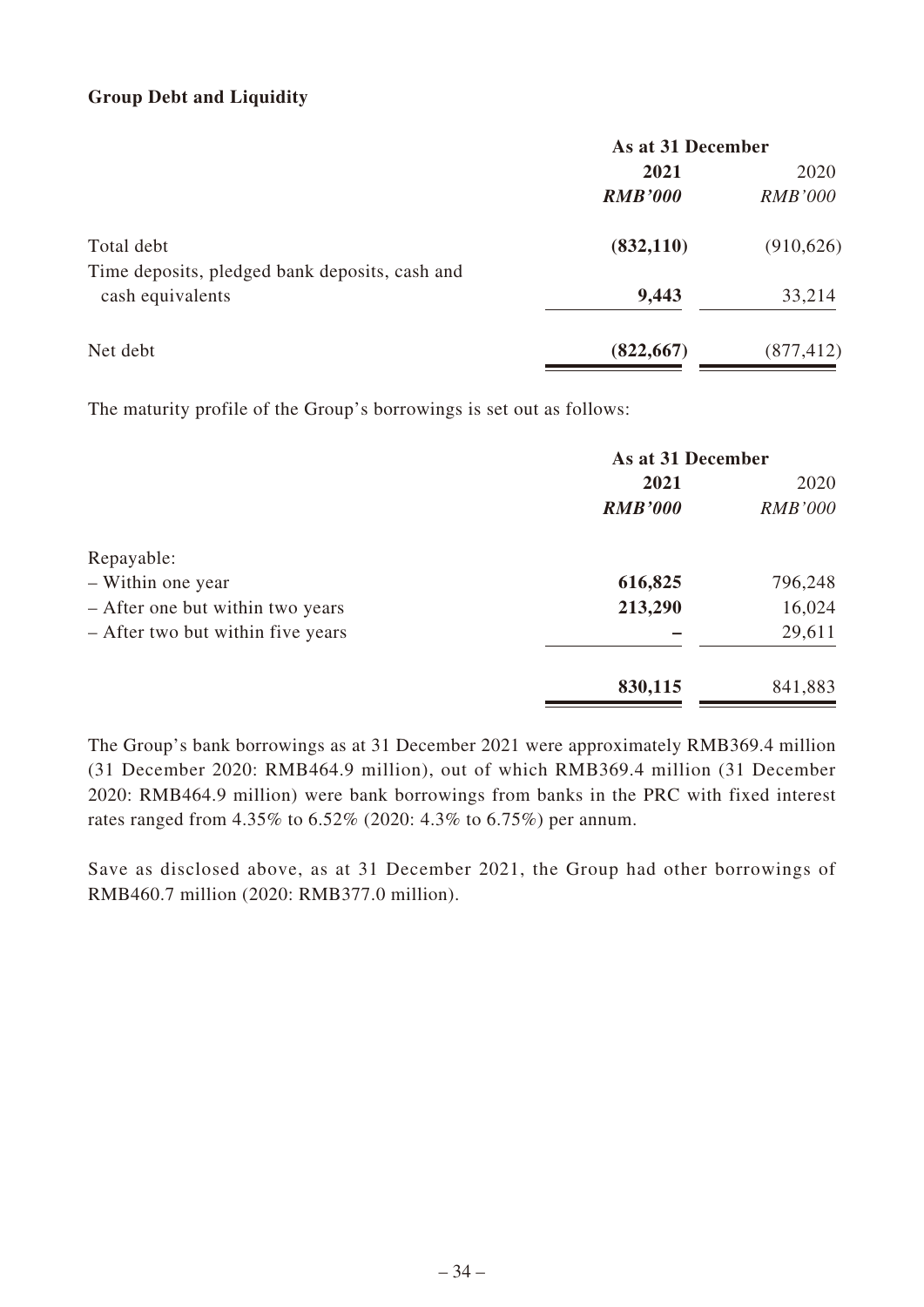### **Debt-to-Assets Ratio**

The Group closely monitors its debt-to-assets ratio to optimize its capital structure so as to ensure solvency and the Group's ability to continue as a going concern.

|                      |                | As at 31 December |  |
|----------------------|----------------|-------------------|--|
|                      | 2021           | 2020              |  |
|                      | <b>RMB'000</b> | <b>RMB'000</b>    |  |
| Total debt           | 832,110        | 910,626           |  |
| Total assets         | 955,360        | 1,295,069         |  |
| Debt-to-assets ratio | 87.1%          | 70.3%             |  |

### **Charges on the Group's Assets**

As at 31 December 2021, none of the Group's bank deposits (31 December 2020: RMB25.5 million) were pledged to the banks to secure certain bank loans and bills payable. As at 31 December 2021, certain banking facilities of the Group were secured by the Group's intellectual property rights, fixed assets and trade receivables, which amounted to RMB252.1 million (31 December 2020: RMB528.8 million).

### **Capital Commitments**

|                                 |                | As at 31 December |  |
|---------------------------------|----------------|-------------------|--|
|                                 | 2021           | 2020              |  |
|                                 | <b>RMB'000</b> | <b>RMB'000</b>    |  |
| Contracted but not provided for |                |                   |  |
| $-$ investment in associates    | 20,000         | 380,000           |  |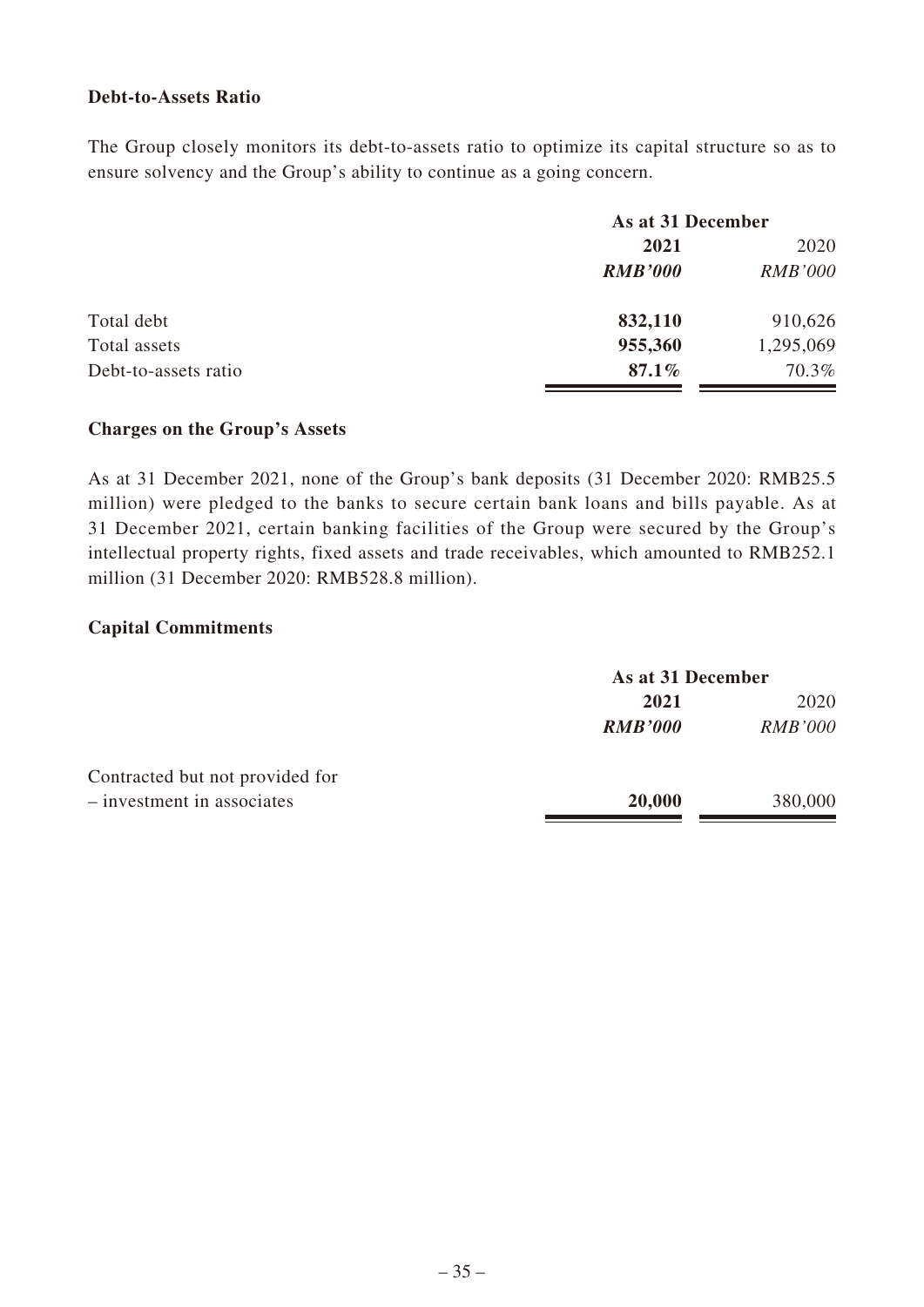As at 31 December 2021, the Group had no future minimum lease payments under noncancellable operating leases payable as follows:

|                 |                | As at 31 December |  |
|-----------------|----------------|-------------------|--|
|                 | 2021           | 2020              |  |
|                 | <b>RMB'000</b> | <b>RMB'000</b>    |  |
| Within one year |                | 510               |  |
|                 |                |                   |  |

The Group is the lessee of a number of properties under operating leases. None of the leases includes contingent rentals.

# **Significant Investments Held**

Except for investments in its subsidiaries and associates, the Group did not hold any significant investment in equity interest in any other company for the year ended 31 December 2021.

### **Material Acquisition and Disposal**

- a. On 11 November 2020, NT Pharma (Group) Co., Ltd. ("**NT Group**", a direct whollyowned subsidiary of the Company) and Fortune Blaze Investments Limited ("**Fortune Blaze**", an independent third party to the Company) entered into a sale and purchase the entire issued share capital of The Mountains Limited, which holds 100% equity interest in NT Pharma (China) Co., Ltd. ("**NT Pharma (China)**"), at the estimated consideration of RMB126,847,000 minus the audited net assets value of NT Pharma (China) at the completion date. The disposal transaction was completed on 2 June 2021 and The Mountains Limited and NT Pharma (China) ceased to be subsidiaries of the Company.
- b. On 21 April 2020, the Group and Beijing Konruns Pharmaceutical Co., Limited ("**Beijing Konruns**") entered into an agreement, pursuant to which, the Group has conditionally agreed to subscribe for 40% equity interest in Beijing Kangchen (a whollyowned subsidiary of Beijing Konruns and holding 100% equity interest of NT Pharma International Company Limited since 3 September 2020) at a consideration of RMB 360,000,000. The transaction was completed on 23 April 2021. On 21 October 2021, the Group and Beijing Konruns entered into share transfer agreement, pursuant to which, the Group transferred 13.7% equity interest in Beijing Kangchen to Beijing Konruns at a consideration of RMB127,409,000. The transaction was completed on 4 November 2021. As at 31 December 2021, the Group holds 26.3% equity interest of Beijing Kangchen, The Group can exercise significant influence over its operating and financial activities, accordingly, it is regarded as an associate.

Save as disclosed above, during the Year under Review, the Group did not have any other material acquisition or disposal.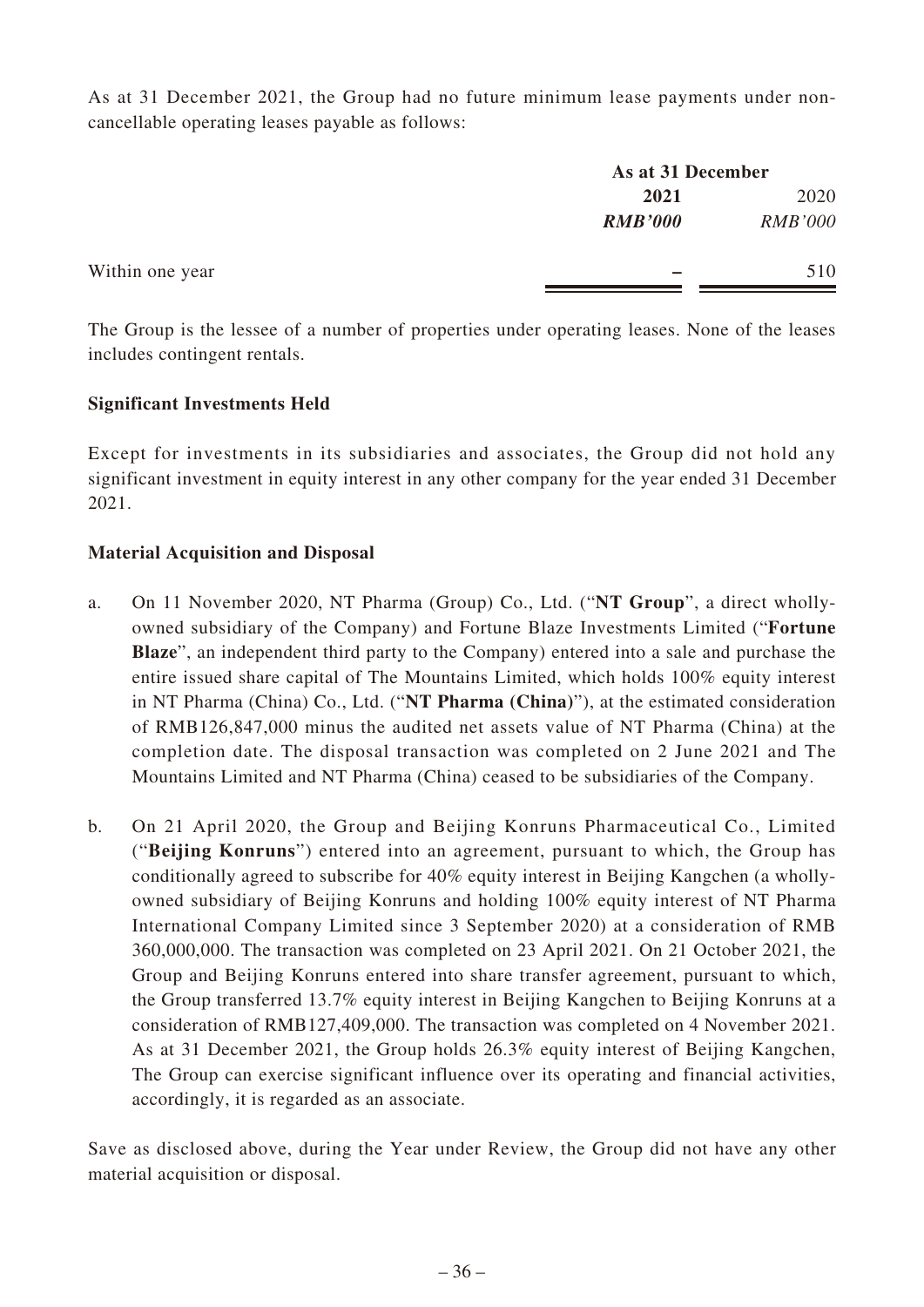# **Future Plans for Material Investments and Capital Assets**

The Group did not have other plans for material investments and capital assets for the year ended 31 December 2021.

## **Contingent Liabilities**

(a) On 5 January 2021, a customer as the plaintiff, filed a legal proceeding against a subsidiary as defendant in 北京市東城區人民法院 in respect of overdue promotional service charges of RMB24,455,000, and related expenses of RMB12,000, totalling approximately RMB24,467,000.

On 9 September 2021, the Group received a judgement from the Court and ordered that claim liability amounted to approximately RMB24,467,000 together with interests accrued thereon and related legal costs, is required to be settled by the defendant. A provision for claim in the amount of RMB33,451,000 (2020: RMB24,467,000) was made for the year ended 31 December 2021 under trade and other payables.

(b) On 24 August 2021, a writ of summons was issued by an associate, 盈泰醫藥, as plaintiff, against a wholly owned subsidiary of the Group, NT (BJ) Pharma Technology Co., Ltd (泰凌(北京)醫藥科技開發有限公司), NT Biopharmaceuticals Jiangsu Co., Ltd (泰凌生物製藥江蘇有限公司) and Suzhou First Pharmaceutical Co., Ltd (蘇州第 壹製藥有限公司), as defendant. The plaintiff claimed for the outstanding promotional services fees and accrued interests in the total amount of approximately RMB68,231,000. The Group has engaged a competent legal adviser to act for its interest in respect of the litigation.

On 27 September 2021, the Group received a judgement from 江蘇省泰州醫藥高新技 術產業開發區人民法院 ("**泰州高新區法院**") and ordered that the defendant is required to pay a sum of approximately RMB63,700,000 plus related costs of RMB4,531,000. A provision of claim in the amount of RMB68,231,000 (2020: RMB46,074,000) was made for the year ended 31 December 2021 under trade and other payables.

(c) On 17 September 2021, a writ of summons was issued by an independent third party, as plaintiff, against a wholly owned subsidiary, Suzhou First Pharmaceutical Co., Ltd (蘇 州第壹製藥有限公司), Guangdong NT Pharma Co., Ltd (廣東泰凌醫藥有限公司), NTP (China) Investment Co., Ltd (泰凌(中國)投資有限公司), NT Biopharmaceuticals Jiangsu Co., Ltd (泰凌生物製藥江蘇有限公司) and NT Pharma (Changsha) Co., Ltd (泰凌醫藥(長沙)有限公司), collectively as defendants. The plaintiff claimed for the repayment of principal and the accrued interests of a loan in the total amount of approximately RMB35,260,000. The Group has engaged a competent legal adviser to act for its interest in respect of the litigation.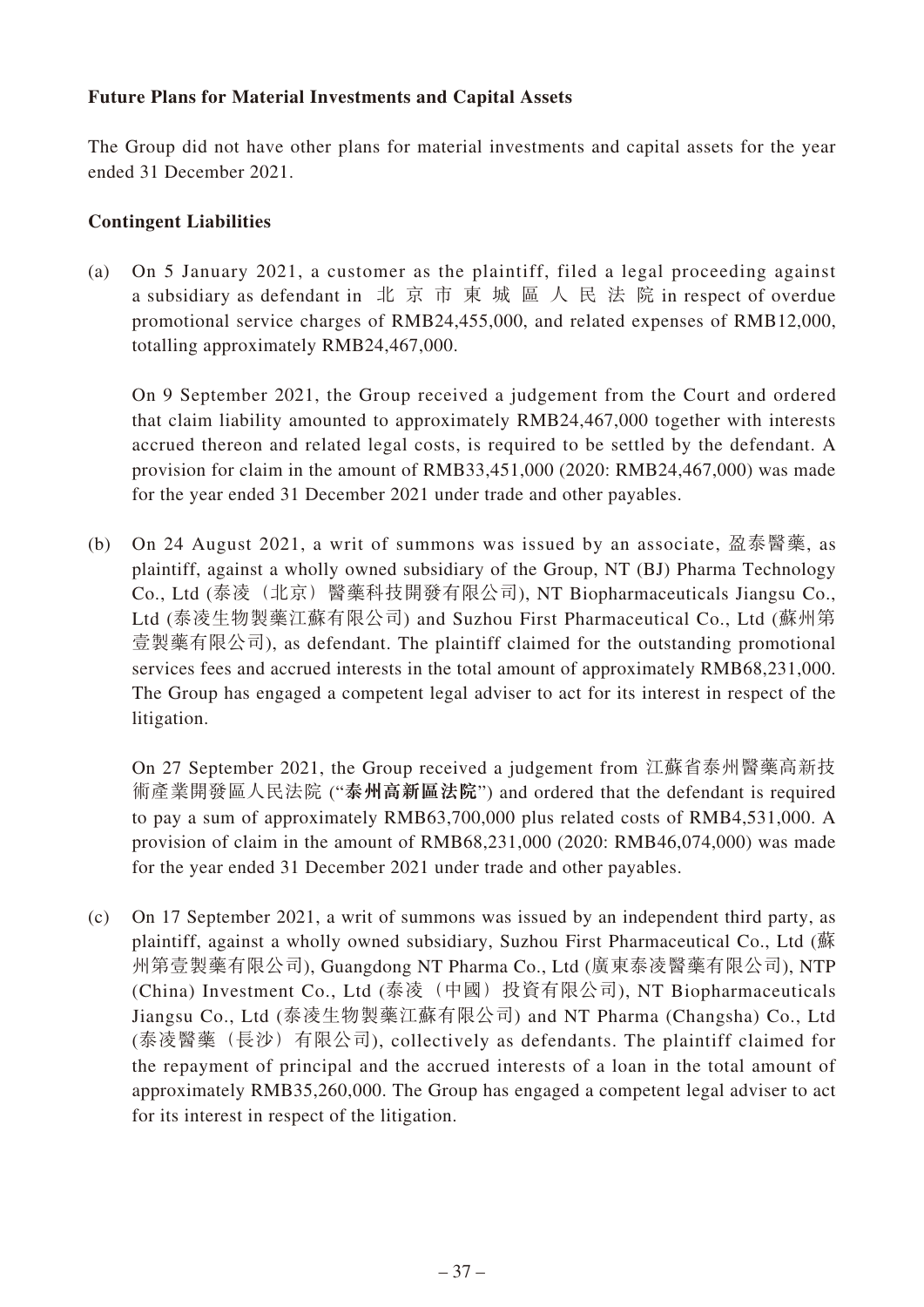On 28 October 2021, the plaintiff and Suzhou First Pharmaceutical Co., Ltd (蘇州第壹 製藥有限公司), Guangdong NT Pharma Co., Ltd (廣東泰凌醫藥有限公司), NTP (China) Investment Co., Ltd (泰凌(中國) 投資有限公司), NT Biopharmaceuticals Jiangsu Co., Ltd (泰凌生物製藥江蘇有限公司) and NT Pharma (Changsha) Co., Ltd (泰凌醫 藥(長沙)有限公司), collectively as defendants, reached a mediation that the claimed borrowings was revised to be RMB33,811,000 which will be repaid in accordance with the revised and extended schedule to December 2022.

(d) On 6 December 2021, a PRC subsidiary, NT Biopharmaceuticals Jiangsu Co., Ltd (泰凌生物製藥江蘇有限公司) ("**NT Biopharmaceuticals**") was served by a writ of summons in 蘇州工業園區人民法院 by a PRC bank, for its non-compliance to the terms and conditions of a loan agreement. According to the Statement of Claim, the bank is pursuing claims against NT Biopharmaceuticals for an immediate repayment of all outstanding loan principal and interest, in the sum of approximately RMB101,000,000, together with the default interest. The Group has engaged a competent legal adviser to act for its interest in respect of the litigation. NT Biopharmaceuticals will continue to negotiate with the bank to restructure the due bank loan, together with the default interest, with extension of maturity and revised repayment schedule.

For the above litigations, which were mainly in relation to failure to perform the obligation of the related liabilities already recognised in the consolidated financial statements, the Group is proactively communicating with the creditors, striving to solve the litigations through settlement by agreement.

### **HUMAN RESOURCES**

As at 31 December 2021, the Group had 212 full-time employees (31 December 2020: 224 full-time employees). For the year ended 31 December 2021, the Group's total cost on remuneration, welfare and social security amounted to RMB32.2 million (31 December 2020: RMB55.6 million). The Group maintains good relationships with its employees and certain policies have been carried out to ensure that the employees are receiving competitive remuneration, good welfare and continuous professional training. The remuneration structure of the Group is based on employee performance, local consumption levels and prevailing conditions in the human resources market. Directors' remunerations are determined with reference to individual Director's experience, responsibilities and prevailing market standards. On top of basic salaries, bonuses may be paid according to the Group's performance as well as individual's performance. Other staff benefits include contributions to the Mandatory Provident Fund retirement benefits scheme in Hong Kong and various retirement benefits schemes including the provision of pension funds, medical insurance, unemployment insurance and other relevant insurance for employees of the Group pursuant to the PRC rules and regulations and the prevailing regulatory requirements of the PRC. The salaries and benefits of the Group's employees are kept at a competitive level and employees are rewarded according to their individual performances within the framework of the Group's salary and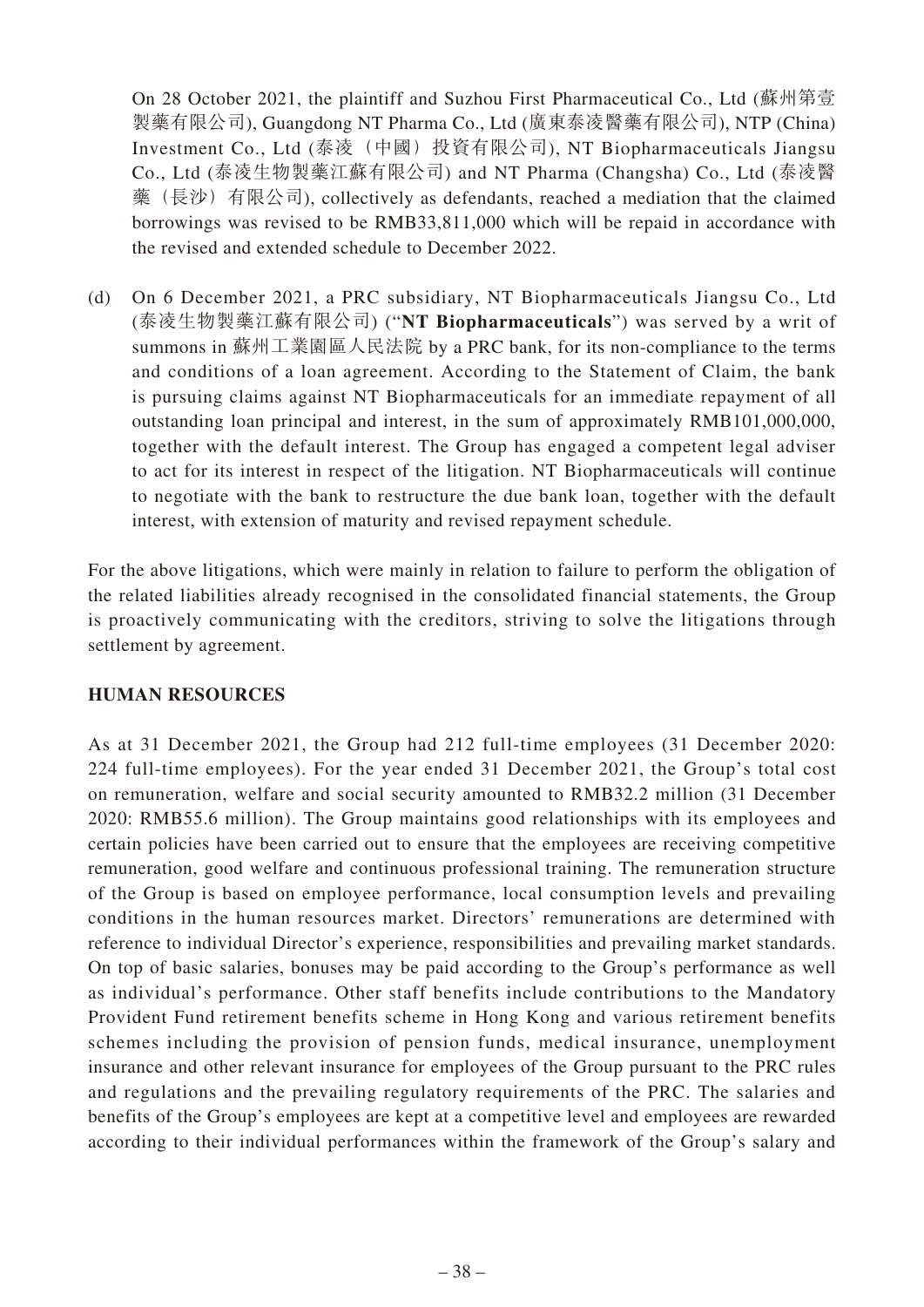bonus system, which is reviewed annually. The Group also operates a share option scheme (the "**Share Option Scheme**") adopted by the Company on 22 September 2014, and a share award scheme (the "**Share Award Scheme**") adopted on 4 September 2015, where options to subscribe for shares and share awards may be granted to the Directors and employees of the Group, respectively.

# **PURCHASE, SALE OR REDEMPTION OF LISTED SECURITIES**

Neither the Company nor any of its subsidiaries has purchased, sold or redeemed any of the Company's listed securities during the year ended 31 December 2021.

# **CORPORATE GOVERNANCE PRACTICES**

The Company is committed to ensuring high standards of corporate governance and has adopted the code provisions set out in the Corporate Governance Code (the "**CG Code**") contained in Appendix 14 to the Listing Rules and certain recommended best practices. Save as disclosed below, the Company has complied with all the applicable code provisions in the CG Code throughout the year ended 31 December 2021.

Code provision A.2.1 of the CG Code stipulates that the roles of chairman and chief executive officer should be separate and should not be performed by the same individual. Mr. Ng Tit assumes both the roles of chairman and chief executive officer of the Company. Nevertheless, the division of responsibilities between the two roles is clearly defined. On the whole, the role of chairman is that of monitoring the duties and performance of the Board, whereas the role of chief executive officer is that of managing the Company's business. The Board believes that at the current stage of development of the Company, vesting the roles of both chairman and chief executive officer in the same person provides the Company with a strong and consistent leadership and allows for effective and efficient planning and implementation of business decisions and strategies.

The Board currently comprises three executive Directors, one non-executive Director and three independent non-executive Directors, with the independent non-executive Directors representing 42.9%, and more than one-third of the Board members. Such percentage of independent non-executive Directors on the Board can ensure their views carry significant weight and reflect the independence of the Board.

# **MODEL CODE FOR SECURITIES TRANSACTIONS BY DIRECTORS**

The Company has adopted the Model Code for Securities Transaction by Directors of Listed Issuers as set out in Appendix 10 to the Listing Rules (the "**Model Code**") as its code of conduct regarding Directors' securities transactions on terms no less exacting than the requested standard set out in the Model Code. Having made specific enquiry by the Company, all Directors have confirmed that they have complied with the required standard set out in the Model Code during the year ended 31 December 2021. The Company continues and will continue to ensure the compliance with the corresponding provisions set out in the Model Code.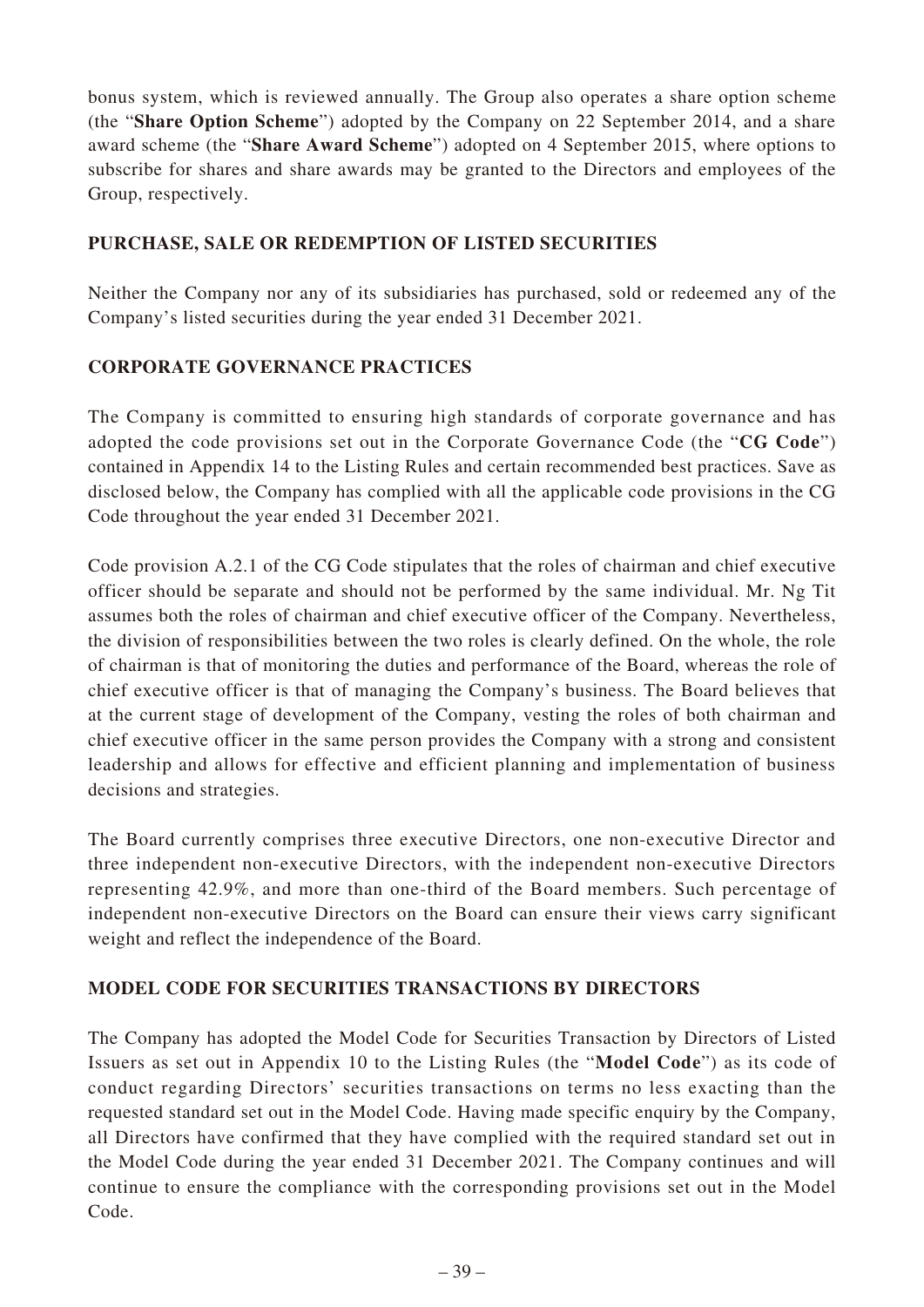# **FINAL DIVIDENDS**

The Board does not recommend the payment of final dividend for the year ended 31 December 2021 (2020: Nil).

### **EVENTS AFTER THE REPORTING PERIOD**

- (a) Subsequent to the year ended 31 December 2021, the Group is also in advanced stage of discussion with an independent third party in relation to entering into of a disposal agreement, pursuant to which the Group shall conditionally agree to dispose of certain land and buildings situated in the PRC and related plant and machinery. The Group and the independent third party are currently finalising the term of disposal agreement.
- (b) On 29 April 2022, the Group has entered into a framework agreement with the municipal government in the PRC, as a strategic investor, to set up a joint venture company specialised in pharmaceutical research and development. Pursuant to the framework agreement, the municipal government intends to provide funds of approximately RMB200 million for the establishment of plants and facilities to be used by the joint venture company and RMB300 million to subscribe not more than 15% equity interest in the joint venture company with exist period of three years.

### **REVIEW OF AUDITED ANNUAL RESULTS BY AUDIT COMMITTEE**

The Audit Committee comprises three independent non-executive Directors, namely Mr. Pan Fei, Mr. Tze Shan Hailson Yu and Dr. Zhao Yubiao. The Audit Committee has reviewed the audited annual results of the Group for the year ended 31 December 2021 and has recommended its adoption by the Board.

### **SCOPE OF WORK OF THE INDEPENDENT AUDITORS**

The figures in respect of the preliminary announcement of the Group's result for the year ended 31 December 2021 have been agreed by the Group's auditor, Crowe (HK) CPA Limited ("**Crowe**"), to the amounts set out in the Group's consolidated financial statements for the year. The work performed by Crowe in this respect did not constitute an assurance engagement in accordance with Hong Kong Standards on Auditing, Hong Kong Standards on Review Engagements or Hong Kong Standards on Assurance Engagements issued by the Hong Kong Institute of Certified Public Accountants and consequently no assurance has been expressed by Crowe on the preliminary announcement.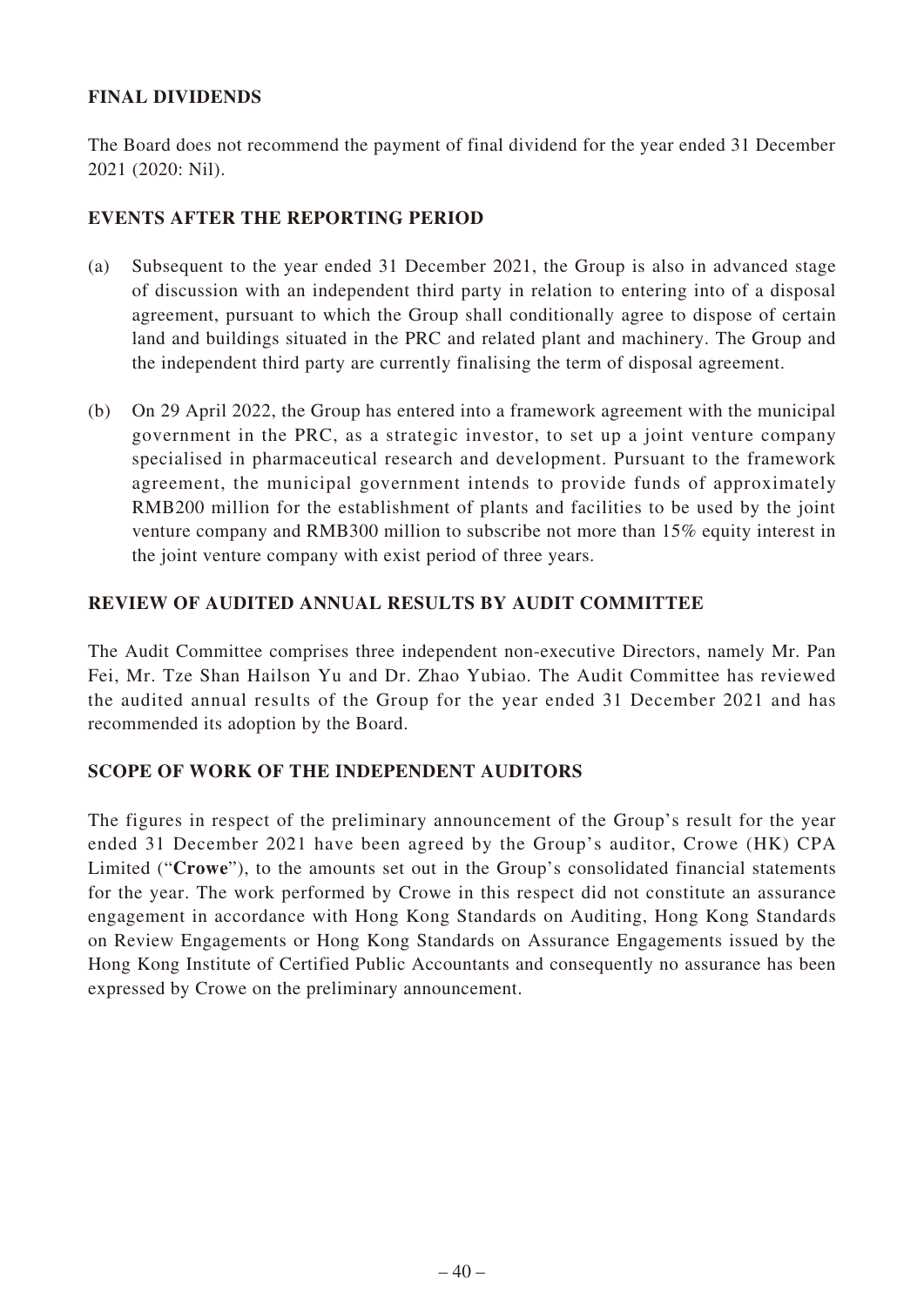## **BASIS OF DISCLAIMER OF OPINION**

### **Multiple uncertainties relating to going concern**

As set out in note 2(b) to the consolidated financial statements, the Group reported a net loss and total comprehensive loss attributable to equity shareholders of the Company of approximately RMB149,538,000 and RMB182,085,000, respectively, for the year ended 31 December 2021. As at 31 December 2021, the Group had net current liabilities and net liabilities of approximately RMB628,270,000 and RMB211,375,000, respectively. The Group's total borrowings amounted to approximately RMB830,115,000, of which approximately RMB616,825,000 will be due for repayment within next twelve months from 31 December 2021; while its unrestricted cash and cash equivalents amounted to approximately RMB9,443,000 only as at 31 December 2021. As at 31 December 2021, the bank and other borrowings of the Group in aggregate of approximately RMB224,412,000 were overdue and have become immediately repayable, which subsequently increased to approximately RMB268,620,000 as of the date of this report, of which the Group has subsequently obtained extension of repayment of balance of approximately RMB24,519,000 to March 2023.

The directors of the Company have been undertaking a number of plans and measures to improve the Group's liquidity and financial position, which are set out in note 2(b) to the consolidated financial statements. The validity of the going concern assumptions on which the consolidated financial statements have been prepared depends on the outcome of these plans and measures, including (i) the successful negotiations with financial institutions and other lenders such that no action will be taken by the relevant lenders to demand immediate repayment of the borrowings with principals and interests in default; (ii) the successful negotiations with financial institutions and other lenders for the renewal of or extension of repayment of all borrowings, including those that are overdue at the date of this report and those that will fall due before 31 December 2022; (iii) the successful implementation and acceleration its disposal plan of its property, plant and equipment; and (iv) the successful obtaining of new sources of financing or strategic capital investments. The successful outcomes of the above-mentioned plans and measures are subject to multiple uncertainties.

These conditions, together with other matters described in note 2(b) to the consolidated financial statements, indicate the existence of material uncertainties which may cast significant doubt about the Group's ability to continue as a going concern.

Should the Group fail to achieve the above-mentioned plans and measures, it might not be able to continue to operate as a going concern, adjustments would have to be made to write down the carrying values of the Group's assets to their recoverable amounts, to provide for any further liabilities which might arise, and to reclassify non-current assets and noncurrent liabilities as current assets and current liabilities, respectively. The effects of these adjustments have not been reflected in these consolidated financial statements.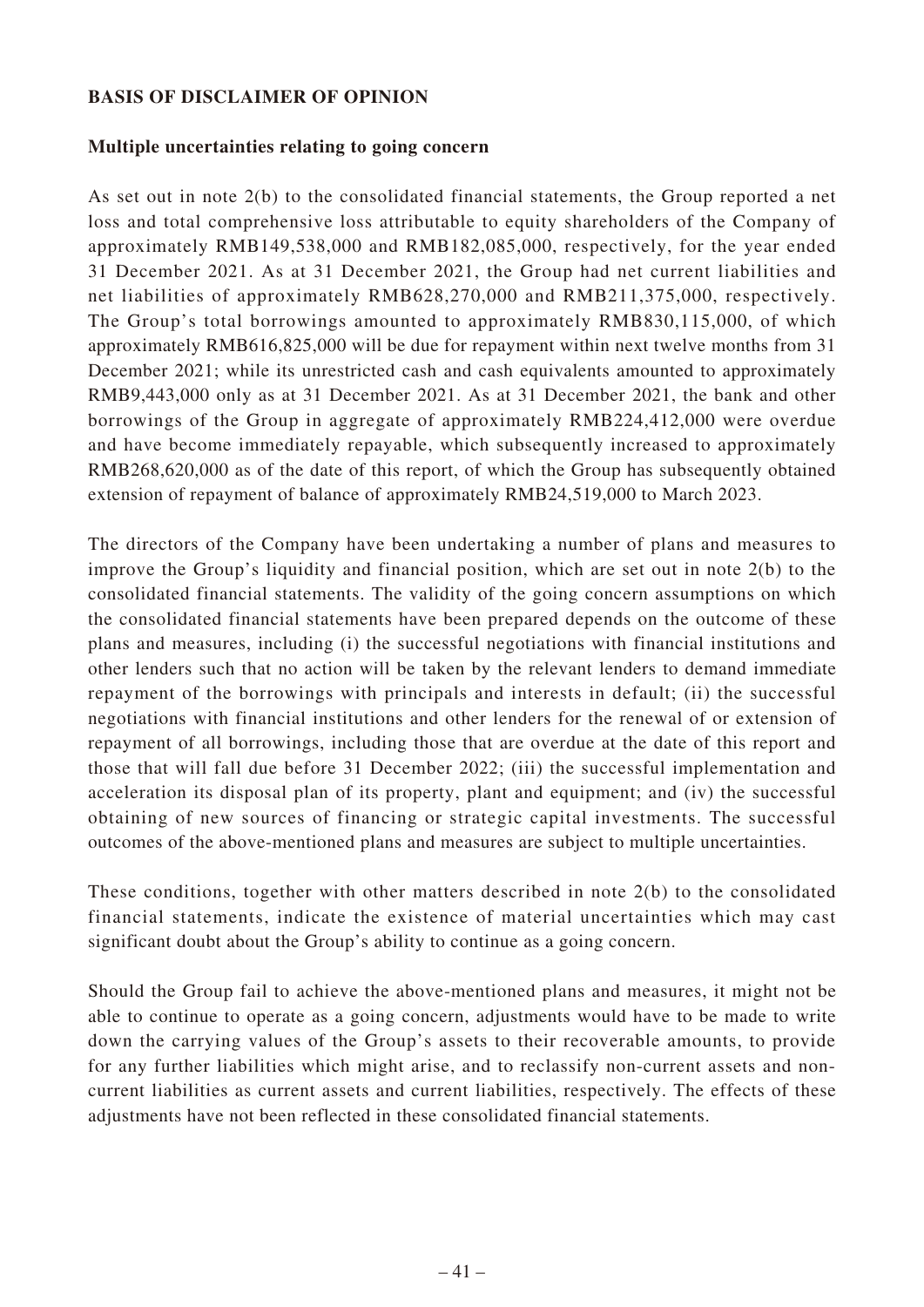# **ACTION PLAN TO ADDRESS AUDIT QUALIFICATION**

The auditor of the Company did not express opinion on the consolidated financial statements of the Group for the year ended 31 December 2021 due to the potential interaction of the multiple uncertainties relating to going concern and their possible cumulative effect on the consolidated financial statements.

In order to address the issues, up to the date of this announcement, the Group has taken and will continue to implement the following measures (the "**Measures**") under the Group's action plan to improve the Group's liquidity position, including:

- (i) The Group is actively negotiating with a number of banks and other financial institutions for renewal and extension of bank and other borrowings. Specially, the Group is currently in active negotiations with the lenders to extend the repayment dates of the overdue borrowings, and to obtain waivers from complying with certain restrictive covenants contained in the loan agreements of certain borrowings;
- (ii) The Group accelerates its disposal plan of its properties, plant and equipment and leasehold land to reduce its debts. Subsequent to 31 December 2021 and up to the date of this announcement, the Group is also in advanced stage of discussion with an independent third parties in relation to entering into of a disposal agreement, pursuant to which the Group shall conditionally agree to dispose of certain of the Group's property, plant and equipment and leasehold land. The Group and the independent third parties are currently finalising the term of disposal agreement;
- (iii) On 29 April 2022, the Group has entered into a framework agreement with the municipal government in the PRC, as a strategic investor, to set up a joint venture company specialized in pharmaceutical research and development. Pursuant to the framework agreement, the municipal government intends to provide funds of approximately RMB200 million for the establishment of plants and facilities to be used by the joint venture company and RMB300 million to subscribe not more than 15% equity interest in the joint venture company with exist period of three years;
- (iv) The Group will continue to take active measures to control administrative costs through various channels including human resources optimization and containment of capital expenditures; and
- (v) The Group is actively negotiating with external parties to obtain new sources of financing or strategic capital investments to finance the Group's working capital and improve the liquidity position.

As at the date of this announcement, none of the Measures has been completed. As the Measures involve on-going negotiations and communications with various external parties, potential purchasers and creditors, it is difficult to define a definite timetable on the completion of Measures under the action plan. Notwithstanding, the Board will strive to complete the Measures before the financial year ending 31 December 2022.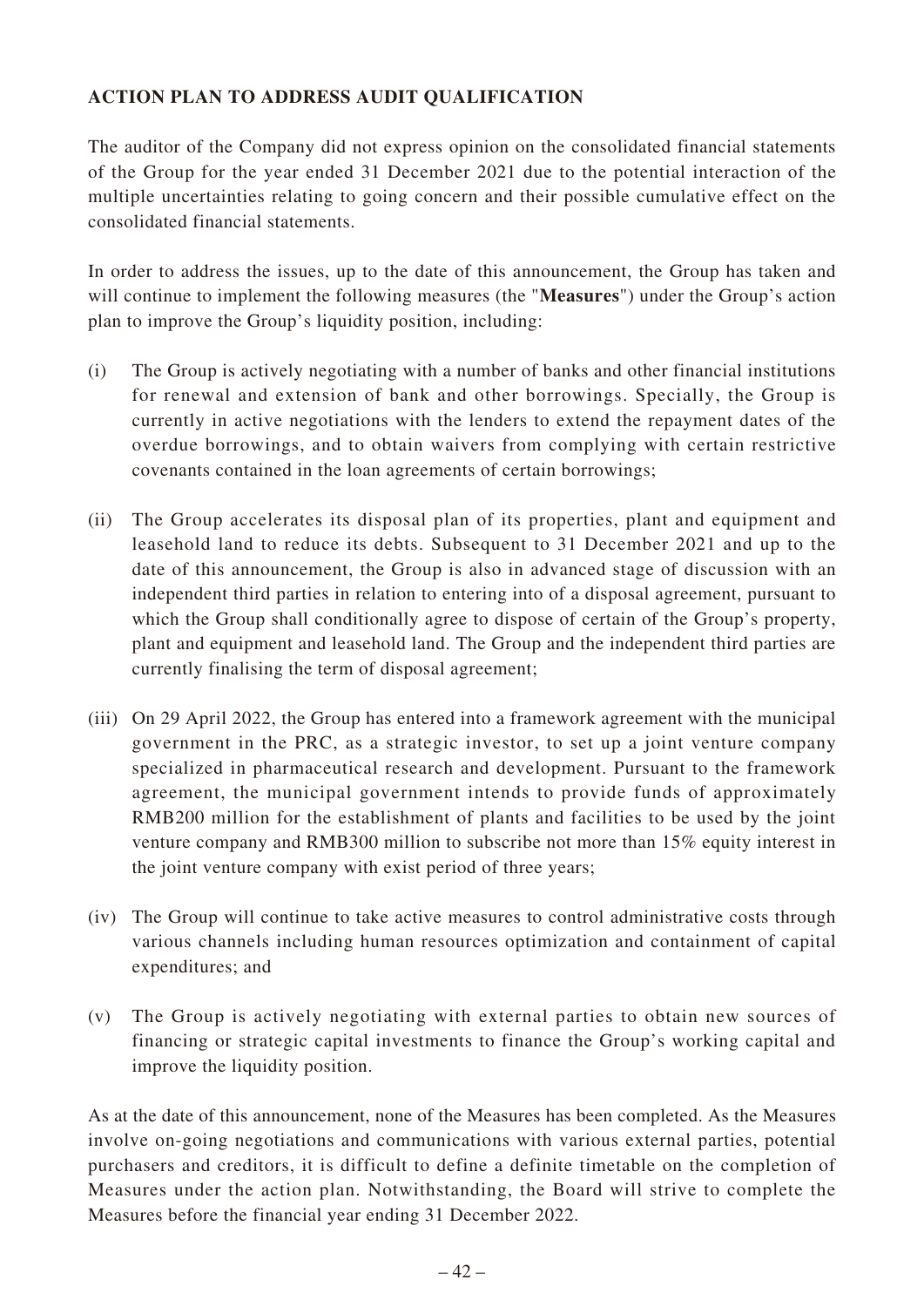# **AUDIT COMMITTEE'S VIEW ON THE AUDIT QUALIFICATION**

The Audit Committee has reviewed and agreed with the views and concerns of the Auditor with respect to the Audit Qualification on the consolidated financial statements of the Group for the year ended 31 December 2021. The Audit Committee noted that the Board has undertaken or in the progress of implementing the Measures to improve the Group's liquidity position. As at the date of this announcement, the Board is not aware of any indication that any of the Measures cannot be completed. With reference to the cash flow forecast which is prepared upon the assumption that the Measures will be successfully implemented, the Board is of the view that the Group will have sufficient working capital to meet its financial obligations as and when they fall due in the next twelve months from the date of approval for the consolidated financial statements for the year ended 31 December 2021. Accordingly, the consolidated financial statements for the year ended 31 December 2021 have been prepared on a going concern basis.

The Audit Committee has reviewed and agreed with the management's position and is of the view that the Board should continue its efforts in implementing necessary measures for enhancing the Group's liquidity position and removing the Audit Qualification in the next financial year.

# **NEXT FINANCIAL STATEMENTS**

Based on the Company's discussion with the Auditor, as the Audit Qualification relates to the Company's ability to continue as a going concern, in preparing the financial statements for the year ending 31 December 2022, the Board will be responsible for assessing the Company's ability to continue as a going concern and the appropriateness of preparing the Group's consolidated financial statements on a going concern basis with reference to the conditions and circumstances as at 31 December 2022. The Auditor will obtain sufficient appropriate audit evidence to assess the appropriateness of the Board's application of going concern basis in preparing the Group's consolidated financial statements, and based on the audit evidence obtained, to determine whether multiple uncertainties exist in relation to the Company's going concern issue.

The Board's assessment of the Company's ability to carry on as a going concern as at 31 December 2022 will take into consideration the relevant conditions and circumstances, and also a then cash flow forecast of the Group for a period covering not less than twelve months from the date of approval of the consolidated financial statement for the year ending 31 December 2022.

Because of the foregoing, as at the date of this announcement, the Auditor is unable to confirm whether the Audit Qualification will be removed for the annual results for the year ending 31 December 2022. However, assuming all the Measures are successfully implemented as planned, sufficient and appropriate audit evidence is obtained by the Auditor and the Board is satisfied that the Company can continue business as a going concern, barring any unforeseen circumstances, it is likely that the annual results for the year ending 31 December 2022 will be free of the Audit Qualification.